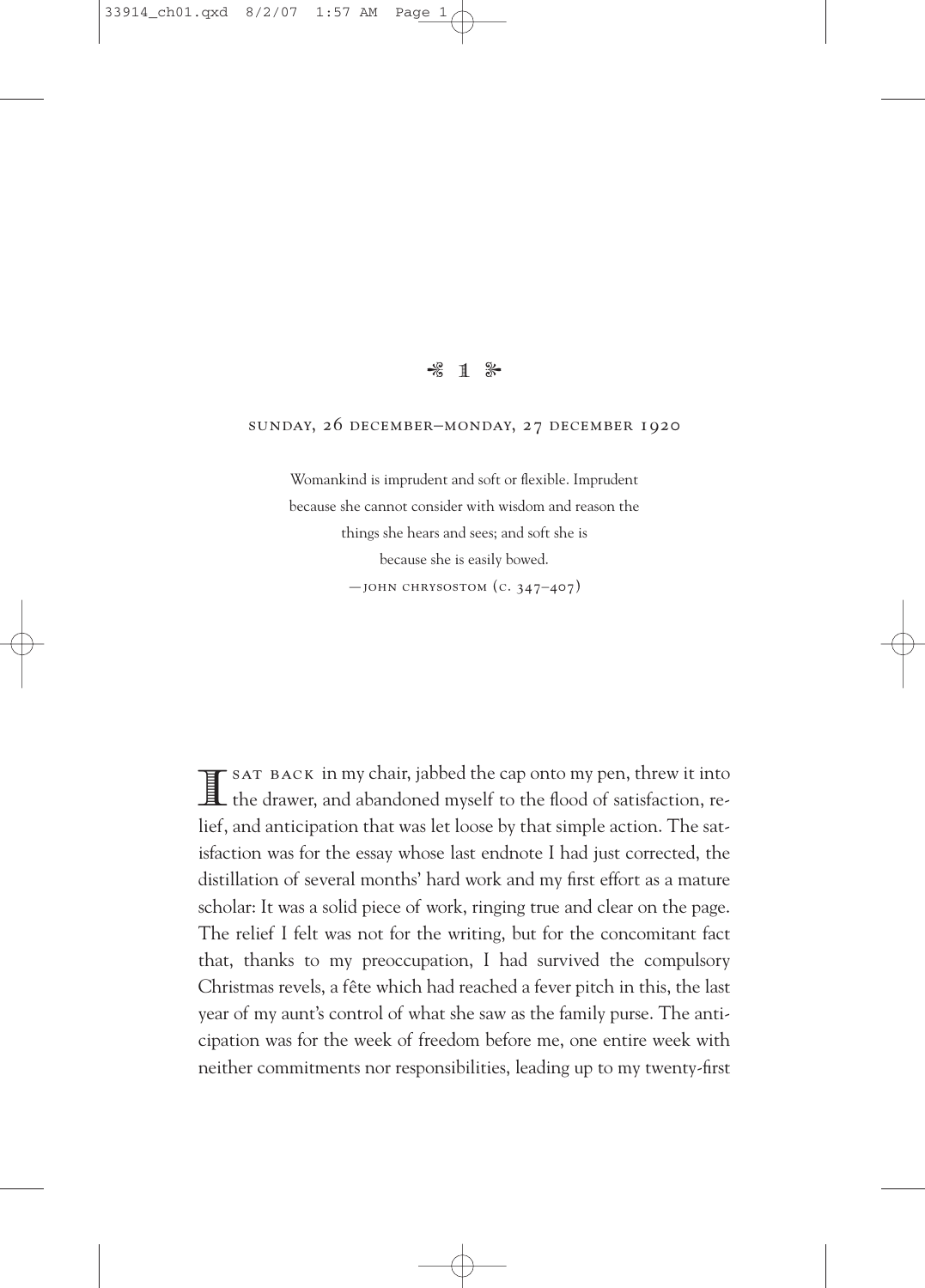birthday and all the rights and privileges pertaining thereto. A small but persistent niggle of trepidation tried to make itself known, but I forestalled it by standing up and going to the chest of drawers for clothing.

My aunt was, strictly speaking, Jewish, but she had long ago abandoned her heritage and claimed with all the enthusiasm of a convert the outward forms of cultural Anglicanism. As a result, her idea of Christmas tended heavily toward the Dickensian and Saxe-Gothan. Her final year as my so-called guardian was coincidentally the first year since the Great War ended to see quantities of unrationed sugar, butter, and meat, which meant that the emotional excesses had been compounded by culinary ones. I had begged off most of the revelry, citing the demands of the paper, but with my typewriter fallen silent, I had no choice but crass and immediate flight. I did not have to think about my choice of goals—I should begin at the cottage of my friend and mentor, my tutor, sparring partner, and comrade-in-arms, Sherlock Holmes. Hence my anticipation. Hence also the trepidation.

In rebellion against the houseful of velvet and silk through which I had moved for what seemed like weeks, I pulled from the wardrobe the most moth-eaten of my long-dead father's suits and put it on over a deliciously soft and threadbare linen shirt and a heavy Guernsey pullover I had rescued from the mice in the attic. Warm, lined doeskin gloves, my plaits pinned up under an oversized tweed cap, thick scarf, and a pause for thought. Whatever I was going to do for the next three or four days, it would be at a distance from home. I went to the chest of drawers and took out an extra pair of wool stockings, and from a secret niche behind the wainscotting I retrieved a leather pouch, in which I had secreted all the odd notes and coins of unspent gifts and allowances over the last couple of years—a considerable number, I was pleased to see. The pouch went into an inner pocket along with a pencil stub, some folded sheets of paper, and a small book on Rabbi Akiva that I'd been saving for a treat. I took a last look at my refuge, locked the door behind me, and carried my rubber-soled boots to the back door to lace them on.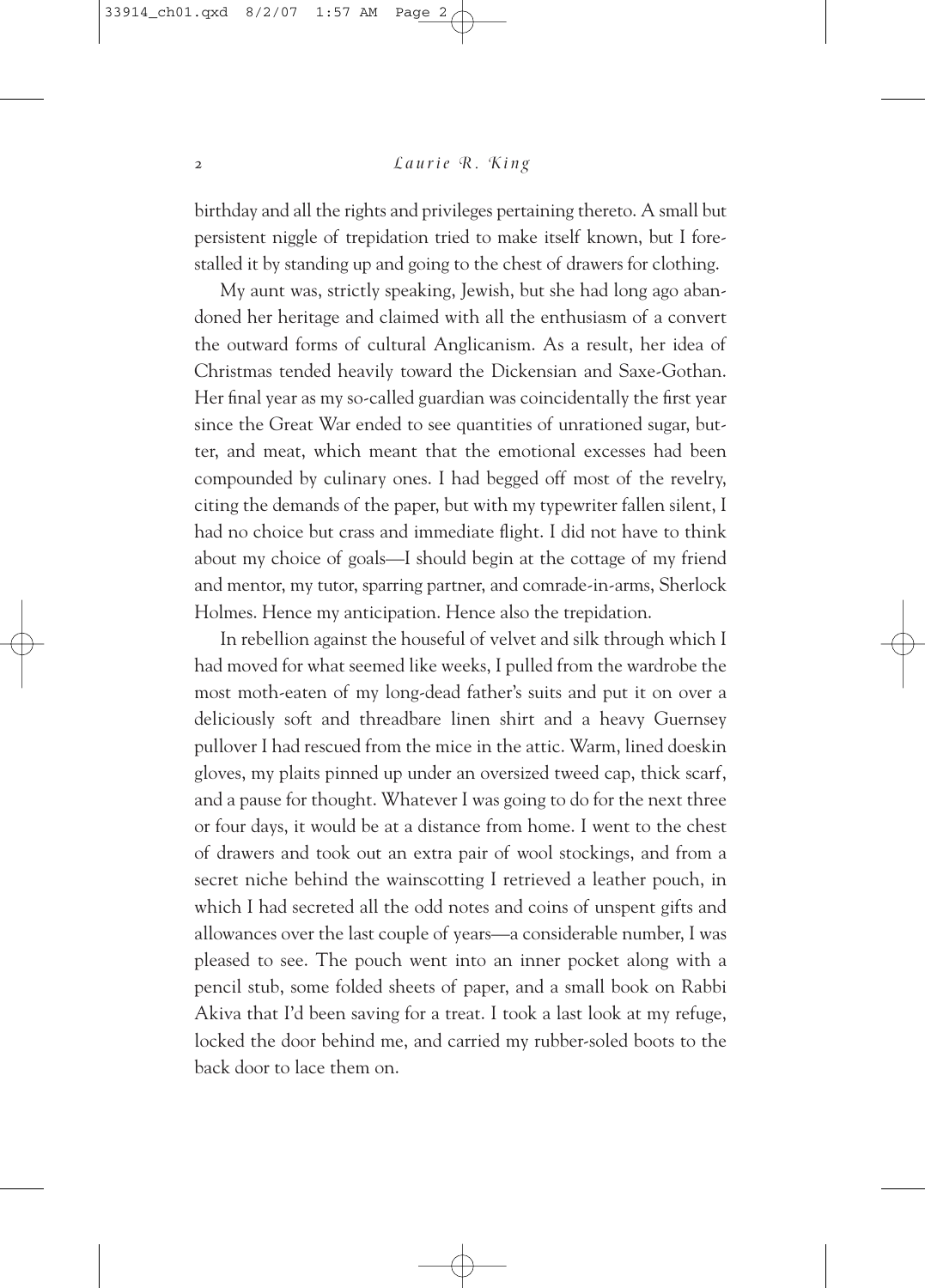Although I half-hoped that one of my relatives might hail me, they were all either busy with the games in the parlour or unconscious in a bloated stupor, because the only persons I saw were the red-faced cook and her harassed helper, and they were too busy preparing yet another meal to do more than return my greetings distractedly. I wondered idly how much I was paying them to work on the day a servant traditionally expected to have free, but I shrugged off the thought, put on my boots and the dingy overcoat I kept at the back of the cupboard beneath the stairs, and escaped from the overheated, overcrowded, emotion-laden house into the clear, cold sea air of the Sussex Downs. My breath smoked around me and my feet crunched across patches not yet thawed by the watery sunlight, and by the time I reached Holmes' cottage five miles away, I felt clean and calm for the first time since leaving Oxford at the end of term.

He was not at home.

Mrs Hudson was there, though. I kissed her affectionately and admired the needlework she was doing in front of the kitchen fire, and teased her about her slack ways on her free days and she tartly informed me that she wore her apron only when she was on duty, and I commented that in that case she must surely wear it over her nightdress, because as far as I could see she was always on duty when Holmes was about, and why didn't she come and take over my house in seven days' time and I'd be sure to appreciate her, but she only laughed, knowing I didn't mean it, and put the kettle on the fire.

He had gone to Town, she said, dressed in a multitude of mismatched layers, two scarfs, and a frayed and filthy silk hat—and did I prefer scones or muffins?

"Are the muffins already made?"

"Oh, there are a few left from yesterday, but I'll make fresh."

"On your one day off during the year? You'll do nothing of the sort. I adore your muffins toasted—you know that—and they're better the second day, anyway."

She let herself be persuaded. I went up to Holmes' room and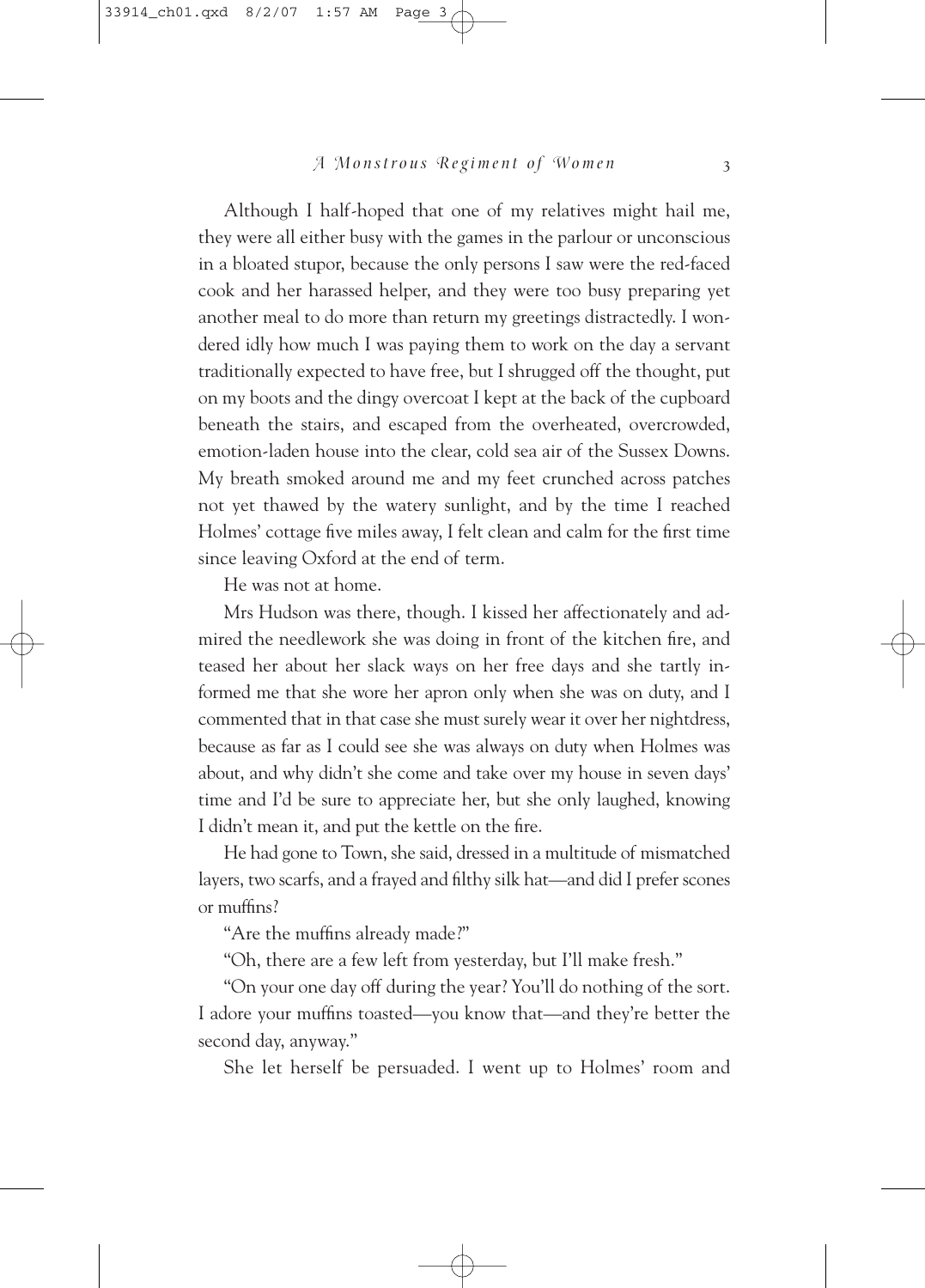conducted a judicious search of his chest of drawers and cupboards while she assembled the necessaries. As I expected, he had taken the fingerless gloves he used for driving horses and the tool for prising stones from hoofs; in combination with the hat, it meant he was driving a horsecab. I went back down to the kitchen, humming.

I toasted muffins over the fire and gossiped happily with Mrs Hudson until it was time for me to leave, replete with muffins, butter, jam, anchovy toast, two slices of Christmas cake, and a waxed paperwrapped parcel in my pocket, in order to catch the 4:43 to London.

I used occasionally to wonder why the otherwise canny folk of the nearby towns, and particularly the stationmasters who sold the tickets, did not remark at the regular appearance of odd characters on their platforms, one old and one young, of either sex, often together. Not until the previous summer had I realised that our disguises were treated as a communal scheme by our villagers, who made it a point of honour never to let slip their suspicions that the scruffy young male farmhand who slouched through the streets might be the same person who, dressed considerably more appropriately in tweed skirt and cloche hat, went off to Oxford during term time and returned to buy tea cakes and spades and the occasional half-pint of bitter from the merchants when she was in residence. I believe that had a reporter from the *Evening Standard* come to town and offered one hundred pounds for an inside story on the famous detective, the people would have looked at him with that phlegmatic country expression that hides so much and asked politely who he might be meaning.

I digress. When I reached London, the streets were still crowded. I took a taxi (a motor cab, so I hadn't to look too closely at the driver) to the agency Holmes often used as his supplier when he needed a horse and cab. The owner knew me—at least, he recognised the young man who stood in front of him—and said that, yes, that gentleman (not meaning, of course, a gentleman proper) had indeed shown up for work that day. In fact, he'd shown up twice.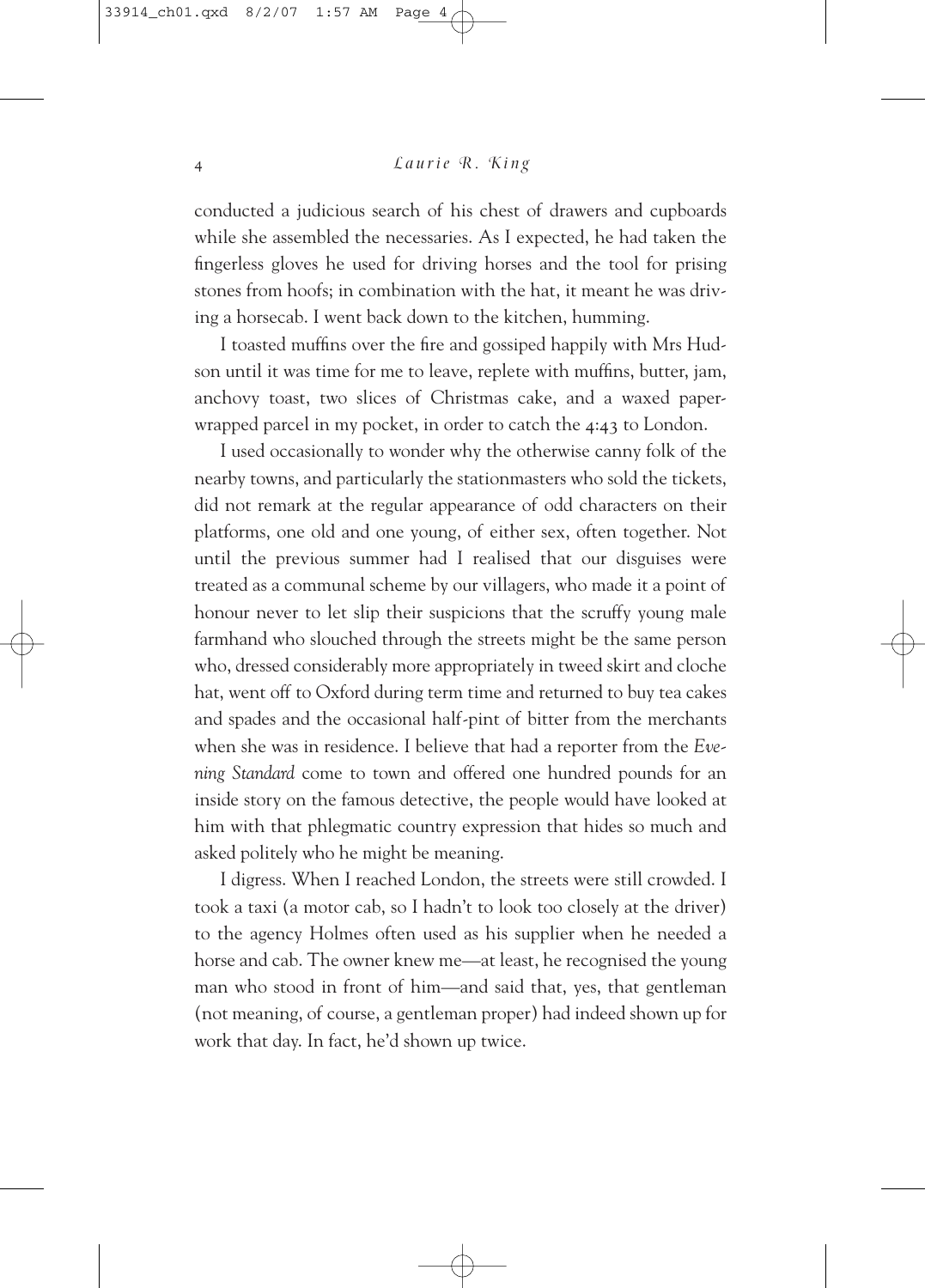"Twice? You mean he brought the cab back, then?" I was disappointed, and wondered if I ought merely to give up the chase.

"T'orse 'ad an 'ot knee, an' 'e walked 'er back. 'E was about ter take out anuvver un when 'e 'appened t'see an ol' 'anson just come in. Took a fancy, 'e did, can't fink why—'s bloody cold work an' the pay's piss-all, 'less you 'appen on t' odd pair what wants a taste of t' old days, for a lark. 'Appens, sometimes, come a summer Sunday, or after t' theatre Sattiday. Night like this 'e'd be bloody lucky t'get a ha'penny over fare."

With a straight face, I reflected privately on how his colourful language would have faded in the light of the posh young lady I occasionally was.

"So he took the hansom?"

"That 'e did. One of the few what can drive the thing, I'll give 'im that." His square face contemplated for a moment this incongruous juxtaposition of skill and madness in the man he knew as Basil Josephs, then he shook his head in wonderment. " 'Ad ta give 'im a right bugger of an 'orse, though. Never been on a two-wheeler, 'e 'asn't, and plug-headed and leather-mouthed to boot. 'Ope old Josephs 'asn't 'ad any problems," he said with a magnificent lack of concern, and leant over to hawk and spit delicately into the noisome gutter.

"Well," I said, "there couldn't be too many hansoms around, I might spot him tonight. Can you tell me what the horse looks like?"

"Big bay, wide blaze, three stockin's with t' off hind dark, nasty eyes, but you won't see 'em—'e's got blinkers on," he rattled off, then added after a moment, "Cab's number two-ninety-two." I thanked him with a coin and went a-hunting through the vast, sprawling streets of the great cesspool for a single, worn hansom cab and its driver.

The hunt was not quite so hopeless as it might appear. Unless he were on a case (and Mrs Hudson had thought on the whole that he was not), his choice of clothing and cab suggested entertainment rather than employment, and his idea of entertainment tended more toward London's east end rather than Piccadilly or St John's Wood.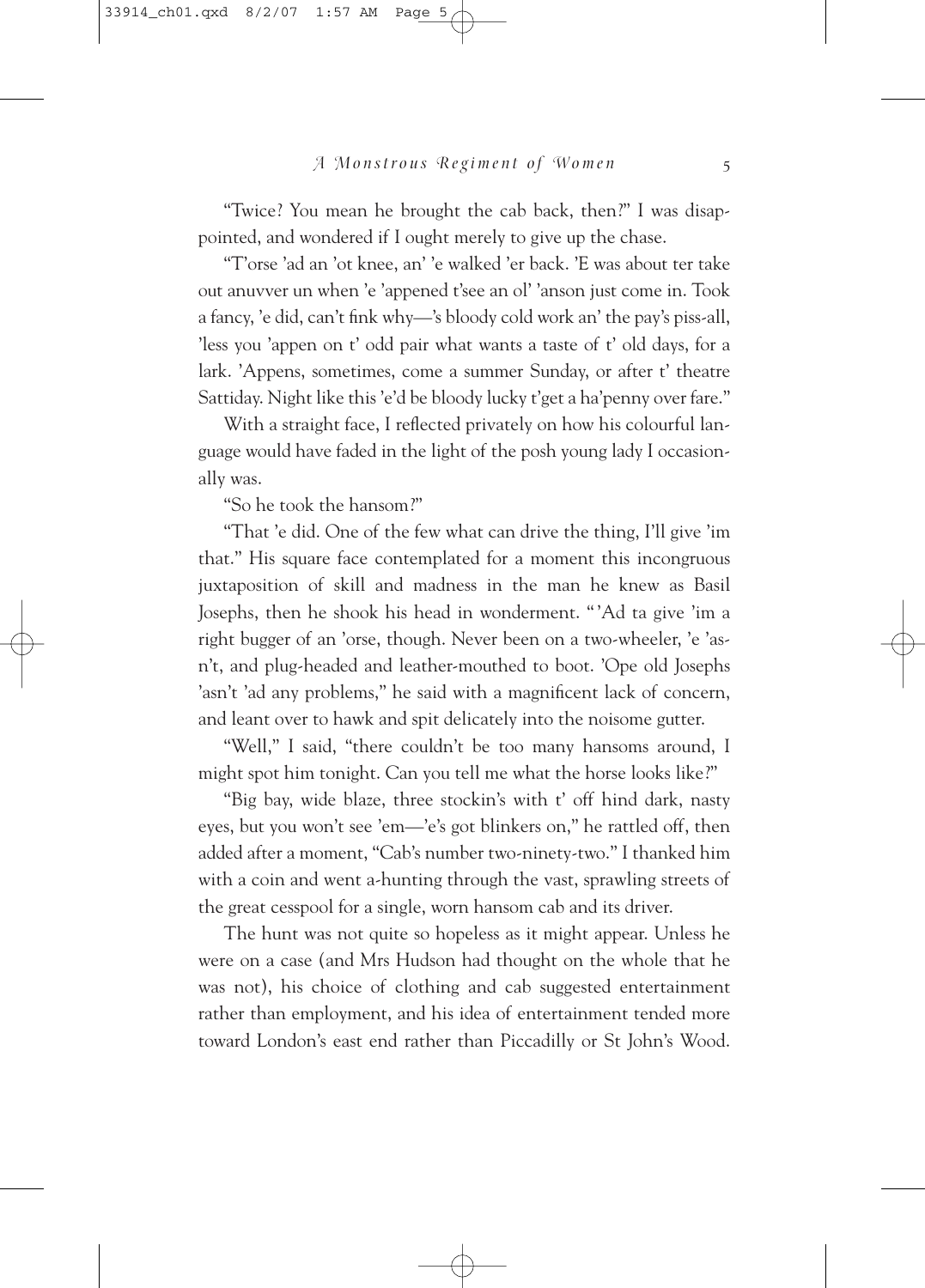Still, that left a fair acreage to choose from, and I spent several hours standing under lampposts, craning to see the feet of passing horses (*all* of them seemed to have blazes and stockings) and fending off friendly overtures from dangerously underdressed young and not-so-young women. Finally, just after midnight, one marvelously informative conversation with such a lady was interrupted by the approaching clop and grind of a trotting horsecab, and a moment later the piercing tones of a familiar voice echoing down the nearly deserted street obviated the need for any further equine examination.

"Annalisa, my dear young thing," came the voice that was not a shout but which could be heard a mile away on the Downs, "isn't that child you are trying to entice a bit young, even for you? Look at him he doesn't even have a beard yet."

The lady beside me whirled around to the source of this interruption. I excused myself politely and stepped out into the street to intercept the cab. He had a fare—or rather, two—but he slowed, gathered the reins into his right hand, and reached the other long arm down to me. My disappointed paramour shouted genial insults at Holmes that would have blistered the remaining paint from the woodwork, had they not been deflected by his equally jovial remarks in kind.

The alarming dip of the cab caused the horse to snort and veer sharply, and a startled, moustachioed face appeared behind the cracked glass of the side window, scowling at me. Holmes redirected his tongue's wrath from the prostitute to the horse and, in the best tradition of London cabbies, cursed the animal soundly, imaginatively, and without a single manifest obscenity. He also more usefully snapped the horse's head back with one clean jerk on the reins, returning its attention to the job at hand, while continuing to pull me up and shooting a parting volley of affectionate and remarkably familiar remarks at the fading Annalisa. Holmes did so like to immerse himself fully in his rôles, I reflected as I wedged myself into the one-person seat already occupied by the man and his garments.

"Good evening, Holmes," I greeted him politely.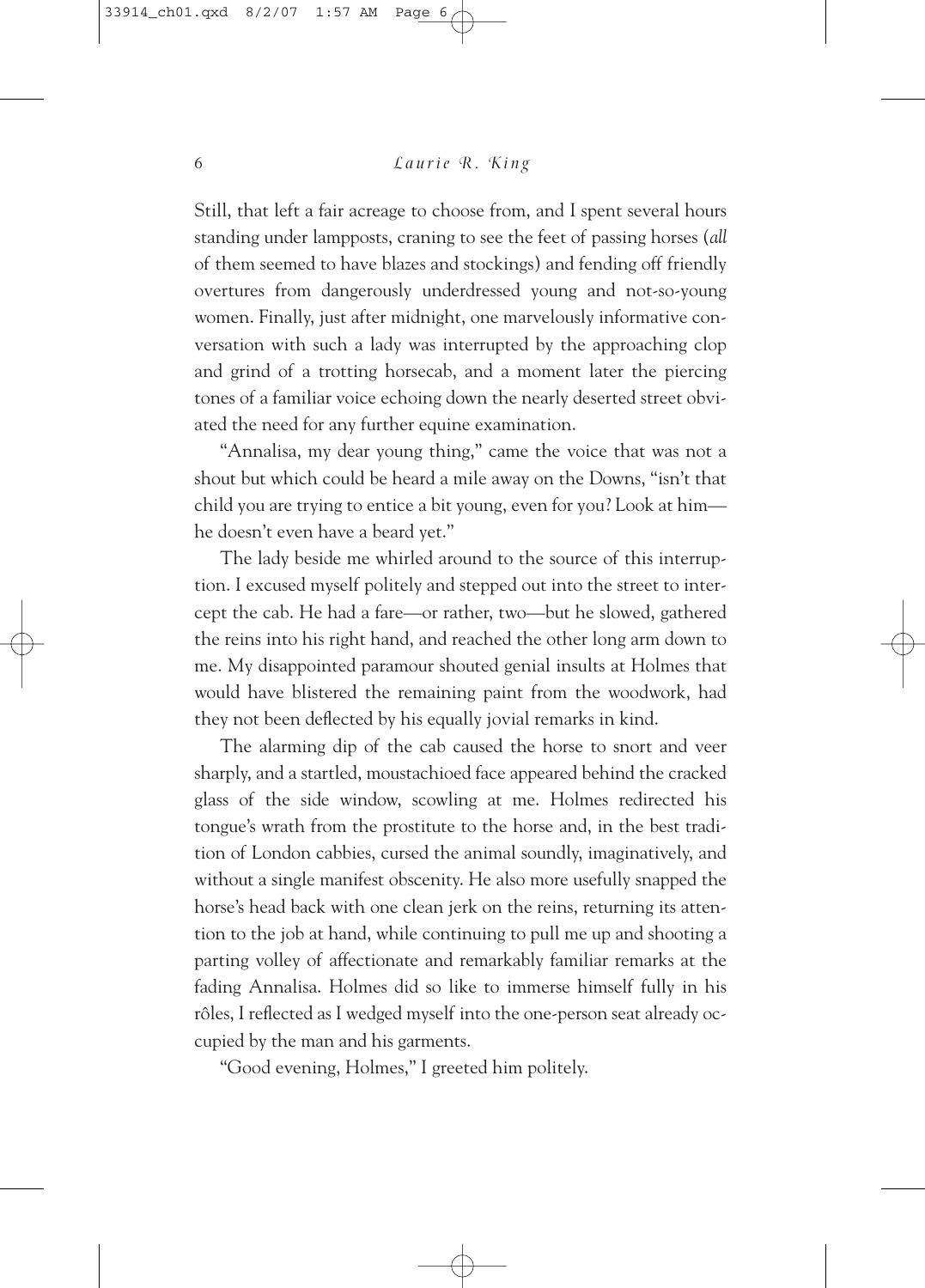"Good morning, Russell," he corrected me, and shook the horse back into a trot.

"Are you on a job, Holmes?" I had known as soon as his arm reached down for me that if case it were, it did not involve the current passengers, or he should merely have waved me off.

"My dear Russell, those Americanisms of yours," he tut-tutted. "How they do grate on the ear. 'On a job.' No, I am not occupied with a case, Russell, merely working at the maintenance of old skills."

"And are you having fun?"

" 'Having fun'?" He pronounced the words with fastidious distaste and looked at me askance.

"Very well: Are you enjoying yourself?"

He raised one eyebrow at my clothes before turning back to the reins.

"I might ask the same of you, Russell."

"Yes," I replied. "As a matter of fact, I *am* enjoying myself, Holmes, very much, thank you." And I sat back as best I could to do so.

Traffic even in the middle of London tends to die down considerably by the close of what Christians mistakenly call the Sabbath, and the streets were about as quiet now as they ever were. It was very pleasant being jolted about in a swaying seat eight feet above the insalubrious cobblestones, next to my one true friend, through the ill-lit streets that echoed the horse's hoofs and the grind of the wheels, on a night cold enough to kill the smells and keep the fog at bay, but not cold enough to damage exposed flesh and fingertips. I glanced down at my companion's begrimed fingers where they were poised, testing the heavy leather for signs of misbehaviour from the still-fractious beast with the same sensitivity they exhibited in all their activities, from delicate chemical experiments to the tactile exploration of a clue. I was struck by a thought.

"Holmes, do you find that the cold on a clear night exacerbates your rheumatism as much as the cold of a foggy night?"

He fixed me with a dubious eye, then turned back to the job, lips no doubt pursed beneath the scarfs. It was, I realised belatedly, an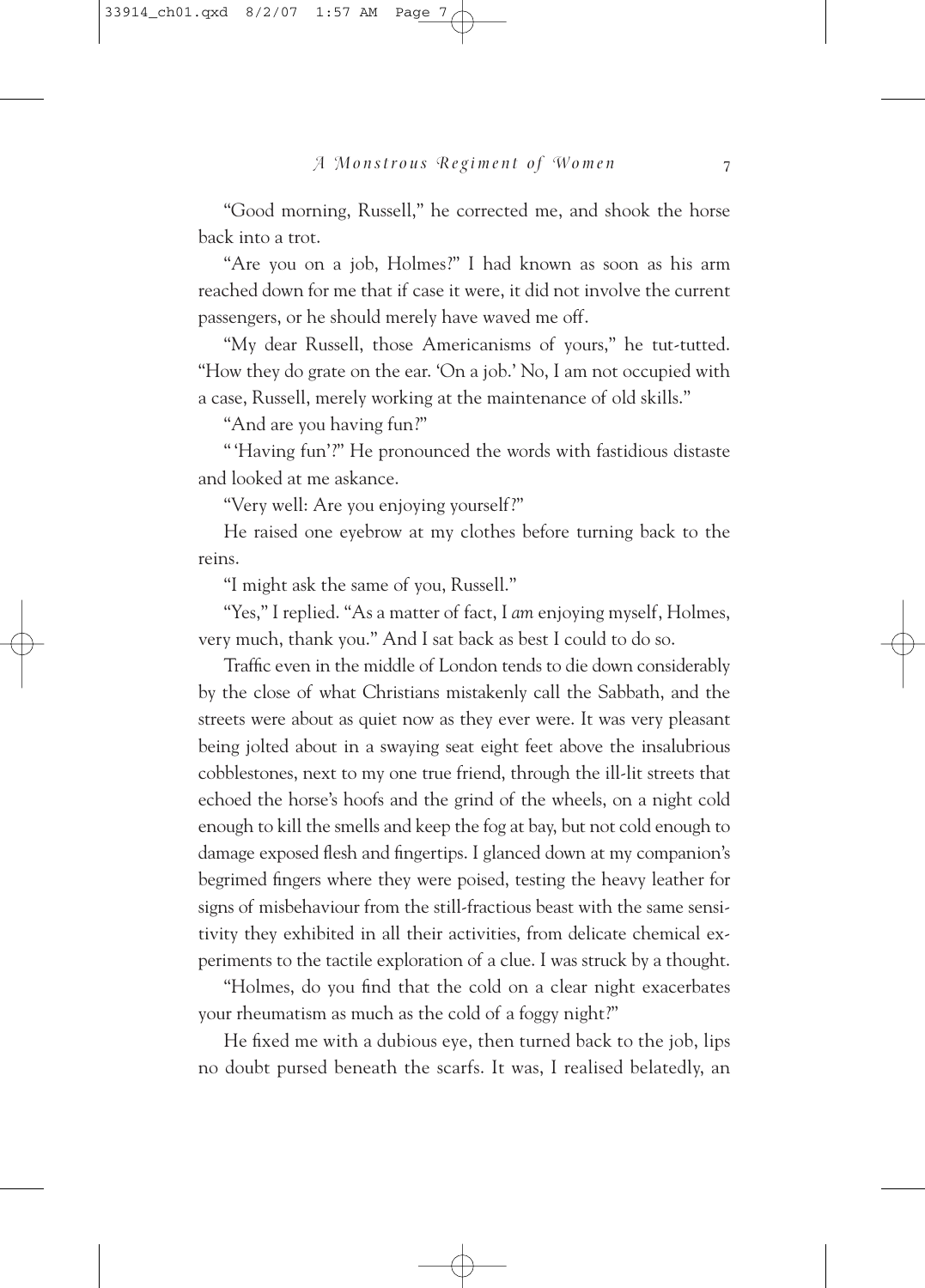unconventional opening for a conversation, but surely Holmes, of all people, could not object to the eccentric.

"Russell," he said finally, "it is very good of you to have come up from Sussex and stood on cold street corners for half the night striking up inappropriate friendships and flirting with pneumonia in order to enquire after my health, but perhaps having found me, you might proceed with your intended purpose."

"I had no purpose," I protested, stung. "I finished my paper more quickly than I'd thought, felt like spending the rest of the day with you rather than listening to my relations shrieking and moaning downstairs, and, when I found you missing, decided on a whim to follow you here and see if I might track you down. It was merely a whim," I repeated firmly. Perhaps too firmly. I hastened to change the subject. "What are you doing here, anyway?"

"Driving a cab," he said in a voice that told me that he was neither distracted nor deceived. "Go on, Russell, you may as well ask your question; you've spent seven hours in getting here. Or perhaps I ought to say, six years?"

"What on earth are you talking about?" I was very cross at the threat of having my nice evening spoilt by his sardonic, all-knowing air, though God knows, I should have been used to it by then. "I am having a holiday from the holidays. I am relaxing, following the enforced merriment of the last week. An amusing diversion, Holmes, nothing else. At least it was, until your suspicious mind let fly with its sneering intimations of omniscience. Really, Holmes, you can be very irritating at times."

He seemed not in the least put out by my ruffled feathers, and he arched his eyebrow and glanced sideways at me to let me know it. I put up my chin and looked in the other direction.

"So you did not 'track me down,' as you put it, for any express purpose, other than as an exercise in tracking?"

"And for the pleasurable exercise of freedom, yes."

"You are lying, Russell."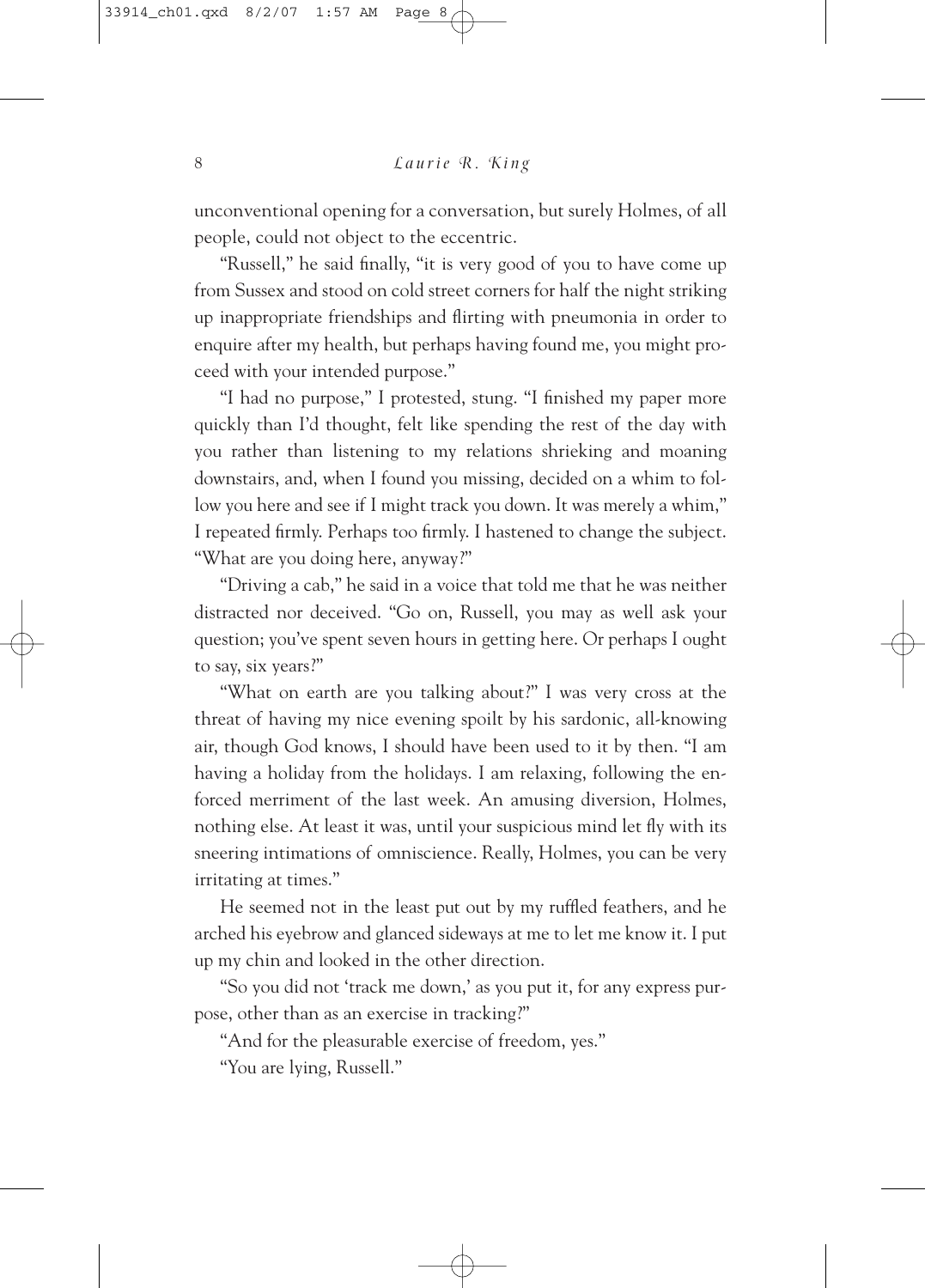"Holmes, this is intolerable. If you wish to be rid of me, all you need do is slow down and let me jump off. You needn't be offensive to me. I'll go."

"Russell, Russell," he chided, and shook his head.

"Damn it, Holmes, what can you imagine was so urgent that I should come all the way here in order to confront you with it immediately? Which, you may have noticed, I have not done?"

"A question you finally nerved yourself up to ask, and the momentum carried you along," he answered coolly.

"And what question might that be?" I did leave myself right open for it, but once launched in a path, it is difficult to change direction.

"I expect you came to ask me to marry you."

I nearly fell off the back of the cab.

"Holmes! What do you . . . How can you . . ." I sputtered to a halt. In front of me, the speaking vent in the roof of the cab was rising, and in a moment I could see two sets of eyes, dimly illuminated by the carriage lights and a passing streetlamp. One set was topped by a bowler, the other by a frippery gobbet of flowers, and they passed over us like two pair of roving spotlights, apprehensively examining the two men who were carrying on this lunatic dialogue above their heads.

Holmes lifted his hat and gave them a genial smile. I waggled the brim of my own and gave what I felt to be a look of criminal idiocy, but was apparently only slightly disconcerting. They stared between the reins at us, mouths agape.

"Sumfing Oi can do fer you, sir?" Holmes asked politely, his voice sliding down towards the Cockney.

"You can explain the meaning of this extraordinary conversation which my wife and myself have been forced to overhear." He looked like a schoolmaster, though his nose was dark with broken capillaries.

"Conversation? Oh yes, sorry, Oi s'pose it sounded sumfing mad." Holmes laughed. "Amatoor dramatics, sir. There's a club of us, rehearses parts whenever we come across one another. It's an Ibsen play. Do you know it?" The heads shook in unison, and the two looked at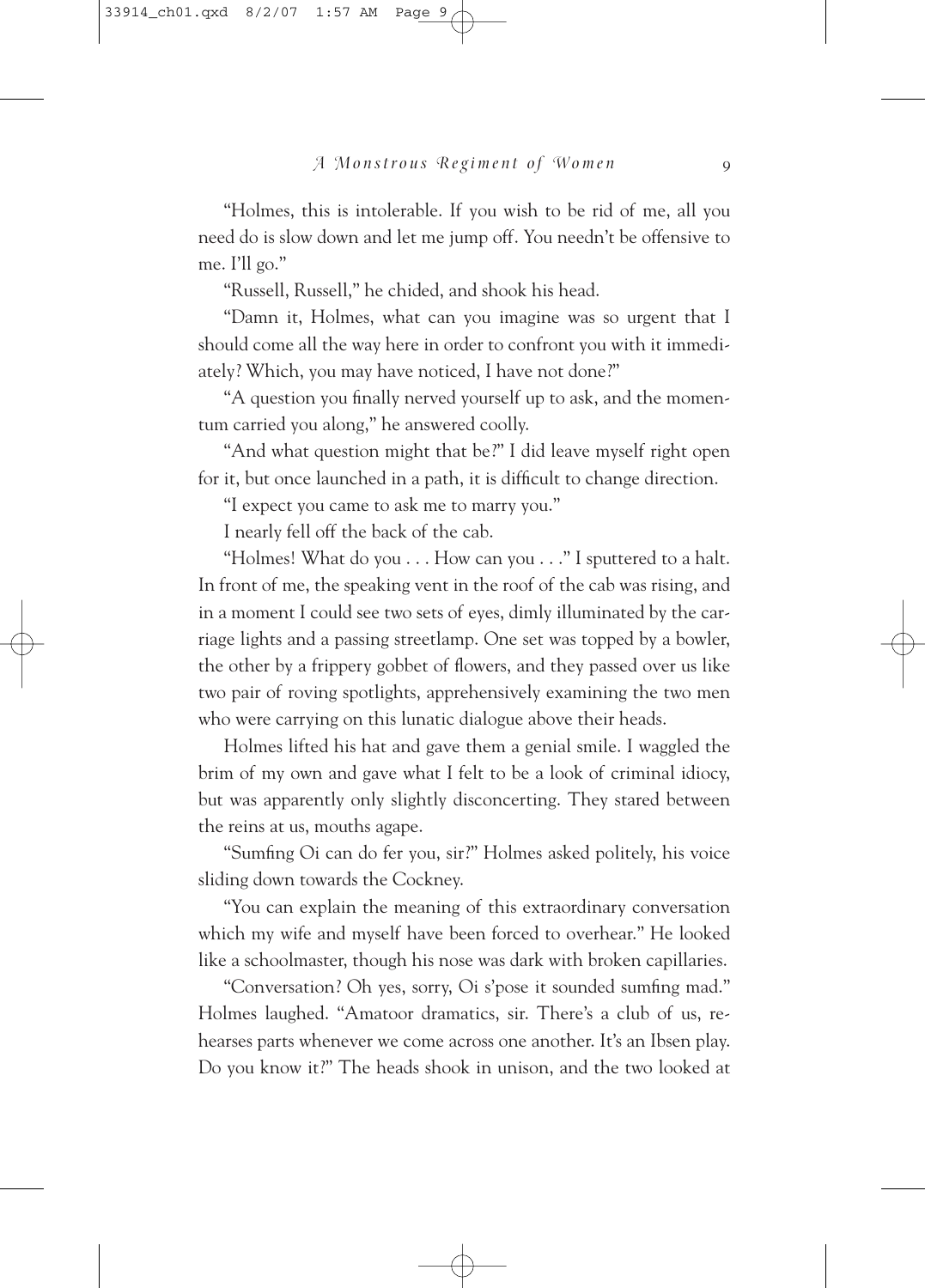each other. "Fine stuff, but taken out of context, like, it sounds summat potty. Sorry we disturbed you." The eyes studied us dubiously for another long moment, then looked again at each other, and the hats sank slowly back into the cab. Holmes began to laugh convulsively in complete silence, and reluctantly I joined him. Some minutes later, he wiped his face with his filthy gloves, snapped the horse back to its trot, and took up a completely different topic.

"So, Russell, this gentleman and his lovely wife are going to number seventeen Gladstone Terrace. Kindly search your memory and tell me where it is to be found." It was an examination, and out of habit, I reviewed my mental picture of the area.

"Another nine streets up, on the left."

"Ten streets," he corrected me. "You forgot Hallicombe Alley."

"Sorry. This is getting far out for my knowledge of the map. I admit that one or two of the areas we've been through I've never seen before."

"I should think not," he said primly. Holmes tended to recall his Victorian attitudes and my gender at the oddest times—it always took me by surprise.

Holmes drew to a halt on a deserted side street and our passengers scurried for the shelter of their dark terrace house, not even waiting for the change from their coin. Holmes shouted a thanks at the closing door; his voice bounced off the disapproving bricks and scuttled off into the night.

"Jump down and get the rug, will you, Russell?"

When we were settled with the thing around our knees, he flicked the reins and the horse circled us back into the main road. We took a different route for our return to the stables, through streets even darker and dirtier than those we had come by. I was enjoying myself again, half-drowsing despite the continuous jolts, when Holmes spoke.

"So, Russell, what say you? Have you a question for me?"

It is difficult to pull away from a man when the two of you are compressed shoulder-to-shoulder and wrapped in a rug, but I managed.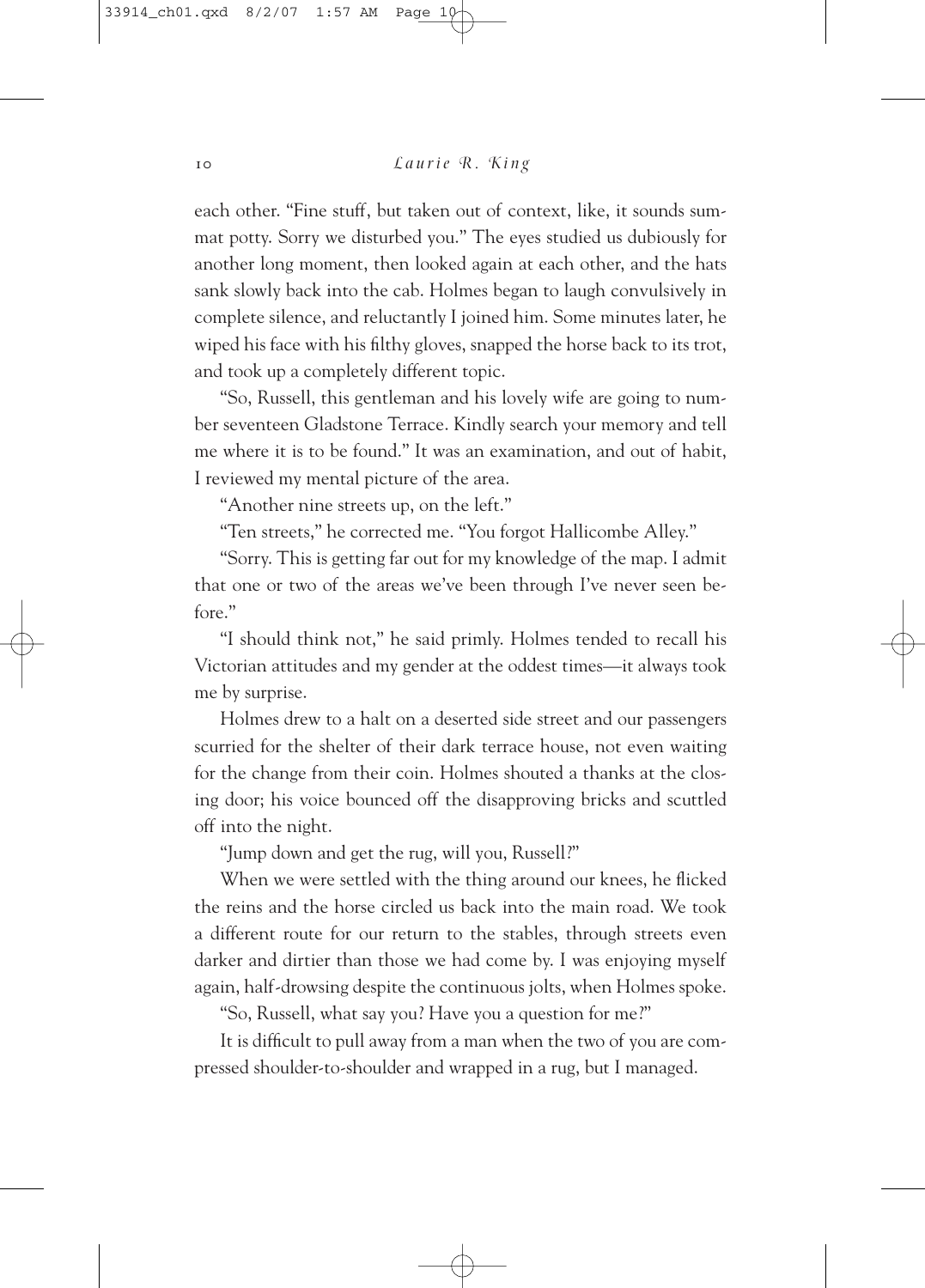"Come now, Russell, you are a great proponent of the emancipation of women; surely you can manage to carry out your intentions in this little matter."

"Little?" I seized on the word, as he knew I would. "First you place the proposition in my mouth, and then you denigrate it. I don't know why I even—" I bit back the words.

"Why you thought of it in the first place, is that what you were about to say?"

Before I could respond, a fast blur shooting out of a dark alley brought Holmes to his feet, nearly knocking me from my perch. A black shape was at the heels of the horse, snarling and snapping with a flash of white teeth as it dodged into the dim light from our lamps. In one smooth movement, Holmes wrapped the reins around his left hand and hauled back on them as he snatched the long whip from its rest with his right, and with considerable accuracy he turned the yaps into yelps. Sheer brute strength brought the horse back onto its haunches and kept it from bolting, but sheer artistry allowed it just enough of its head to resume progress. The animal's blinkered head tossed and fretted the reins from its shoe-leather mouth to the driver's arms, and its heavy and graceless neck gleamed with sweat, but it obeyed its driver. In a moment, still on his feet and with both hands now on the reins, Holmes resumed as if there had been no interruption.

"So, why *did* you think of it?" he pressed, his voice calm but with a finely honed edge to it. "Have I given you any reason to believe that I might welcome such a suggestion? I am fifty-nine years old, Russell, and I have long been accustomed to the privacy and freedom of the bachelor life. Do you imagine that I might succumb to the dictates of social norms and marry you in order to stop tongues from wagging when we go off together? Or perhaps you imagine that the pleasures of the wedding bed might prove irresistible?"

My patience broke. I simply could not sit and listen to another peace-shattering, friendship-threatening, and, yes, hope-destroying phrase. I tossed the rug up over him, pulled both knees up to brace my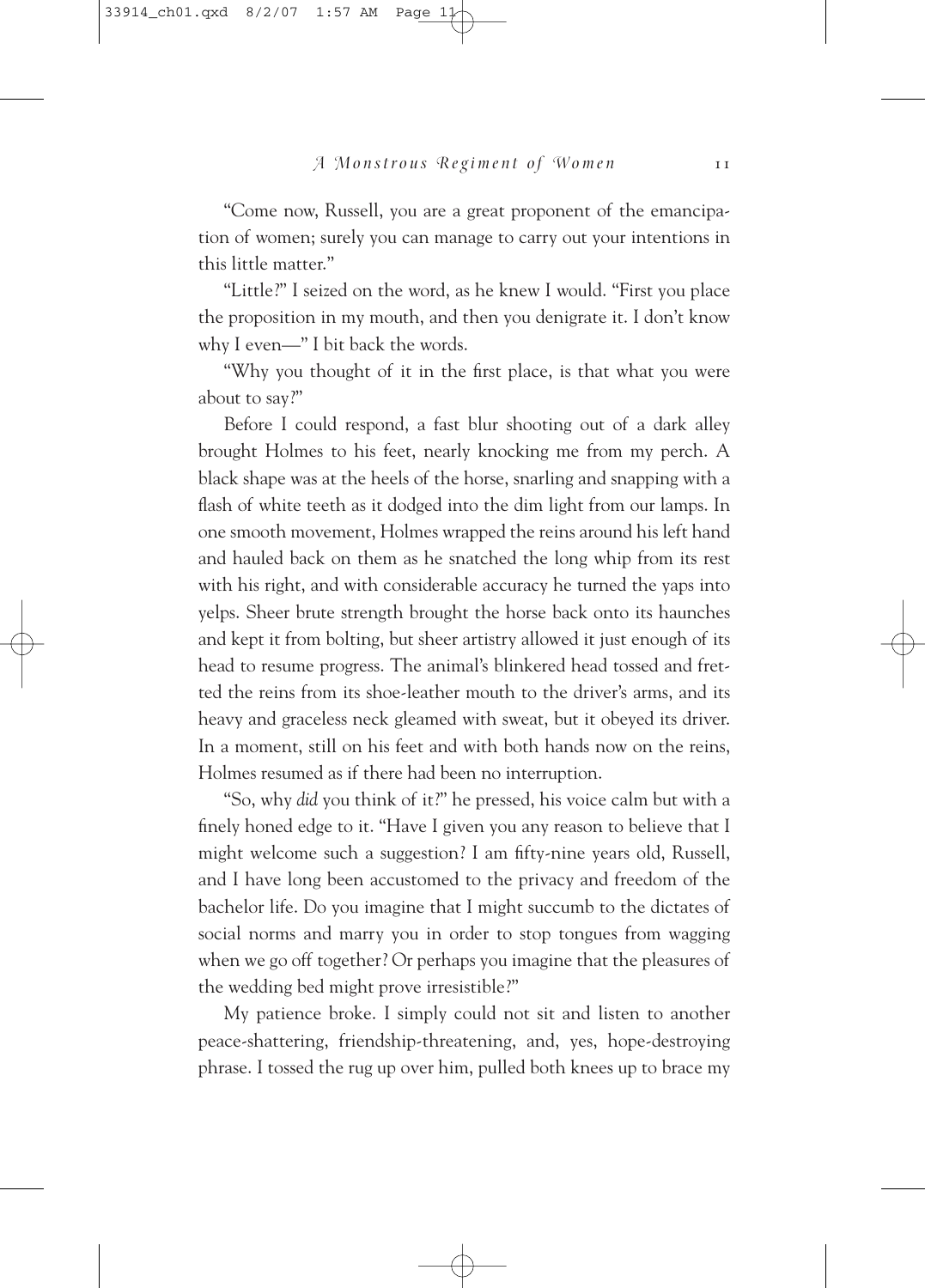boots on the top edge of the hansom, then straightened my legs and flipped over the seat backwards, an acrobatic feat I could not possibly have performed had I stopped to think about it first. I staggered on the uneven stones, a jolt of pain shooting through my bad shoulder, but I was off the cab. Holmes shook his arm free of the rug and started to rein in, but the much-abused horse had the bit in his teeth now and fought him, kicking and heaving in the traces. I took three bent steps to the gutter, seized a gin bottle from the night's rubbish, and skipped it across the stones to smash at the horse's feet. It sent him onto his hind legs, the sting of a fist-sized bit of brick brought him down again, and at the third missile he bolted.

By the time Holmes got him under control again, I was gone, having fled through an alley, over a wall, around two corners, and into a sink of blackness. He never caught me.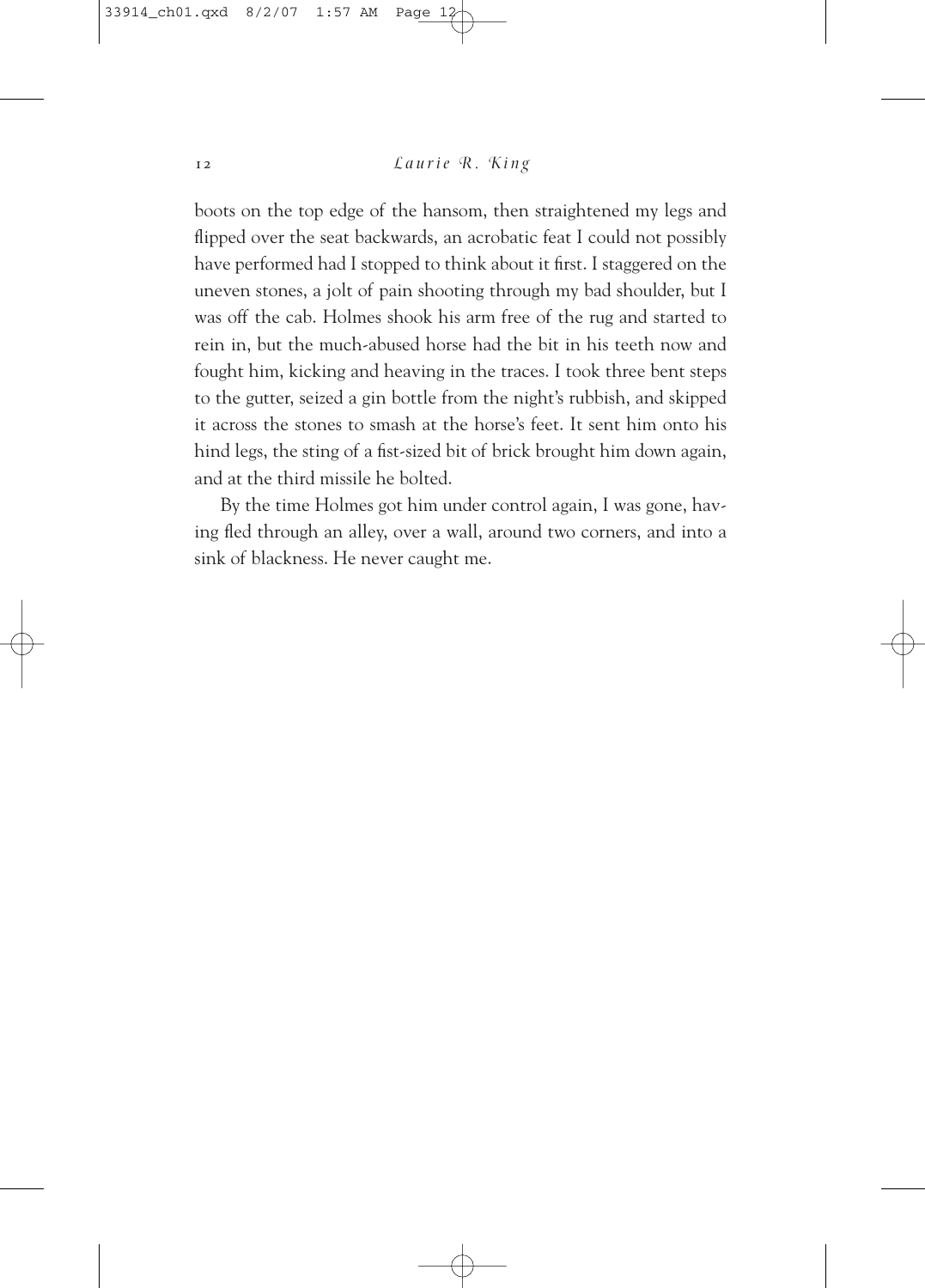## $*$  2  $*$

### monday, 27 december

A woman moved is like a fountain troubled, Muddy, ill-seeming, thick, bereft of beauty, And while it is so, none so dry or thirsty Will deign to sip or touch one drop of it.  $-$ WILLIAM SHAKESPEARE (1564–1616)

It was of no importance; I knew that even as I had gone off the back of the cab. Arguments were a part of life with Holmes—a week without a knockdown, drag-out fight was an insipid week indeed. Tonight's was hardly a skirmish compared with some of the vicious running battles we had indulged in over the five years I had known him. No, Holmes had been merely venting general irritation through a convenient, if unfortunate, blowhole. I had found him to be particularly irritable when a case was going badly, or when he had been too long without a challenge, and although I was not absolutely certain which was the circumstance that night, I should have put money on the latter. When we met again, it would appear as if it had never happened. On a certain level, it had not.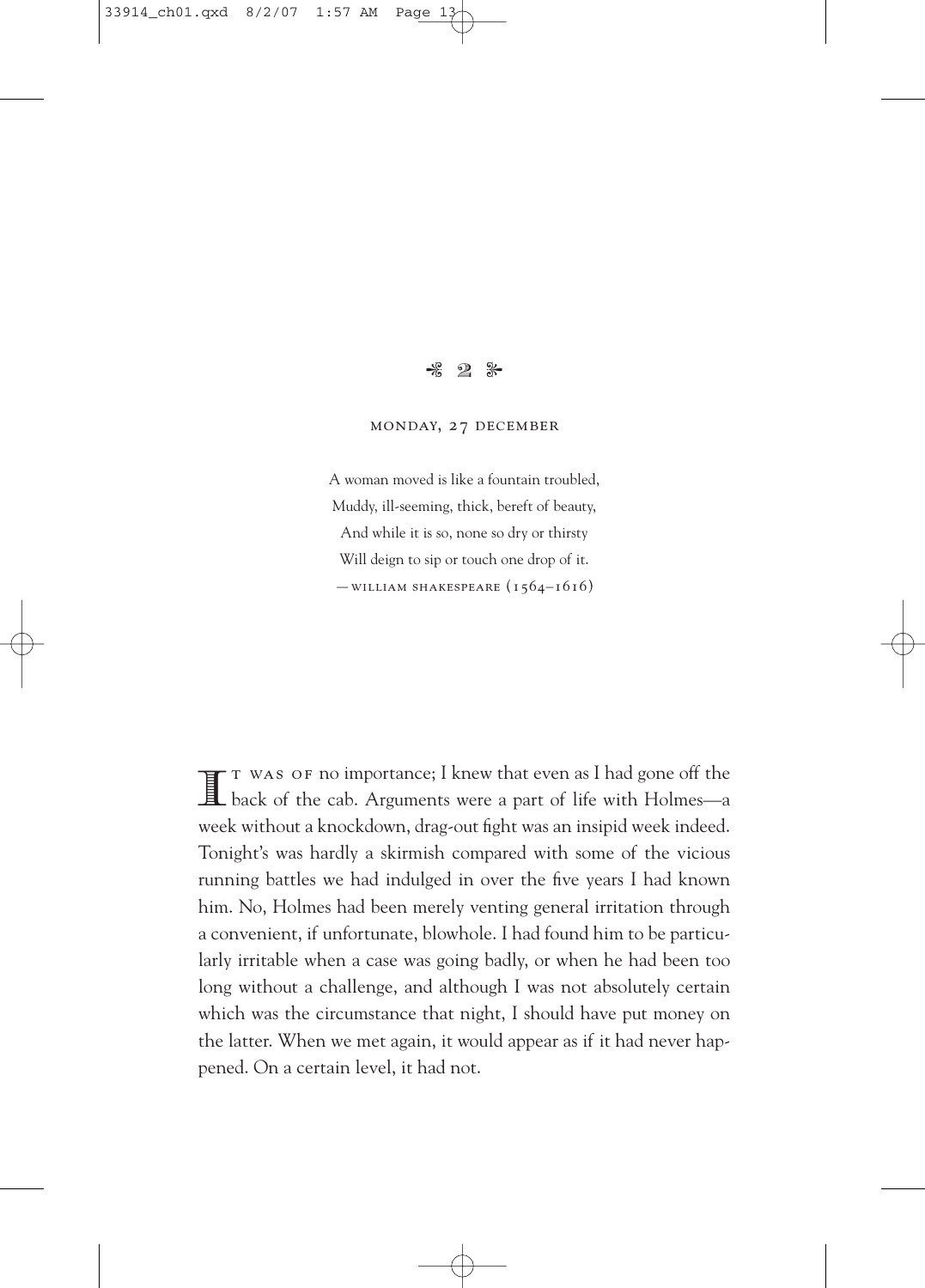Still, just then I had felt more in need of a companion in bohemian abandonment than of a sparring partner, and when faced with intense verbal swordplay, I had decided to bow out. Rare for me—one of the things I most liked about Holmes was his willingness to do battle. Still, there it was, and there I was, walking with considerable stealth down a nearly black street at one o'clock in the morning in a part of London I knew only vaguely. I pushed Holmes from my mind and set out to enjoy myself.

Twenty minutes later, I stood motionless in a doorway while a patrolling constable shot his light's beam down the alley and went his heavy-footed way, and the incongruity of my furtive behaviour struck me: Here went Mary Russell, who six months previously had qualified for her degrees with accolades and honours from the most prestigious university in the world, who should in seven—six—days attain her majority and inherit what would have to be called a fortune, who was the closest confidante and sometime partner of the almost-legendary figure of Sherlock Holmes (whom, moreover, she had just soundly outwitted), and who walked through London's filthy pavements and alleys a young man, unrecognised, unknown, untraceable. Not a soul here knew who I was; not a friend or relation knew where I was. In an extremity of exhilaration, intoxicated by freedom and caught up by the power in my limbs, I bared my teeth and laughed silently into the darkness.

I prowled the streets all that dreamlike night, secure and unmolested by the denizens of the dark. Two hundred yards from where Mary Kelly had bled to death under the Ripper's knife, I was greeted effusively by a pair of ladies of the evening. In a yard off what had once been the Ratcliff Highway, I warmed my hands over the ashes of a chestnut seller's barrel and savoured the mealy remnant I found in one corner as if it were some rare epicurean morsel. I followed the vibration of music and was let into an all-night club, filled with desperate-looking men and slick, varnished women and the smell of cigarettes and avarice. I paid my membership, drank half my cloudy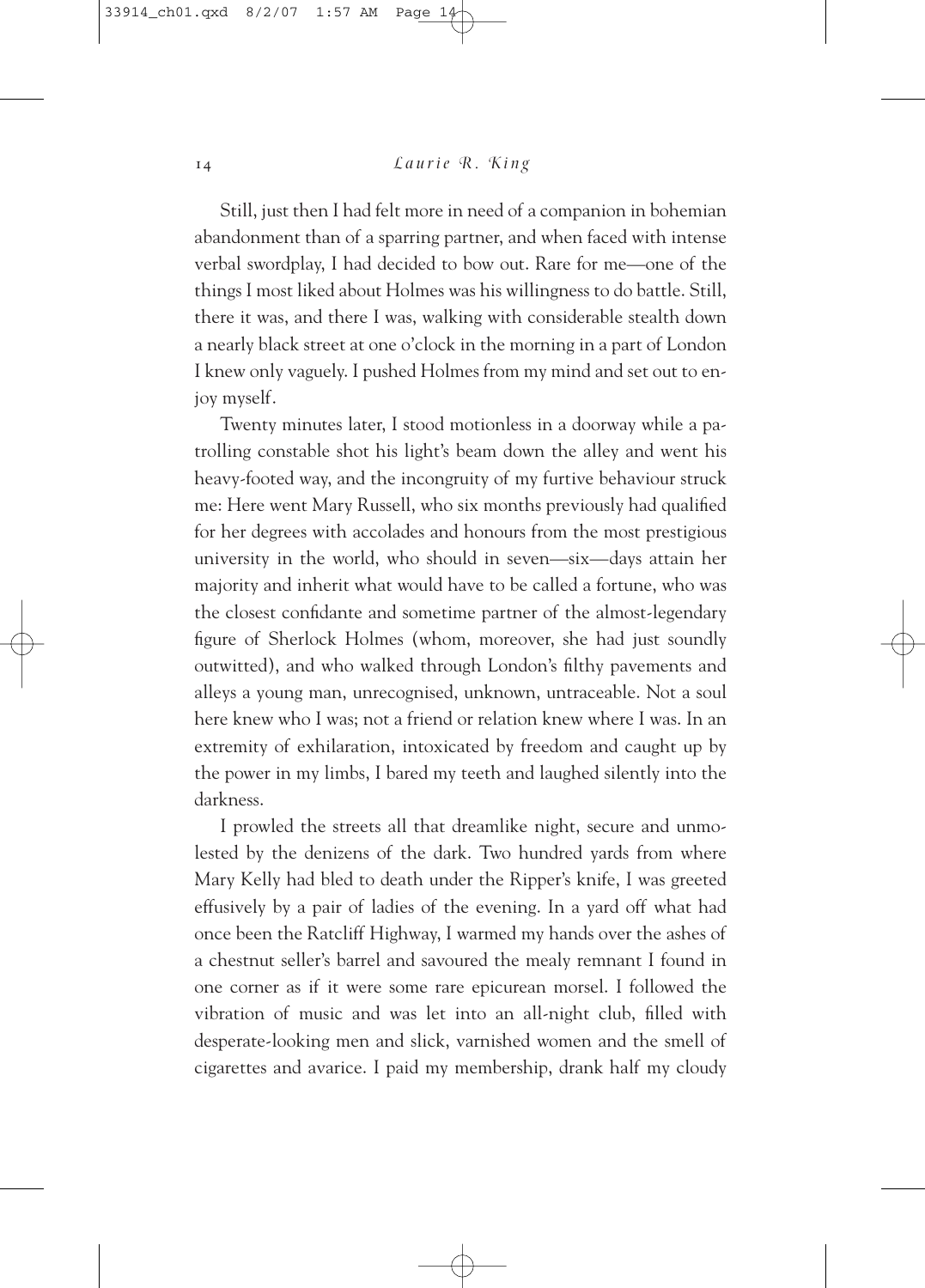beer, and escaped back out onto the street for air. I stepped over a body (still breathing and reeking of gin). I avoided any number of bobbies. I heard the sounds of cat fights and angry drunks and the whimper of a hungry baby hushed at the breast, and once from an upper room a low murmur of voices that ended in a breathless cry. Twice I hid from the sound of a prowling horse-drawn cab with two wheels. The second time launched me on a long and highly technical conversation with a seven-year-old street urchin who was huddled beneath the steps to escape a drunken father. We squatted on cobbles greasy with damp and the filth that had accumulated, probably since the street was first laid down following the Great Fire, and we talked of economics. He gave me half of his stale roll and a great deal of advice, and when I left, I handed him a five-pound note. He looked after me awestruck, as at the vision of the Divine Presence.

The city dozed fitfully for a few short hours, insomniac amidst the tranquil winter countryside of southern England. There were no stars. I walked and breathed it in, and felt I had never been in London before. Never seen my fellowman before. Never felt the blood in my veins before.

At five o'clock, the signs of morning were under way. No light, of course, though in June by that hour the birds would have almost finished their first mad clamour and the farmers would have been long in their fields. Here, the first indications of day were in the knockers-up with their peashooters aimed at the windows of clockless clients, the water carts sluicing down the streets, the milk carts rattling down the cobblestones, and the strong smell of yeast from a bakery. Soon certain areas vibrated with voices and the rumble of carts, wagons, and lorries bearing food and fuel and labouring bodies into London town. Men trotted past, dwarfed by the stacks of half-bushel baskets balanced on their heads. In Spitalfields, the meat market warned me away with its reek of decaying blood, pushing me off into neighbouring areas less concerned with the trades of early morning. Even here, though, people moved, listless at first, then with voices raised. London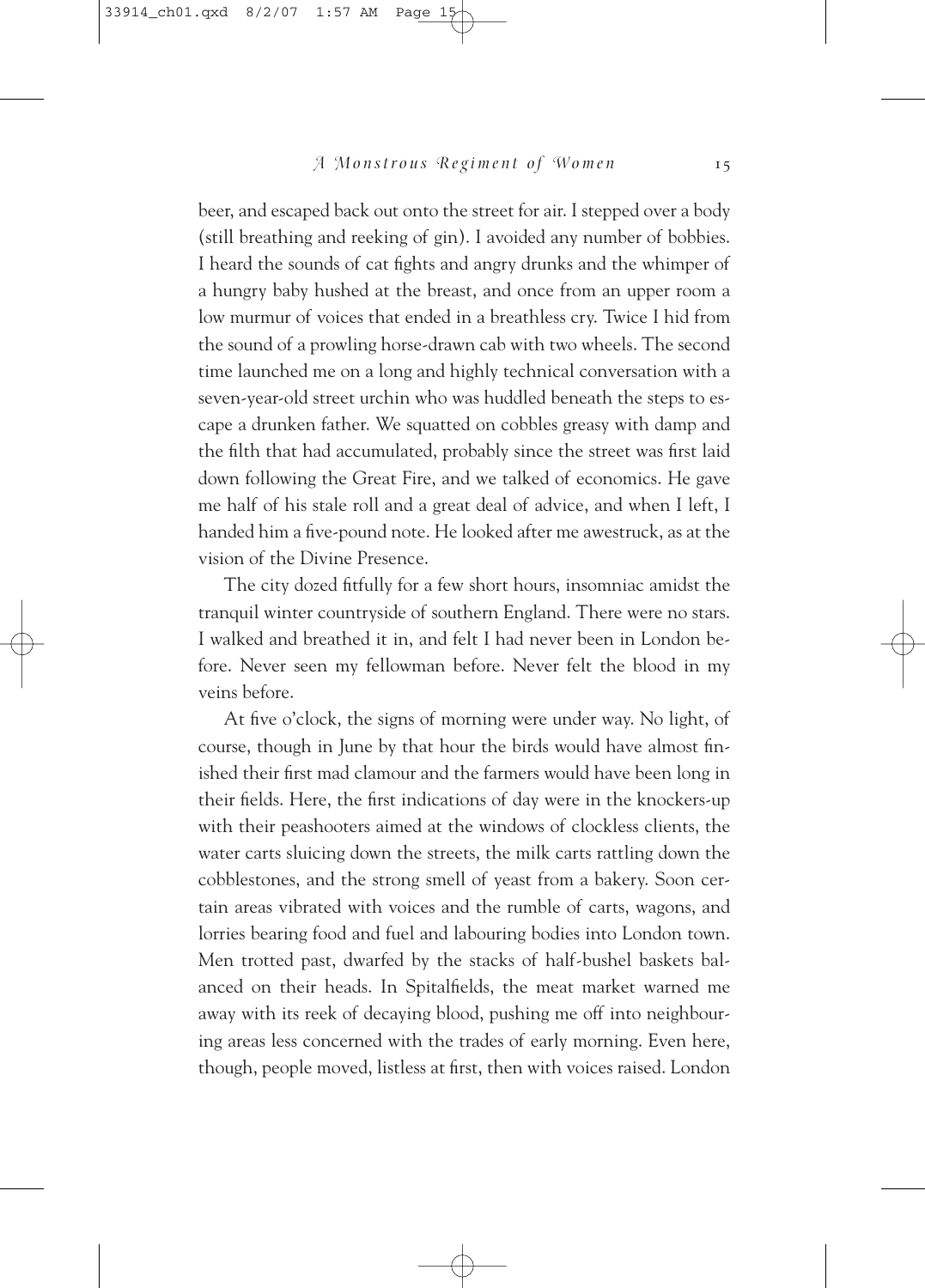was returning to life, and I, stupefied by the constant movement of the last hours, light-headed and without a will of my own, was caught up, swept along by the tide of purposeful heavy-booted workers who grumbled and cursed and hawked and spat their way into the day.

Eventually, like a piece of flotsam, I came to rest against a barrier and found myself staring uncomprehending at a window into another world, a square of furious movement and meaningless shapes and colours, snatches of flesh and khaki, shining white objects bearing quantities of yellow and brown that disappeared into red maws, a fury as far removed from the dim and furtive London I had emerged from as it was possible to imagine. It was a window, in a door, and the slight distortion of the glass gave it a look of unreality, as if it were an impressionist painting brought to life. The door opened, but the impression of a two-dimensional illusion was curiously intensified, so that the rush of steam-thick, impossibly fragrant air and the incomprehensible babble lay against my face like a wall. I stood fascinated, transfixed by this surreal, hypnotic vision for a solid minute before a shoulder jostled me and the dream bubble burst.

It was a tea shop, filled shoulder-to-shoulder with gravel-voiced men cradling chipped white mugs of blistering hot, stewed-looking tea in their thick hands, and the smell of bacon grease and toast and boiled coffee swept over me and made me urgently aware of a great howling pit of emptiness within.

I edged inside, feeling unaccustomedly petite and uncertain of my (character's) welcome, but I need not have worried. These were working men beginning a long day, not drunks looking for distraction, and although my thin shoulders and smooth face, to say nothing of the wire-rim spectacles I wiped free of fog and settled back on my nose, started a ripple of nudges and grins, I was allowed to push through the brotherhood and sink into a chair next to the window. My feet sighed in gratitude.

The solitary waitress, a thin woman with bad teeth, six hands, and the ability to keep eight quick conversations on her tongue simultane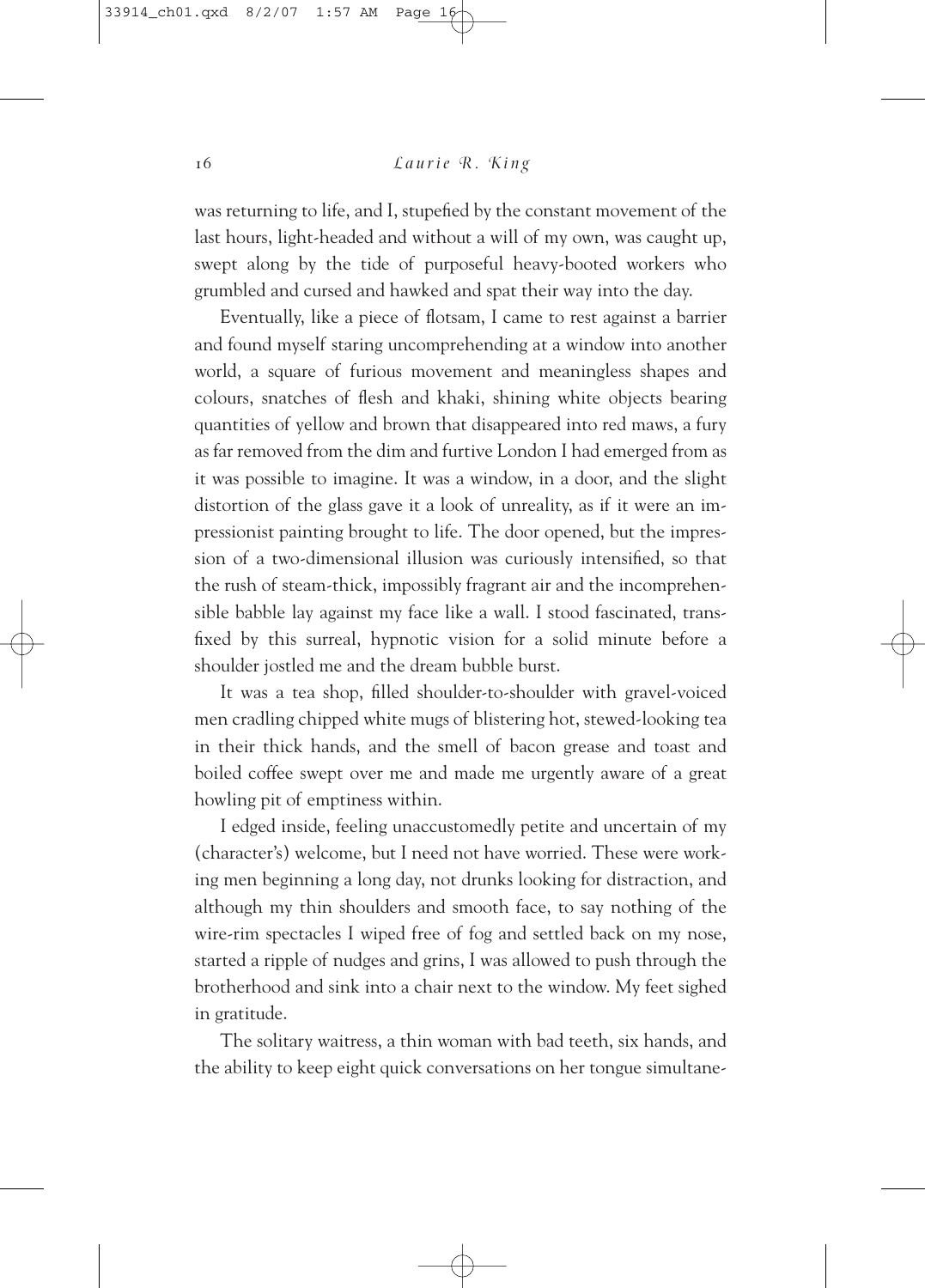ously, wove her way through the nonexistent gaps, slapped a cup of tea onto the table in front of me, and took my order for eggs and chips and beans on toast without seeming to listen. The laden plate arrived before my sweet orange-coloured tea had cooled, and I set to putting it inside me.

When she reappeared at my elbow, I ordered the same again, and for the first time she actually looked at me, then turned to my neighbours and made a raucous joke, speculating on what I'd been doing to work up such an appetite. The men laughed uproariously, saw the blush on my downy cheeks, and laughed even harder before they hitched up their trousers and left in a clatter of scraped chair legs. I eased my own chair away from the wall an inch or two and devoured the second plate with as much pleasure as the first, though with more leisure. I lovingly mopped up the last smear of yolk with the stub of my toast, raised my fourth cup of tea to my cautious lips, and looked out the window beside me—directly into a face I knew, and one which an instant later recognized me.

I signalled her to wait, threaded my way through the burly shoulders and backs, thrust a large note into the waitress's pocket, and fell out onto the street.

"Mary?" she asked, doubtful. "That is you, isn't it?"

Lady Veronica Beaconsfield, a lodgings mate in Oxford who had read Greats a year ahead of me, an unpretty person who guiltily loved beautiful things and invested vast amounts of time and money in Good Works. We had been close at one time, but events had conspired to cool her affection, and to my sadness we had not managed to regain any degree of closeness before she went down from Oxford. I had last seen her seven months before, and we had exchanged letters in September. She looked exhausted. Even in the half-light, I could see smudges under her eyes and a look of grimy dishevelment, foreign to her tidy, competent self.

"Of course it's me, Ronnie," I said, cheerfully ungrammatical. "What a surprise to see a familiar face amidst that lot."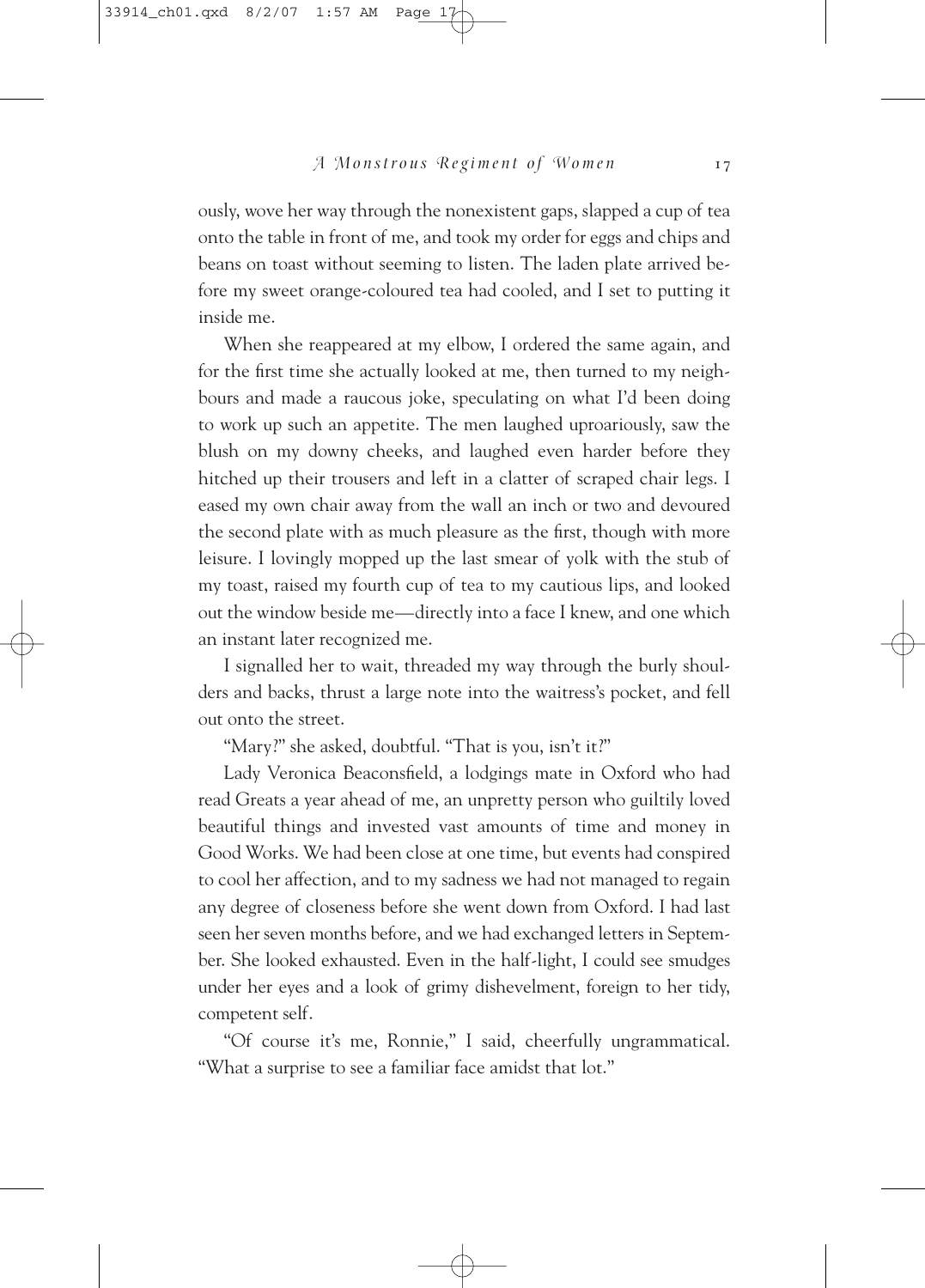I gestured with one hand and nearly hit an enormous navvy coming out of the café. He growled at me, I apologised, and he rolled his shoulders and strode off, allowing me to live. Ronnie giggled.

"You still do that, I see, dressing like a man. I thought it was just undergraduate high spirits."

" 'When we've got our flowing beards on, who beholding us will think we're women?' " I recited. "There's good precedence."

"Dear old Aristophanes," she agreed. "Still, don't you find it a drawback sometimes, dressing like a man?" she asked. "I thought that man was going to punch you."

"It's only happened once, that I didn't have time to talk my way out of a brawl."

"What happened?"

"Oh, I didn't hurt him too badly." She giggled, as if I had made a joke. I went on. "I had a much rougher time of it once during the War, with a determined old lady who tried to give me a white feather. I looked so healthy, she refused to believe me when I told her I'd been turned down for service. She followed me down the street, lecturing me loudly on cowardice and Country and Lord Kitchener."

Ronnie looked at me speculatively, unsure of whether or not I was pulling her leg. (As a matter of fact, I was not, in either case. The old lady had been severely irritating, though Holmes, walking with me that day, had found the episode very amusing.) She then shook her head and laughed.

"It's splendid to see you, Mary. Look, I'm on my way home. Are you going somewhere, or can you come in for coffee?"

"I'm going nowhere, I'm free as the proverbial bird, and I won't drink your coffee, thanks, I'm afloat already, but I'll gladly come for a natter and see your WC—I mean, your rooms."

She giggled again.

"One of the other drawbacks, I take it?"

"The biggest one, truth to tell," I admitted with a grin.

"Come on, then."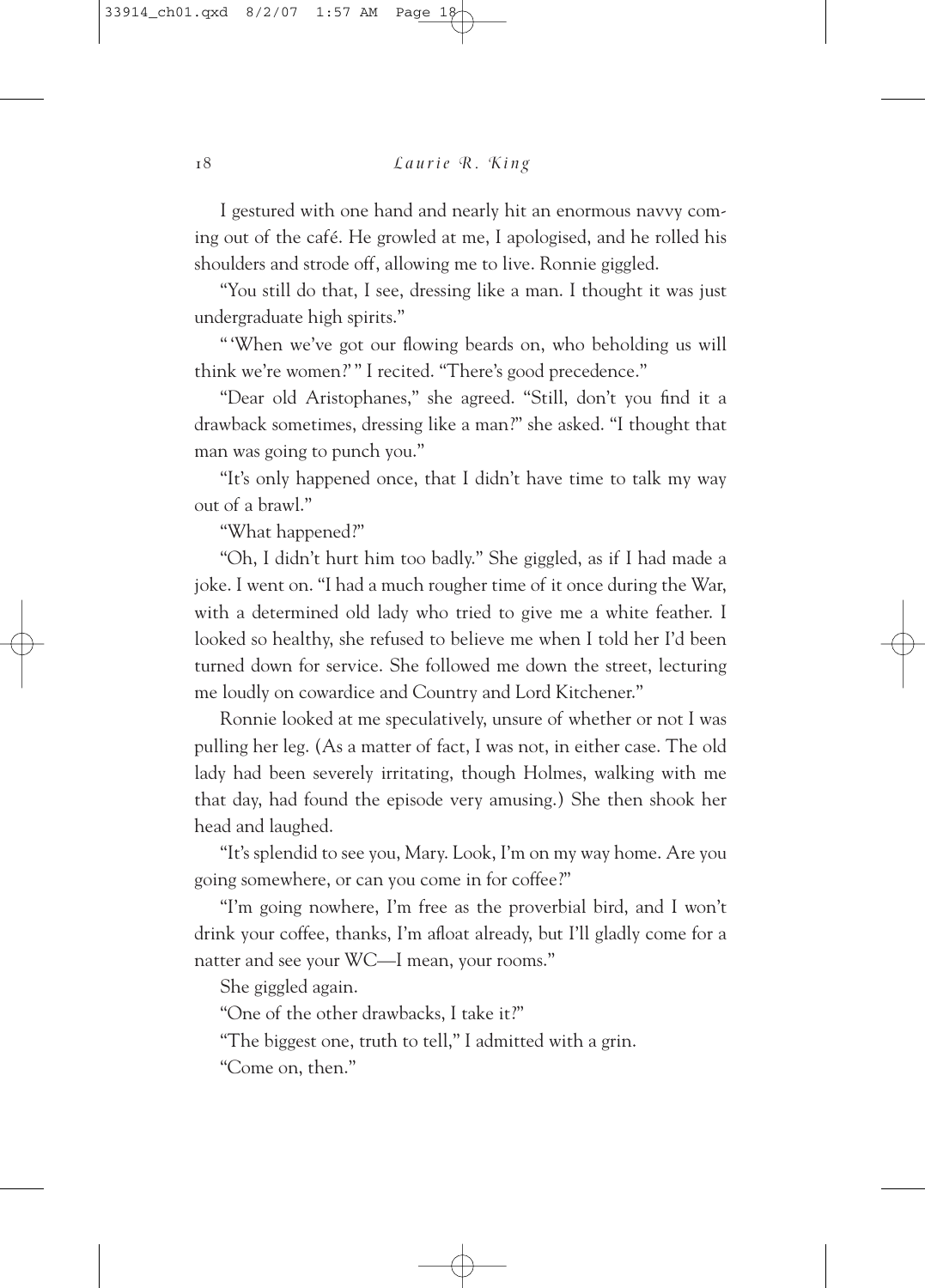It was nearly light on the street, but as we turned off into a narrow courtyard of greasy cobblestones four streets away, the darkness closed in again. Veronica's house was one of ten or twelve that huddled claustrophobically around the yard with its green and dripping pump. One house was missing, plucked from its neighbours during the bombing of London like a pulled tooth. The bomb had not caused a fire, simply collapsed the structure in on itself, so that the flowery upstairs wallpaper was only now peeling away, and a picture still hung from its hook twenty feet above the ground. I looked at the remaining houses and thought, There will be masses of children behind those small windows, children with sores on their faces and nothing on their feet even in the winter, crowded into rooms with their pregnant, exhausted, anaemic mothers and tubercular grandmothers and the fathers who were gone or drunk more often than not. I suppressed a shudder. This choice of neighbourhood was typically Veronica, a deliberate statement to her family, herself, and the people she was undoubtedly helping—but did it have to be quite such a clear statement? I looked up at the grimy windows, and a thought occurred.

"Ronnie, do you want me to remove enough of this costume to make it obvious that you're not bringing a man home?"

She turned with the key in her hand and ran her eyes over me, looked up at the surrounding houses, and laughed for a third time, but this was a hard, bitter little noise that astonished me, coming from her.

"Oh, no, don't worry about that, Mary. Nobody cares."

She finished with the key, picked up the milk, and led me into a clean, uninspiring hallway, past two rooms furnished with dull, worn chairs and low tables, rooms with bare painted walls, and up a flight of stairs laid with a threadbare, colourless runner. A full, rich Christmas tree rose up beside the stairs, loaded with colourful ornaments and trying hard, and long swags of greenery and holly draped themselves from every protrusion. Instead of being infused with good cheer, however, the dreary rooms served only to depress the decorations, making them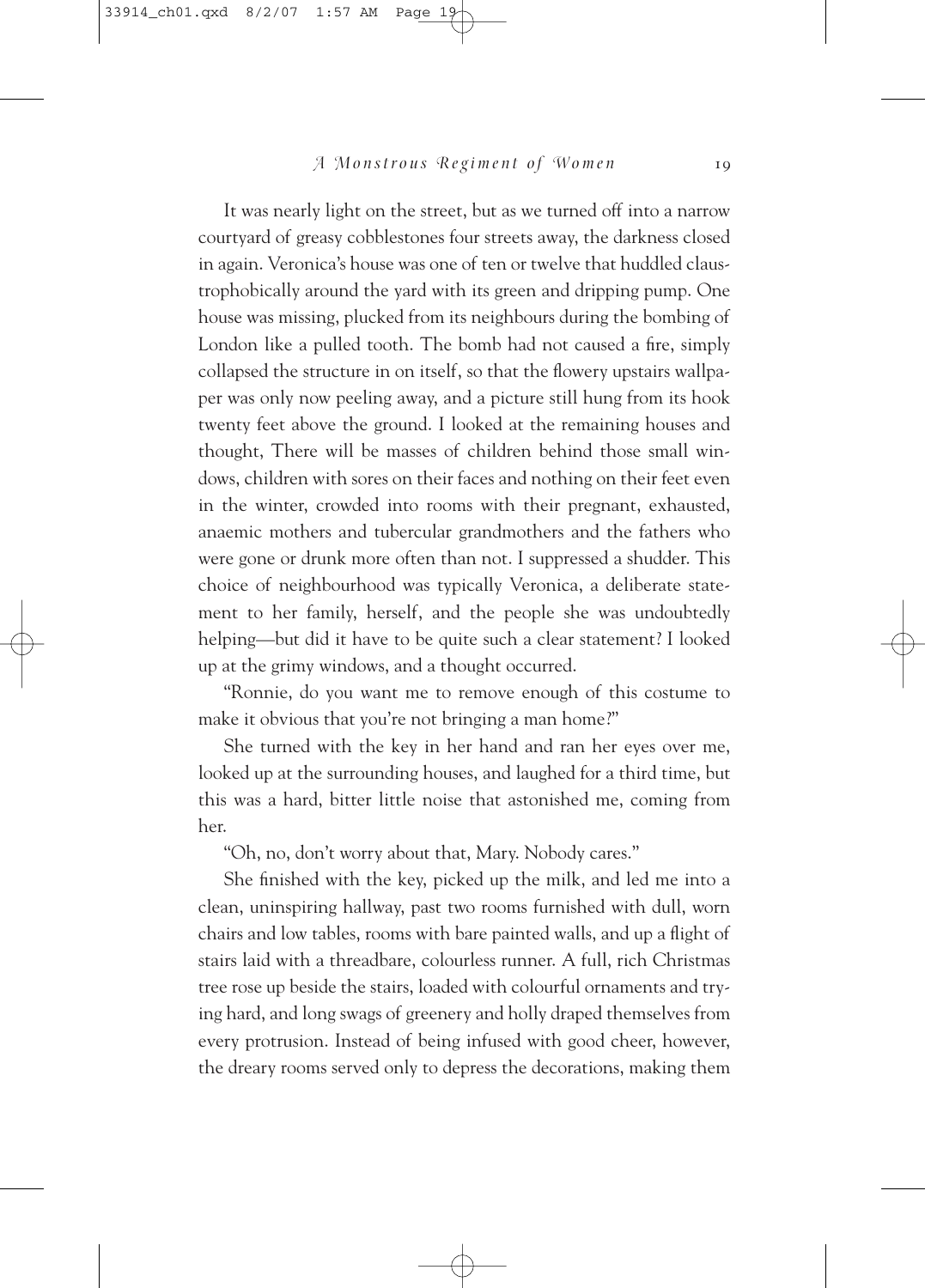look merely tawdry. We went through the locked door at the top and came into a house entirely apart from the drab and depressing ground floor.

The Ronnie Beaconsfield I had known was a lover of beauty who possessed the means of indulging herself, not for the desire of possession, for she was one of the least avaricious people I knew, but for the sheer love of perfection. Her uncle was a duke, her grandfather had been an advisor to Queen Victoria, there were three barristers and a high-court judge in her immediate family, her father was something big in the City, her mother devoted her time to the Arts, and Veronica herself spent most of her time and money trying to live it all down. Even while an undergraduate at Oxford, she had been the moving force behind a number of projects, from teaching illiterate women to read to the prevention of maltreatment of cart horses.

To her despair, she was short, stout, and unlovely, and her invariably unflattering hairstyle should have nudged the wide nose and thick eyebrows into ugliness had it not been for the goodness and the gentle, self-deprecating humour that looked out from her brown eyes when she smiled. That bitterness had been new, and I wondered when it had crept in.

This upper portion of the house was much more the Veronica I knew. Here, the floors gleamed richly, the carpets were thick and genuine, the odd assortment of furniture and objets d'art—sleek, modern German chair and Louis XIV settee on a silken Chinese carpet, striped coarse Egyptian cloth covering a Victorian chaise longue, a priceless collection of seventeenth-century drawings on one wall contemplating a small abstract by, I thought, Paul Klee on the opposite wall—all nestled together comfortably and unobtrusively like a disparate group of dons in a friendly Senior Commons, or perhaps a gathering of experts on unrelated topics trading stories at a successful party. Veronica had a knack.

The house had been converted to electricity, and by its strong light I could see clearly the etched lines of desperate weariness on her face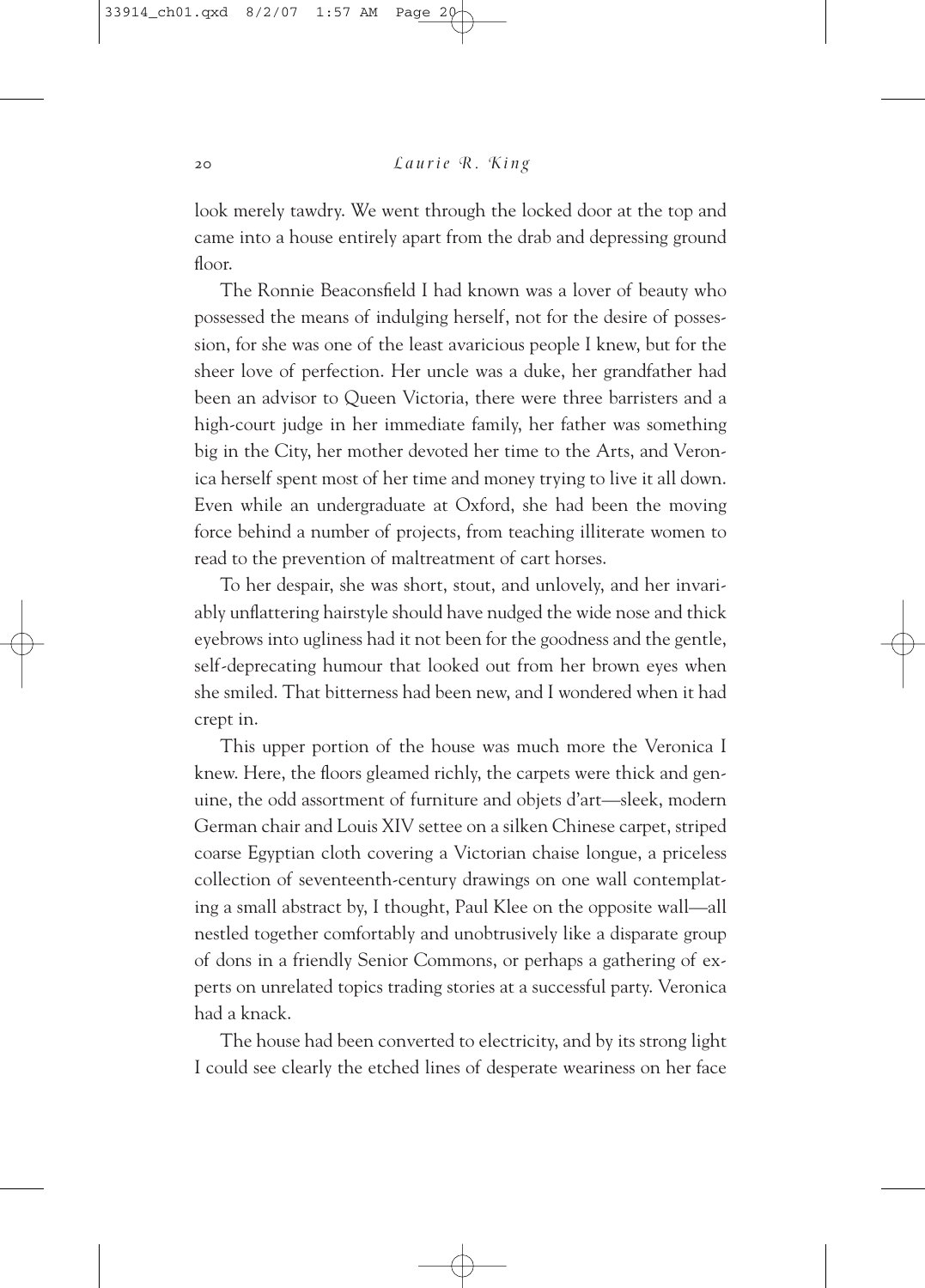as my friend pulled off gloves, hat, and coat. She had been out most of the night—on a Good Work, her drab clothes said, rather than a social occasion—and a not entirely successful Good Work at that. I asked her about it when I came out of the WC (indoor, though I had seen the outside cubicles at the end of the yard below).

"Oh, yes," she said. She was assembling coffee. "One of the families I've adopted. The son, who's thirteen, was arrested for picking the pocket of an off-duty bobby."

I laughed, incredulous.

"You mean he couldn't tell? He's new to the game, then."

"Apparently so. He's not very bright, either, I'm afraid." She fumbled, taking a cup from the shelf and nearly dropping it from fingers clumsy with fatigue.

"Good heavens, Ronnie," I said, "you're exhausted. I ought to go and let you have some sleep."

"No!" She did drop the cup then, and it shattered into a thousand shards of bone china. "Oh, damn," she wailed. "You're right, I am tired, but I so want to talk with you. There's something... Oh, no, it's useless; I can't even begin to think about it." She knelt awkwardly to gather up the pieces, drove a splinter of porcelain into her finger, and stifled a furious sob.

Something fairly drastic was upsetting this good woman, something considerably deeper than a sleepless night caused by an incompetent pickpocket. I had a fairly good idea what in general she wanted me for, and I sighed inwardly at the brevity of my freedom. Nonetheless, I went to help her.

"Ronnie, I'm tired, too. I've been on my feet—literally—for the last twelve hours. If you don't mind my disreputable self on your sofa, we can both have a sleep, and talk later."

The intensity of the relief that washed over her face startled me and did not bode well for my immediate future, but I merely helped her sweep up the broken cup, overrode her halfhearted protestations, and sent her to bed.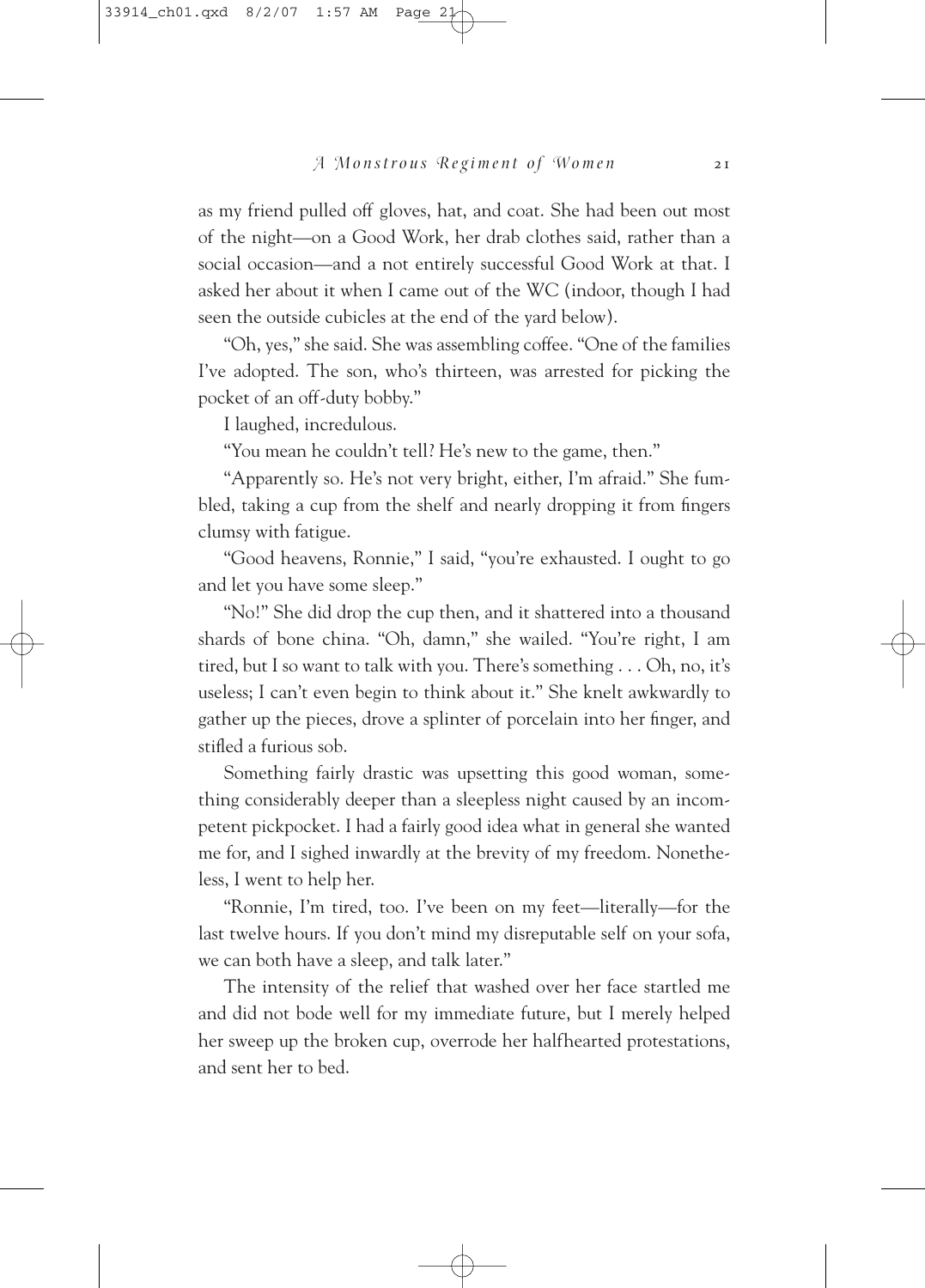There was no need to disturb the chaise longue. She had a guest room; she had a marvellous bathtub long enough for me to soak the aches from both the shoulder and my legs; she had a nightdress and a dressing gown and a deep bed that welcomed me with loving softness and murmured soporific suggestions at me until I drifted off.

Iwoke at dusk, to complete the topsy-turvy day, and rose to crane my neck at the smudge of heavy, wet sky that was visible between the roofs. I put on the too-short quilted dressing gown that Ronnie had given me and went down to the kitchen, and while the water came to a boil, I tried to decide whether I was making breakfast or afternoon tea. Veronica's idea of a well-stocked kitchen ran to yoghourt, charcoal biscuits, and vitamin pills (healthy body, healthy mind), but a rummage through the cupboards left me with a bowl of some healthy patent cereal that looked like wood chips, though they tasted all right doused with the top milk from the jug and a blob of raspberry jam, some stale bread to toast, and a slice of marzipan-covered Christmas fruitcake to push the meal into the afternoon. After my meal, I washed up, went down for the paper, brought it up along with the mail, lit the fire in the sitting room, and read all about the world's problems, a cup of coffee balanced on my knee and a very adequate coal fire at my feet.

At 5:30, Ronnie appeared, hair awry, mouthed a string of unintelligible noises, and went into the kitchen. In lodgings, she had been renowned as a reluctant waker, so I gave her time to absorb some coffee before I followed her.

"Mary, good morning—afternoon, I suppose. You've had something to eat?"

I reassured her that I had taken care of myself, then poured another cup of coffee from the pot and sat down at the small kitchen table to wait for whatever it had been she wanted to tell me.

It took some time. Revelations that come easily at night are harder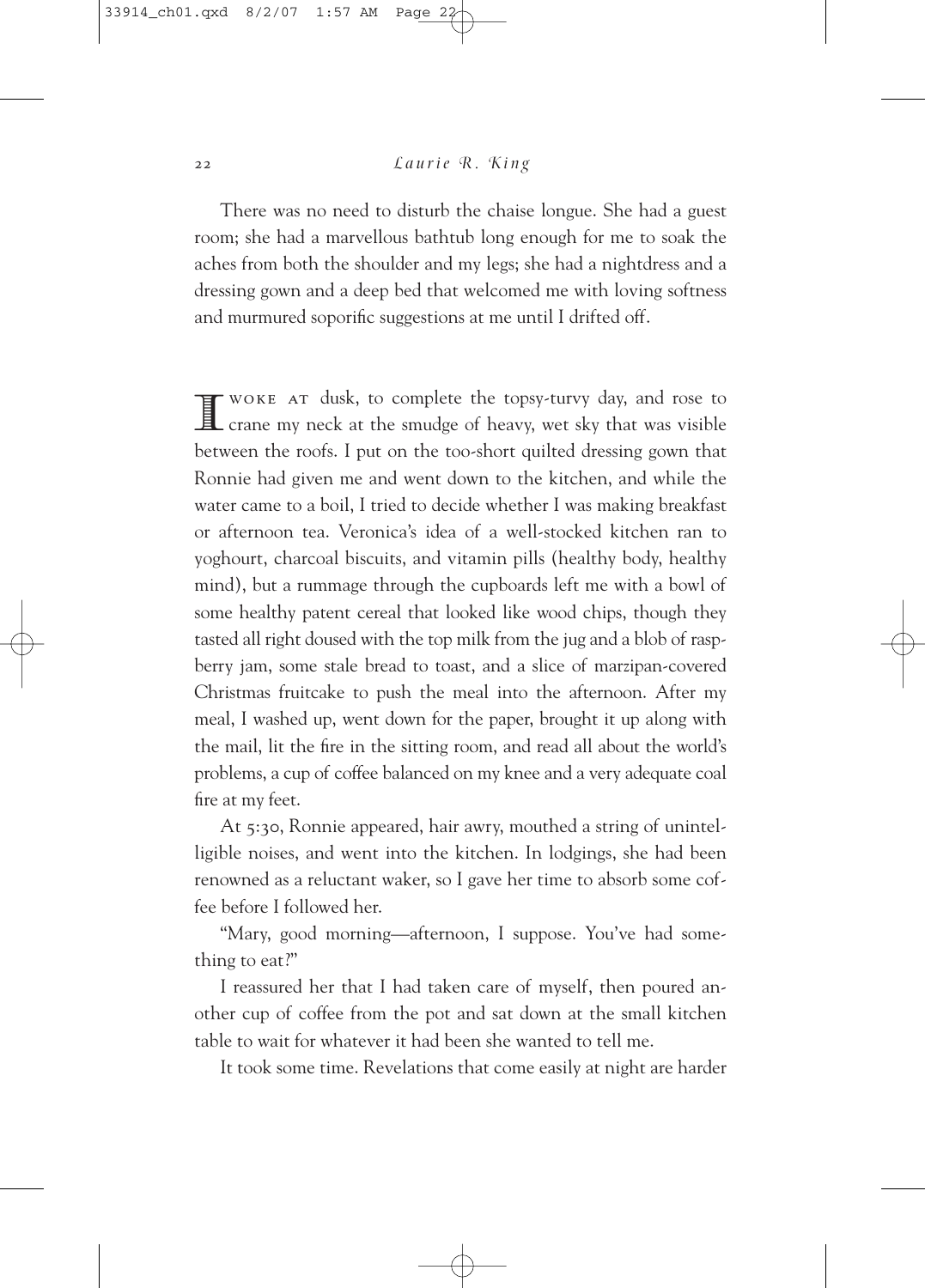by the light of day, and the woman who had cried out at a minor cut was now well under control. We talked interminably, about her needy and troubled families and the problem of balancing assistance and dependency while maintaining the dignity of all concerned. She enquired as to my interests, so I told her all about the paper on firstcentury rabbinic Judaism and Christian origins I'd written for publication, and about my work at Oxford, and when her eyes glazed over, I probed a bit deeper into her life. At some point, we ate pieces of driedup cheese from a piece of white butcher's paper and dutifully chewed at a handful of unpalatable biscuits, and then she opened a bottle of superb white wine and finally began to loosen up.

There was a man; rather, there had been a man. It was an all-toocommon story in those postwar years: A friend in 1914, he joined the New Army in 1915, was sent virtually untrained to the Western Front, and promptly walked into a bullet; sent home for eight weeks' recovery, their friendship deepened; he returned to the trenches, numerous letters followed, and then he was gassed in 1917 and again sent home; an engagement ring followed; he returned yet again to the Front, was finally demobbed in January 1919, a physically ruined, mentally frail mockery of his former self, liable to black, vicious moods and violent tempers alternating with periods of either manic gaiety or bleak inertia, when all he could do was silently smoke one cigarette after another, seeming completely unaware of other people. It was called shell shock, the nearly inevitable aftermath of month after month in hell, and every man who had been in the trenches had it to some degree. Some hid it successfully until the depths of night; others coped by immersing themselves in a job and refusing to look up. Many, many young men, particularly those from this young man's class—educated, well-off, the nation's pool of leadership, who died in colossal numbers as junior officers—became fatuous, irresponsible, and flighty, incapable of serious thought or concentrated effort, and (and here was the crux of this particular case) willing to become involved only with women as brittle and frivolous as they were. Veronica no longer wore the ring.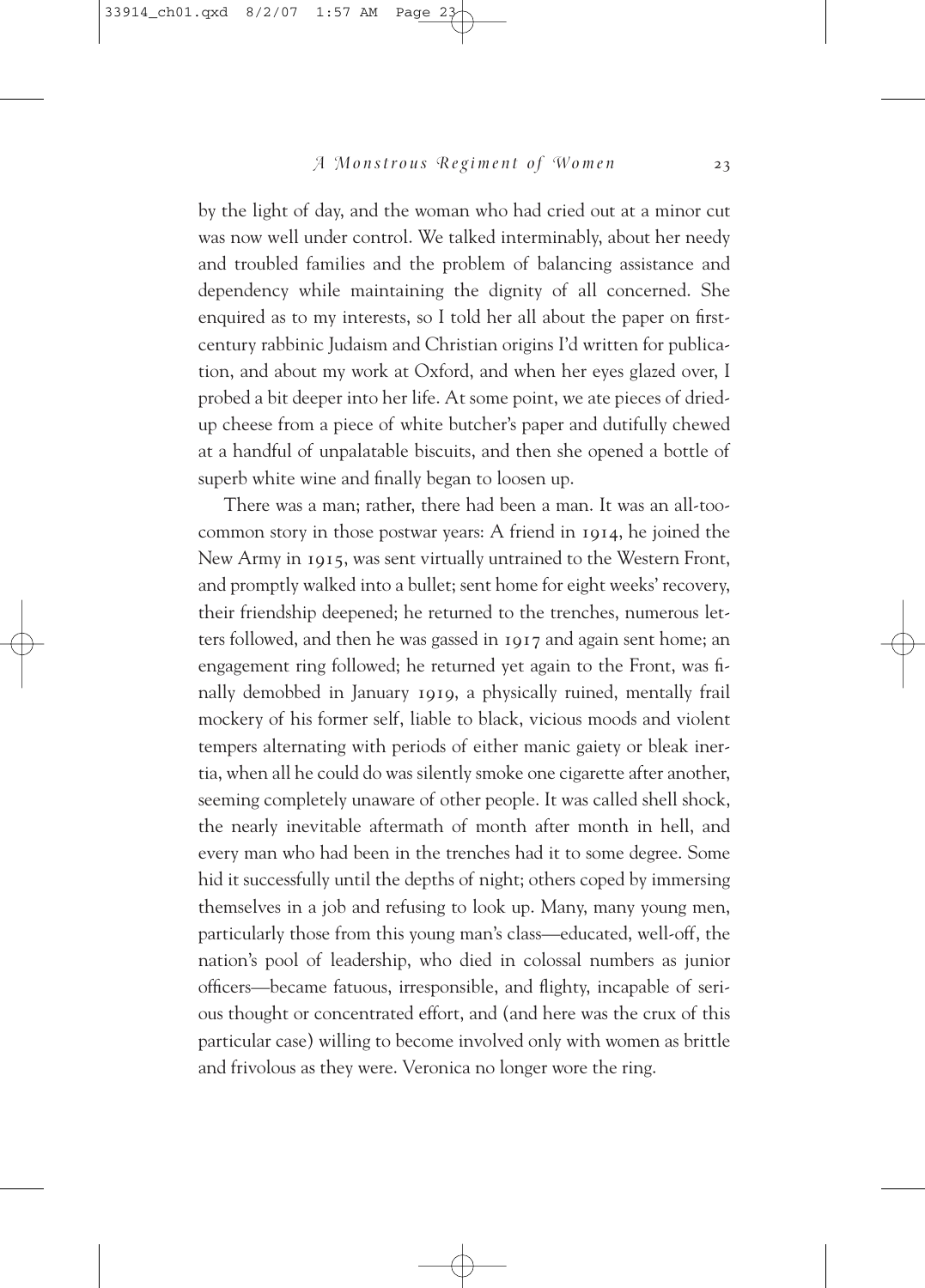I listened in silence and watched her eyes roam over her glass, the tablecloth, the mail, the dark, reflecting window, anywhere but my face, until she seemed to run down. I waited a minute longer, and when she neither spoke nor looked up, I gave her a gentle prod.

"It does take time, that sort of thing," I suggested. "A lot of young men—"

"Oh, I know," she interrupted. "It's a common problem. I know a hundred women who've been through the same thing, and they all hope it'll solve itself, and every so often it does. But not Miles. He's just . . . it's as if he's not there anymore. He's . . . lost."

I chewed my lip thoughtfully for a moment, and the image of those slick faces in the nightclub came back to me. *Lost* was a good word for a large part of our whole generation.

"Drugs?" I asked, not quite the shot in the dark it seemed, and she looked at me then, her eyes brimming, and nodded.

"What kind?" I asked.

"Any kind. He had morphine when he was in hospital, and he got used to that. Cocaine, of course. They all use cocaine. He goes to these parties—they last all night, a weekend, even longer. Once he took me to a fancy-dress party where the whole house was made over to look like an opium den, including the pipes. I couldn't bear the smell and so had to leave. He took me home and then went back. Lately, I think it's been heroin." I was mildly surprised. Heroin had been developed only a couple of years before I was born, and in 1920 it was nowhere near as commonplace as cocaine or opium or even its parent drug, morphine. I had some personal experience of the drug, following a bad automobile accident in 1914, when it was given me by the hospital in San Francisco—it being then thought that heroin was less addictive than morphine, a conclusion since questioned—but an habitual use of the drug would be very expensive.

"Did you go with him very often? To the same house?"

"The few times I went, they were all different houses, though mostly the same people. I finally couldn't take seeing him like that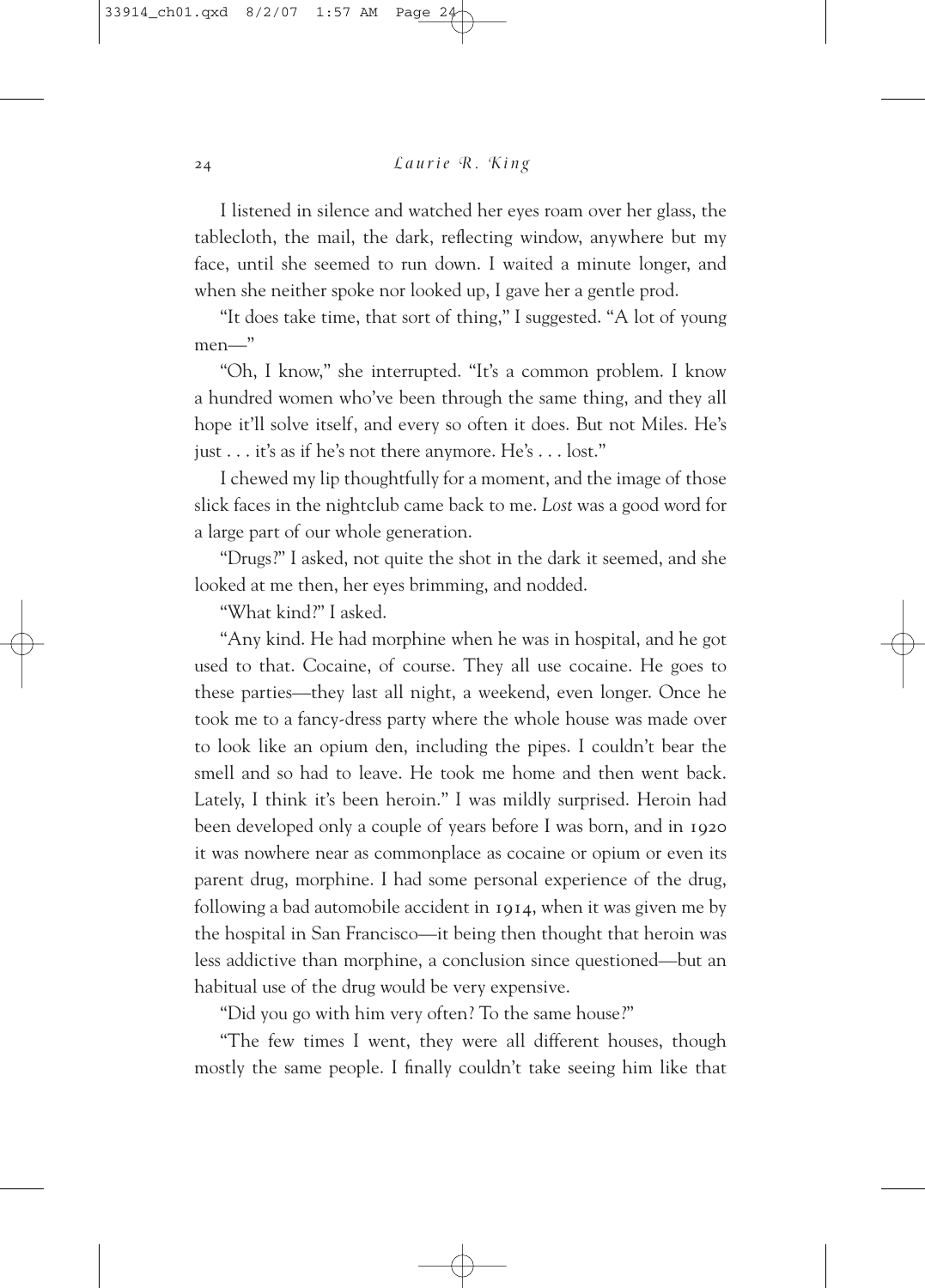anymore, and I told him so. He said . . . he said some horrid, cruel things and slammed out of here, and I haven't heard from him since then. That was nearly two months ago. I did see him, about ten days ago, coming out of a club with a . . . a girl hanging on his arm and laughing in that way they do when they've been taking something and the whole world is so hysterically funny. He looked awful, like a skeleton, and his cough was back. He sounded like he had when he was home after being gassed; it made my chest hurt to hear it. I do get news of him—I see his sister all the time, but she says he never visits his parents unless he runs out of money before his next allowance is due."

"And they give it to him."

"Yes." She blew her nose and took a deep breath, then looked straight at me, and I braced myself.

"Mary, is there anything that you can do?"

"What could I do?" I did not even try to sound surprised.

"Well, you . . . investigate things. You know people, you and Mr Holmes. Surely there must be something we might do."

"Any number of things," I said flatly. "You could have him arrested, and they might be able to keep him until the drugs have left his system, though it would probably mean hospitalisation, considering the shape he's in. However, unless he's actually selling the drugs himself, which sounds unlikely if his parents support him, he'd be let free in a few days and would go right back to the source. You'd have put him through considerable discomfort with little benefit. Or, you could have him kidnapped, if you don't mind great expense and the threat of a prison sentence. That would ensure his physical well-being, for a time. You'd want to let him go eventually, though, and then it would almost surely begin again." It was cruel, but not so cruel as raising her hopes would have been. "Ronnie, you know what the problem is, and you know full well that there's not a thing that you or I or the king himself can do about it. If Miles wants to use drugs, he will. If not heroin, then morphine, or alcohol. As you said, he's just not there, and until he decides to find his way back, the only thing on God's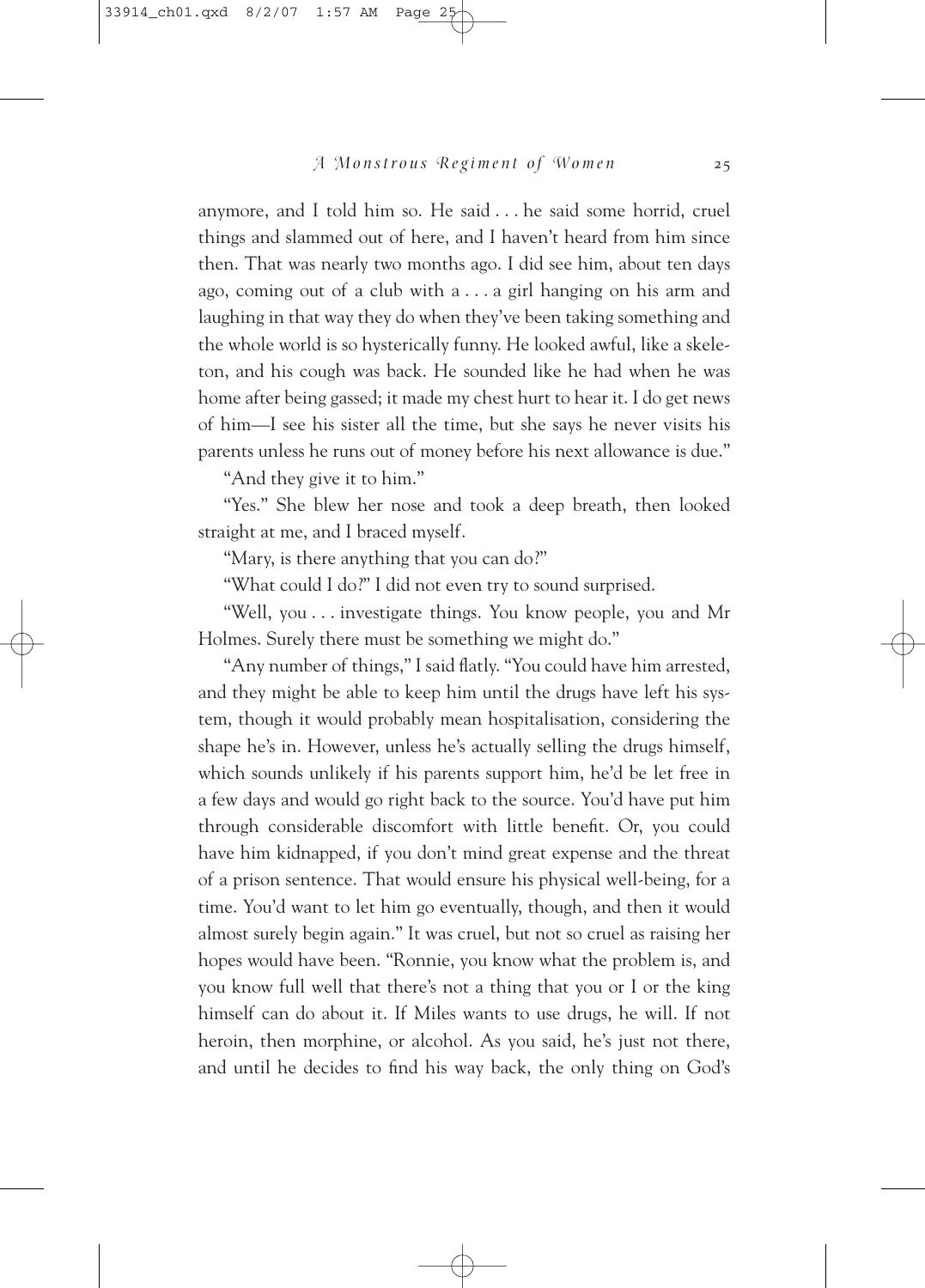green earth you can do is make sure he knows your hand is there if he wants it, and leave him to it." I offered her a pain-filled smile. "And pray."

She collapsed, and I stroked her hair and waited for the storm to abate. It did, and when she raised her face, I felt a moment's pity for the man Miles, confronted by this red-eyed, dull-haired, earnest young woman with her Good Works and her small eyes set into an unfashionably round face of pasty skin, now blotched from her tears. For someone terrified of responsibility and commitment, Veronica in her present state would loom huge and hideous, the embodiment of everything his former life held to reproach him with. Despite my harsh words, for her sake I should make an effort.

"Ronnie, look, I'll see what I can do. I know a man at Scotland Yard"—this was a slight exaggeration—"who might be able to suggest something."

"You're right, Mary." She fumbled with her sodden handkerchief. "I know you're right; it's just that it's so damnable, feeling completely hopeless while Miles is destroying himself. He's—he was—such a good man." She sighed, then sat back, her hands on her lap. We sat together as if at a wake.

Suddenly, she looked up at the clock on her wall, and a curious look of shy animation crept onto her face.

"Mary, are you free tonight? I don't know what you had planned, but there's someone you might be interested in meeting."

"Yes, I told you I'm free. I had thought to go up to Oxford for a couple of days, but it's nothing that couldn't wait."

"Oh, good. I really do think you'd like to hear her, and I could introduce you to her after the meeting."

"Meeting?" I said dubiously. She laughed, her face alive again and the signs of the storm fading fast.

"That's what she calls it. It's a bit like a church service, but tons more fun, and she gives a talk—her name is Margery Childe. Have you heard of her?"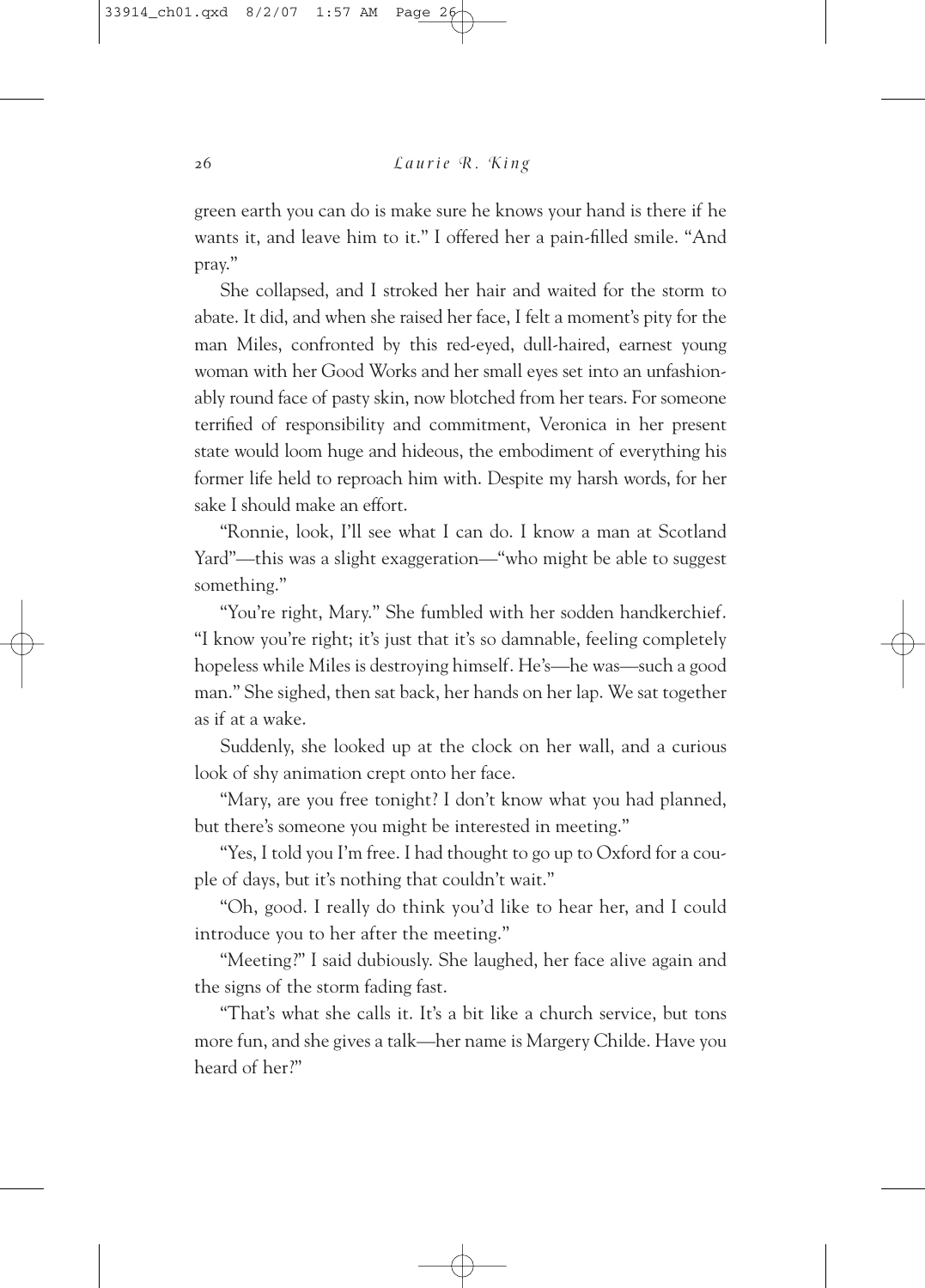"I have, somewhere." The name brought with it an impression of disdain overlying unease, as if the teller (writer? in a newspaper?) had been uncomfortable with the woman and taken refuge in cynicism. Also a photograph—yes, definitely in a newspaper, a blonde woman shaking hands with a beribboned official who towered over her.

"She's an amazing person, very sensible and yet, well"—she gave an embarrassed little laugh—"holy somehow. I go to the meetings sometimes, if I'm free. They always make me feel good—refreshed, and strong. Margery's been very helpful," she added unnecessarily.

"I'd be happy to go, Ronnie, but I don't have any clothes other than that suit."

"There'll be some stuff downstairs in the jumble box that'll fit you, if you're not too particular."

Thus it was that scarcely half an hour later I, wearing an odd assortment of ill-fitting garments, followed Veronica Baconsfield out of the taxi and across the wet pavement, under the sign that read new temple in god, and into the remarkable presence of Margery Childe.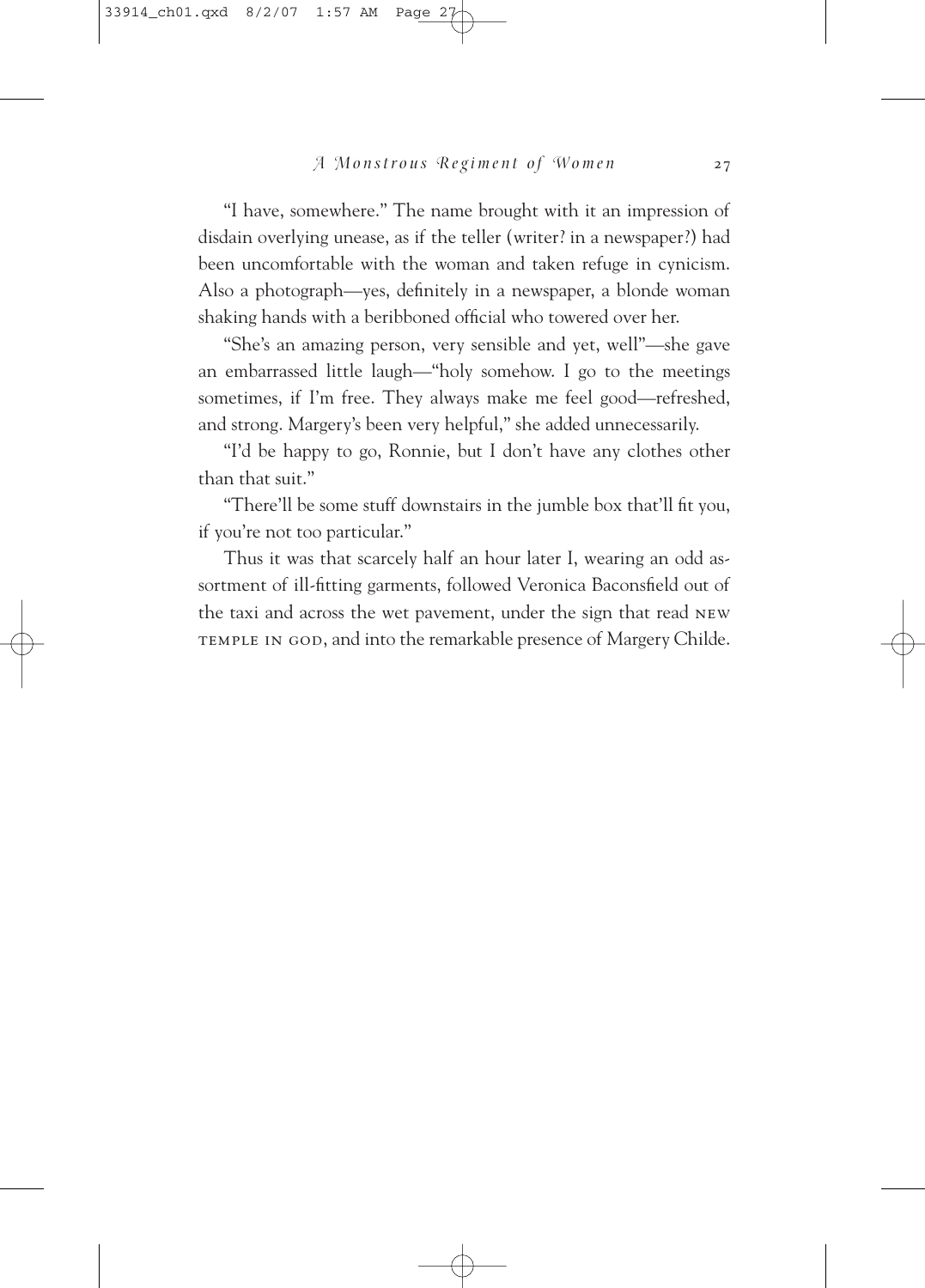

#### monday, 27 december

Women should keep silence in church; for they are not permitted to speak, but should be subordinate, as the law says.... It is shameful for a woman to speak in church. i corinthians 14:34–35

THE SERVICE WAS well under way when we arrived and found two seats in the back. To my surprise, my first impression was more of a hall filled with eager operagoers than a gathering of pious evening worshipers. The room was a hall, rather than a church or temple, had tiered seating, and was larger than it had appeared from the street. On the raised stage before us stood a small woman, a diminutive blonde figure on the nearly bare boards; she was wearing a long, simple dress—a robe—of some slightly peach-tinted white material, heavy silk perhaps, that shimmered and caught the light in golden highlights as she moved. She was speaking, but if it was a sermon, it did not resemble any I'd heard before. Her voice was low, almost throaty, but it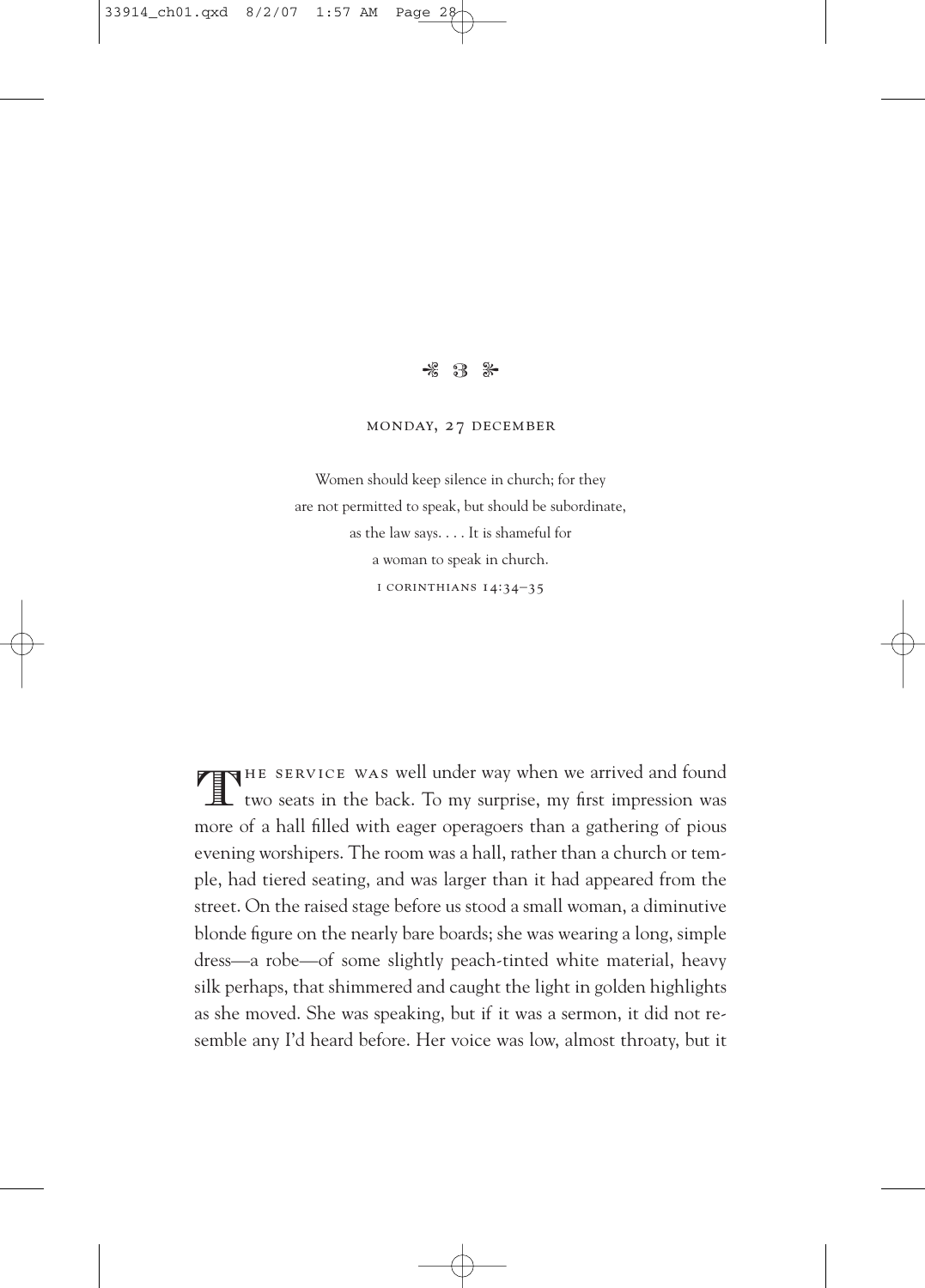reached easily into all corners and gave one the eerie impression of being alone with a friend and overhearing her private musings.

"It was shortly after that," she was saying, "that I went to church one lovely Sunday morning and heard the preacher, who was a large man with a thundering voice, speaking on the text from First Corinthians, 'Let your women keep silence in the churches.'" She paused and gathered all eyes to her in anticipation, then her mouth twitched in mischief. "I was, as you might imagine, not amused."

The gust of appreciative laughter that swept through the hall confirmed her audience's—congregation's?—endorsement of her attitude and hinted at an admiration that edged into adoration. It was also overwhelmingly soprano, and I took my eyes from the laughing figure onstage and surveyed my fellows.

There were perhaps only two dozen obvious males in a gathering of some 350, and of the ones near me, three looked distinctly uncomfortable, two were laughing nervously, one was scribbling furiously in a reporter's notebook, and one alone looked pleased. However, on closer examination I decided that this last was probably not male.

The laughter trickled off, and she waited, totally at ease, for silence before starting again.

"I was grateful to that large and noisy man, however. Not immediately," she added, inviting us to chuckle at her youthful passion, and many obliged, "but when I'd had a chance to think about it, I was grateful, because it made me wonder, Why does he want me to keep silent in church? What would be so terrible in letting me, a woman, talk? What does he imagine I might say?" She paused for two seconds. "What is this man afraid of?"

Absolute silence, and then: "Why, why is this man afraid of me? Here am I, I thought to myself, barely five feet tall in my stockinged feet, where he's over six feet and weighs twice what I do; he has a university degree, and I left school at fifteen; he's a grown man with a family and a big house, and I'm not even twenty and live in a cold-water flat. So, can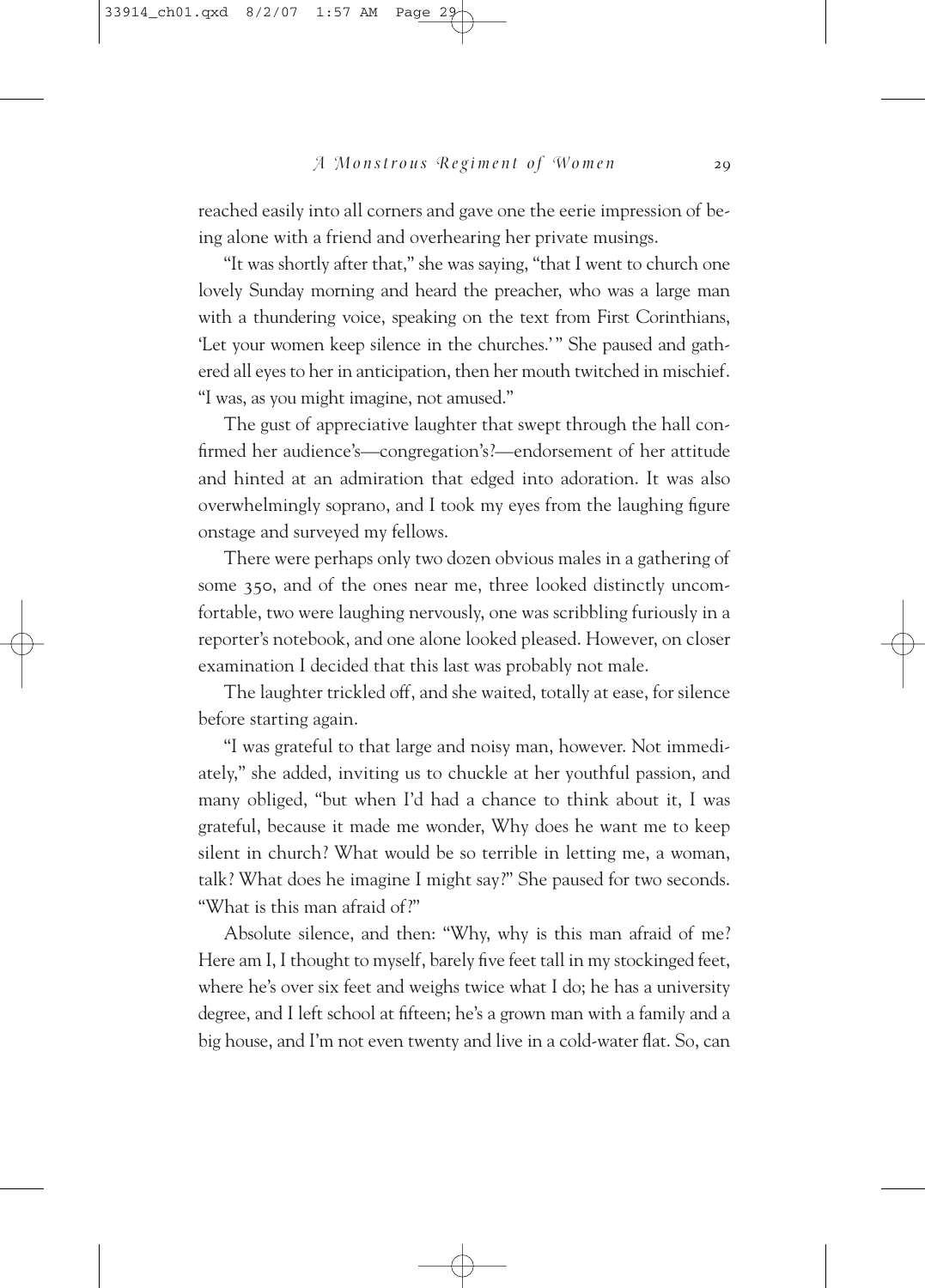this man be afraid of me? Can he imagine I'm going to say something that might make him look a fool? Or  $\dots$  is he afraid that I might say something to make his God look a fool? Oh, yes, I thought about that for quite some time, I tell you. Quite some time. And do you know what I decided? I decided that, Oh my, yes, this big man with his big voice and his big God in the big church, he was afraid, of little, old, me."

Her eyes flared wide and laughter came again at her mock glee. She held up a hand to cut it short and leant forward confidentially.

"And do you know something? He was right to be afraid."

A second storm of laughter burst through the room, led by the woman herself, laughing at herself, laughing at the absurdity of it, collapsing over a good joke with some friends. After some minutes, she wiped her eyes along with half the room and stood shaking her head slowly as the room settled into silence. When she raised her face, the humour had died in it.

"I didn't really mean it—you know that. Part of me wanted to stand right up and ask him a lot of uncomfortable questions and make him look foolish, but I didn't because, truly, it was too sad. Here this man is working with God, thinking about God, living with God, every day, and still he does not trust God. Deep down, he doesn't feel one hundred percent certain that his God can stand up to criticism, can deal with this uppity woman and her uncomfortable questions; he does not *know* that his God is big enough to welcome in and put His arms around every person, big and small, believers or seekers, men or women."

She walked over to a small podium and took a couple of thoughtful swallows from a water glass, then resumed stage centre.

"In the book of Genesis, we see two ways of looking at the creation of human beings. In the first chapter, God 'says,' and the power of the word alone is so great, it *becomes*. The word *becomes* light and dark, sun and moon, mountains, trees, and animals as soon as it leaves the mouth of God.

"Then in the second chapter, we see God in another guise, as a potter, working with this sticky red clay and shaping a human being."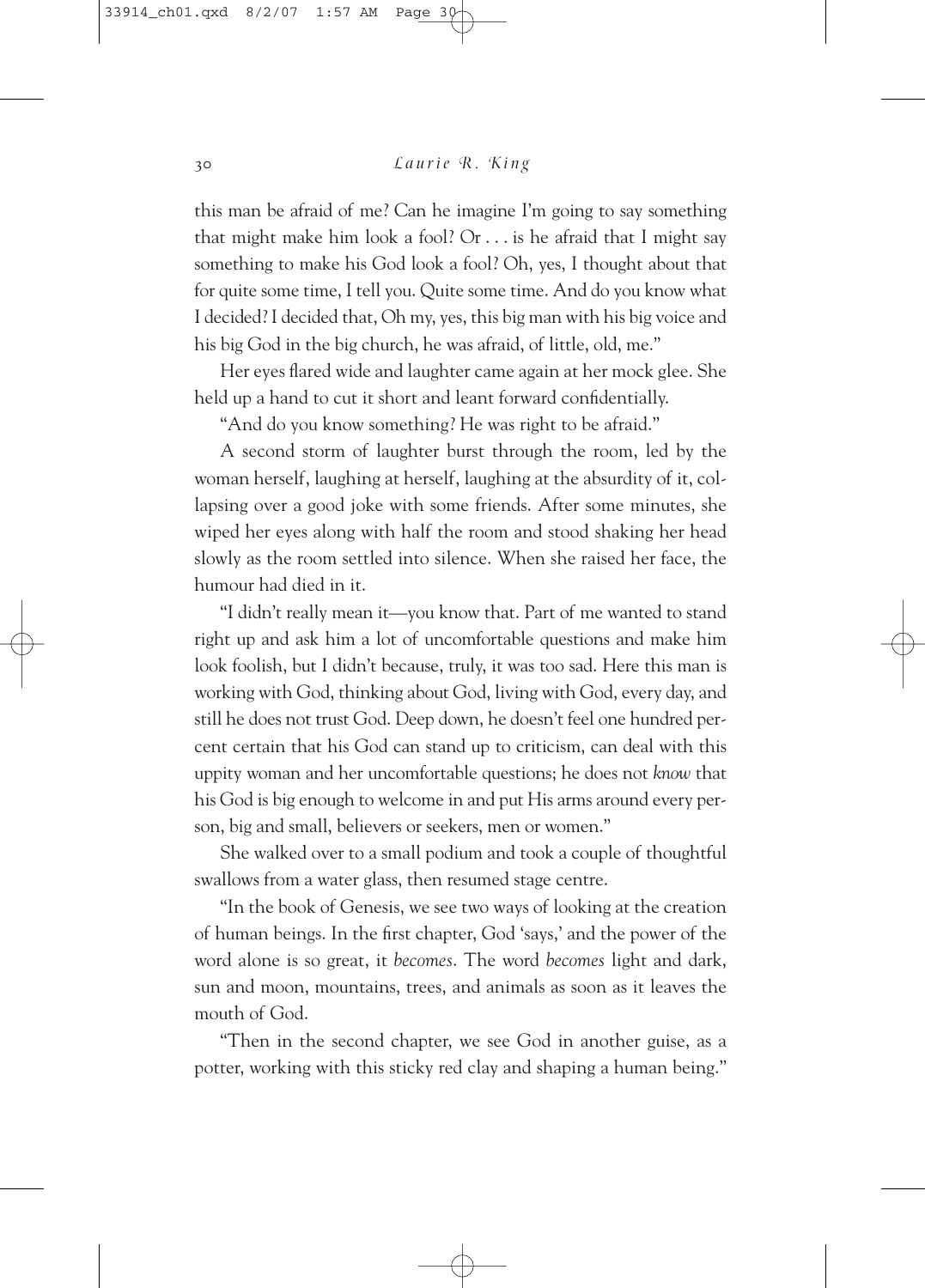Her tinted nails caught the light as her child-sized hands shaped a figurine out of the air, then brushed it away. "Same God, just different ways of talking about His creation. But in either of them—just think about this now—does it say in either of them that God made man *better* than woman? The first account certainly doesn't: 'So God created man—humankind—in His own image, in the image of God created He him, *male and female* created He *them*.' Humankind, male and female together, is in the image of God, not just male humans. The verse nails it down to make sure it's absolutely clear."

There was a rustle of disturbance in the hall, and her voice increased in volume to cover it.

"And the other story, about God the sculptor? I'm sure you all know the saying"—her voice climbed and turned saccharin—"that woman was made from man's rib so she might stand beside him and under his arm for protection." She made a face as if she'd tasted something disgusting. "Have you ever heard such sentimental, condescending rot?" Her voice control was extraordinary, for she sounded as if she were speaking normally, yet the crack of the last word rose above the combined laughter and a handful of angry voices. "If you want to be logical about it, don't tell me that the woman was given to Adam as a servant, a sort of glorified packhorse that could carry on a conversation. Tell me what the story really said, that God realised creation was incomplete, so He divided His human creature up, and created Eve, the distilled essence of His human being. With Eve, humanity became complete. With Eve, creation became complete. Adam was the first human, but Eve . . . *Eve* was the crown of God's creation."

Now she was having to shout.

"That was what my loud preacher feared, to be told that he and his cronies had no more right to tell me that I couldn't speak in God's house than I had a right to tell the sun not to shine. But all that's changed now, hasn't it, my friends?" A great roar drowned out her words for the next moments.

". . . God's image, you have the God-given right to use your minds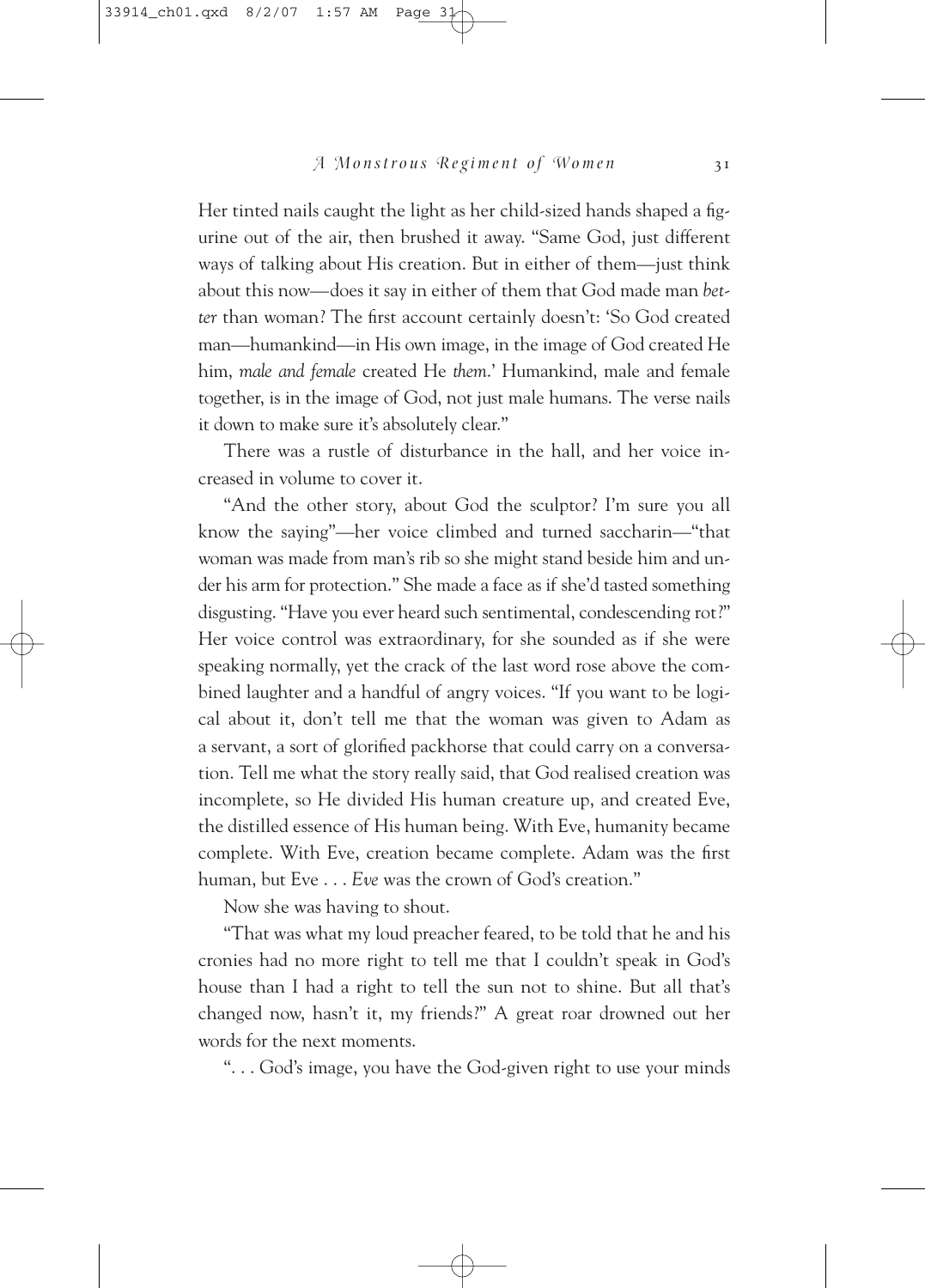and your bodies. You are in God's image, and I love you. See you Thursday, friends."

Abruptly, she waved, and in a swirl of gold and white she was gone. The place exploded in hundreds of voices raised in shouts of argument, pleasure, friendship, and confusion. Ronnie leant over and spoke loudly in my ear.

"This lot will go and have tea and biscuits next door, but if you'll wait a few minutes, we can go back and say hello, if you'd like."

I would like. I was fascinated, impressed, more than a bit repelled, and altogether extremely curious. The woman had played her audience like a finely tuned instrument, handling nearly four hundred people with the ease of a seasoned politician. Even I, non-Christian and hardened cynic that I am, had found it difficult to resist her. She was a feminist and she had a sense of humour, an appealing combination that was regrettably rare, and she came across as a person who was deeply, seriously committed to her beliefs, yet who retained the distance and humanity to laugh at herself. She was articulate without being pompous, and apparently self-educated since the age of fifteen. Her attitude towards the Bible seemed to be refreshingly matter-offact, and her theology, miracle of miracles, was from what I had heard radical but sound.

Oh yes, I should like to meet this woman.

I followed Veronica against the stream of chattering, gesticulating women sprinkled with fuming men to an inconspicuous door set into the wall next to the stage. The large, uniformed man standing guard there greeted Miss Beaconsfield by name and tipped his hat as his eyes gave me a thorough investigation.

Behind the door, the atmosphere was closer to that backstage after a theatre performance than to a vestry following a church service. Swirls of dramatic young women were calling "darling" to one another over the heads of trouser-clad women hauling spotlights and cleaning equipment. Gradually, we insinuated our way through to the hindmost recesses, and as Veronica's face became more and more expectantly radiant, I became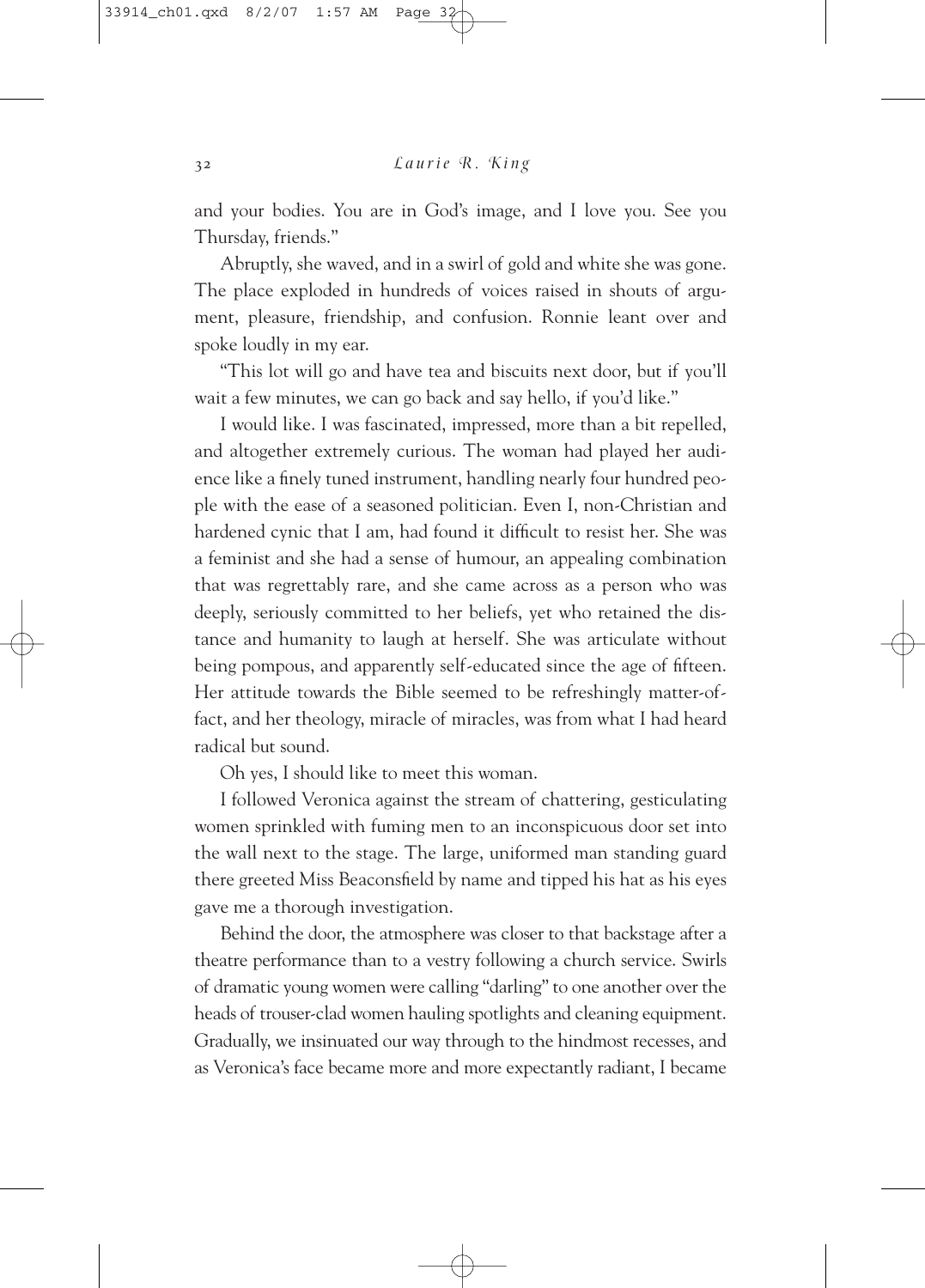increasingly aware of the depth of her involvement and the degree of her authority in this organisation. We went unchallenged, followed only by envious glances directed at my companion, and these slid into frank curiosity when they took in the peculiarly dressed figure in her wake.

A door closed behind us and the cacophony shut off abruptly. The rough workaday backstage setting was left behind, and we walked through what looked like the corridor of some high-class hotel. A huge flower arrangement occupied a niche, dramatic orange-and-brown lilies and white roses, and Veronica paused to break off two of the latter, handing one to me without a word. Around a corner, she knocked at a door. Muted sounds came from within—several voices—but no answer. She fiddled shyly with her flower, shot me an embarrassed glance, and knocked again more loudly. This time, it opened, to a stout, suspicious woman of about fifty in a grey maid's uniform, complete with starched white apron and cap.

"*Bonjour*, Marie," Veronica chirped merrily, and stepped forward in expectation of the door being opened, as indeed it was. The woman looked as if she wanted to shut it in my face but did not quite dare.

Margery Childe was holding court. At first glance, it seemed that she was having tea with a dozen or so women friends, but when the eye took in the sitting-at-her-feet attitude and the openmouthed smiles on the faces, waiting for the blessing of a word, tea was the very least of what these women were drinking in. She looked up at our entrance and a smile came over her face as her eyes raked me from head to feet with the thoroughness of the doorman but in a fraction of the time, and then she was greeting Veronica with genuine warmth and affection. Ronnie handed her the flower, laying it into her hand like an offering at an altar, and the tiny blonde woman held it to her nose for a moment before placing it with a tumble of other delicate blossoms that spilled from a low table at her side.

"I'm glad you came, Veronica," she said, her voice sweeter than in public speech but still remarkably low and throaty. "We missed you on Saturday."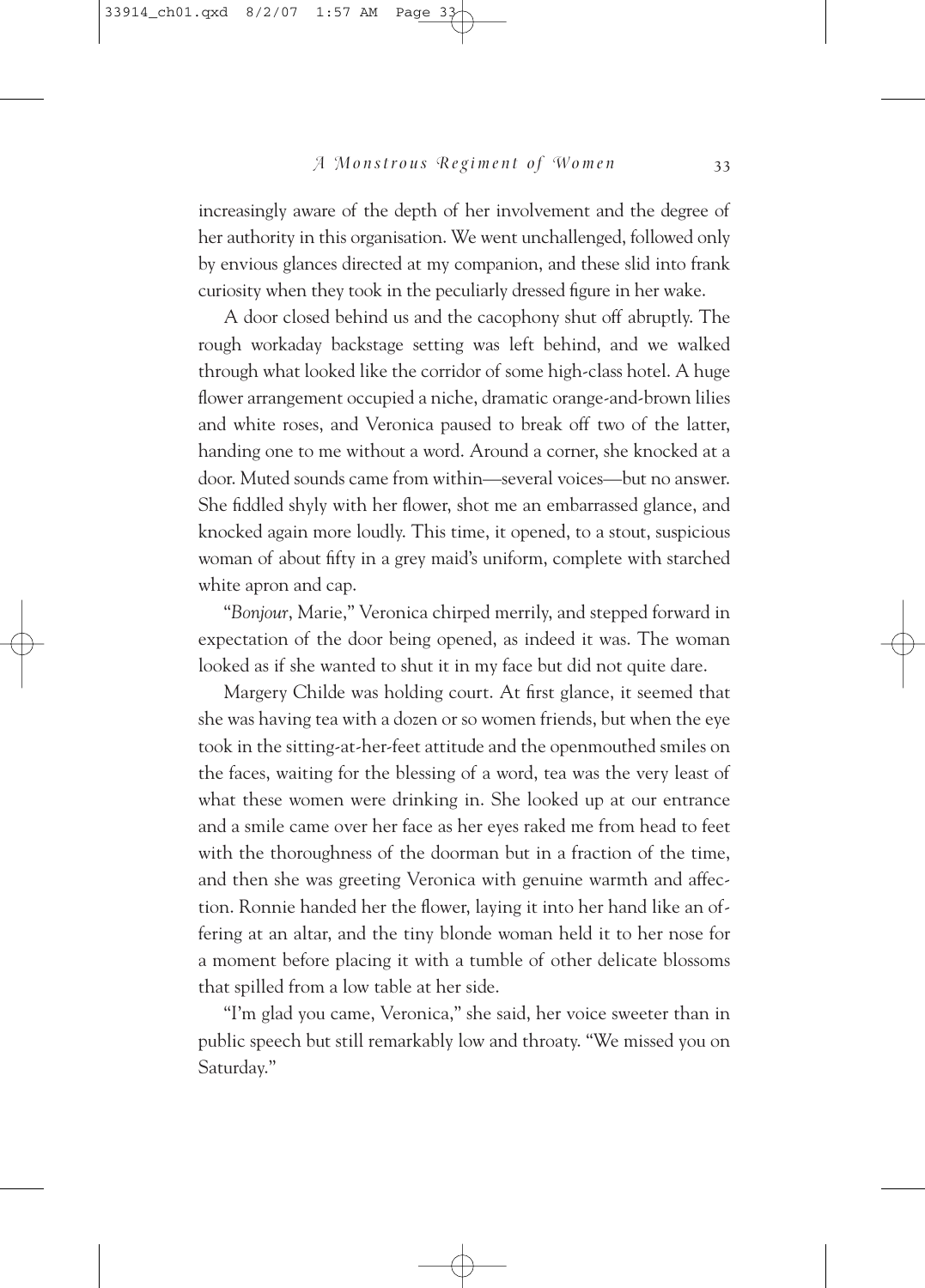"I know," Veronica said eagerly. "I tried to get here, but one of my families—"

"Yes, your families. I was thinking just this morning about that problem you were having with the young girl, Emily was her name? Would you come and talk to me about how she's doing?"

"Certainly, Margery. Anytime."

"Find out from Marie when I'm free in the next day or two; she knows better than I. And you've brought a friend tonight?"

Veronica stood aside and held back her arm for me to come forward into the circle.

"This is Mary Russell, a friend of mine from Oxford."

The eyes that looked up into mine were a curiously dark blue, almost violet, deep and calm and magnetic, and the only truly beautiful element in her face. She lacked the currently fashionable high bones, her lightly tanned skin was ever-so-slightly coarse beneath the professional makeup, her teeth, though not protuberant, were a fraction overlarge, and her nose had at some distant time been broken and inexpertly set. Her looks, however, served only to increase her appeal, to make her seem vital and interesting, where a conventional beauty would have seemed insipid. It was a face to watch and to live for, not one simply to adore. She was calm and sure and filled with a power beyond her years and, I had to admit, enormously compelling. The room waited for me to lay my rose at her feet and do my obeisance so it could get on with its courtly rituals.

Without taking my eyes from hers, I raised the flower with great deliberation and threaded it into a buttonhole, then stepped forward and extended my hand to her.

"How do you do?" I said, and smiled with noncommittal politeness.

There was the briefest fraction of a pause before she sat upright, and her eyes gleamed as she leant forward and put her neat, strong, manicured little hand into mine. Her shake was by nature of an experiment, marginally longer than was necessary, and she sat back with something that might have been amusement in her eye.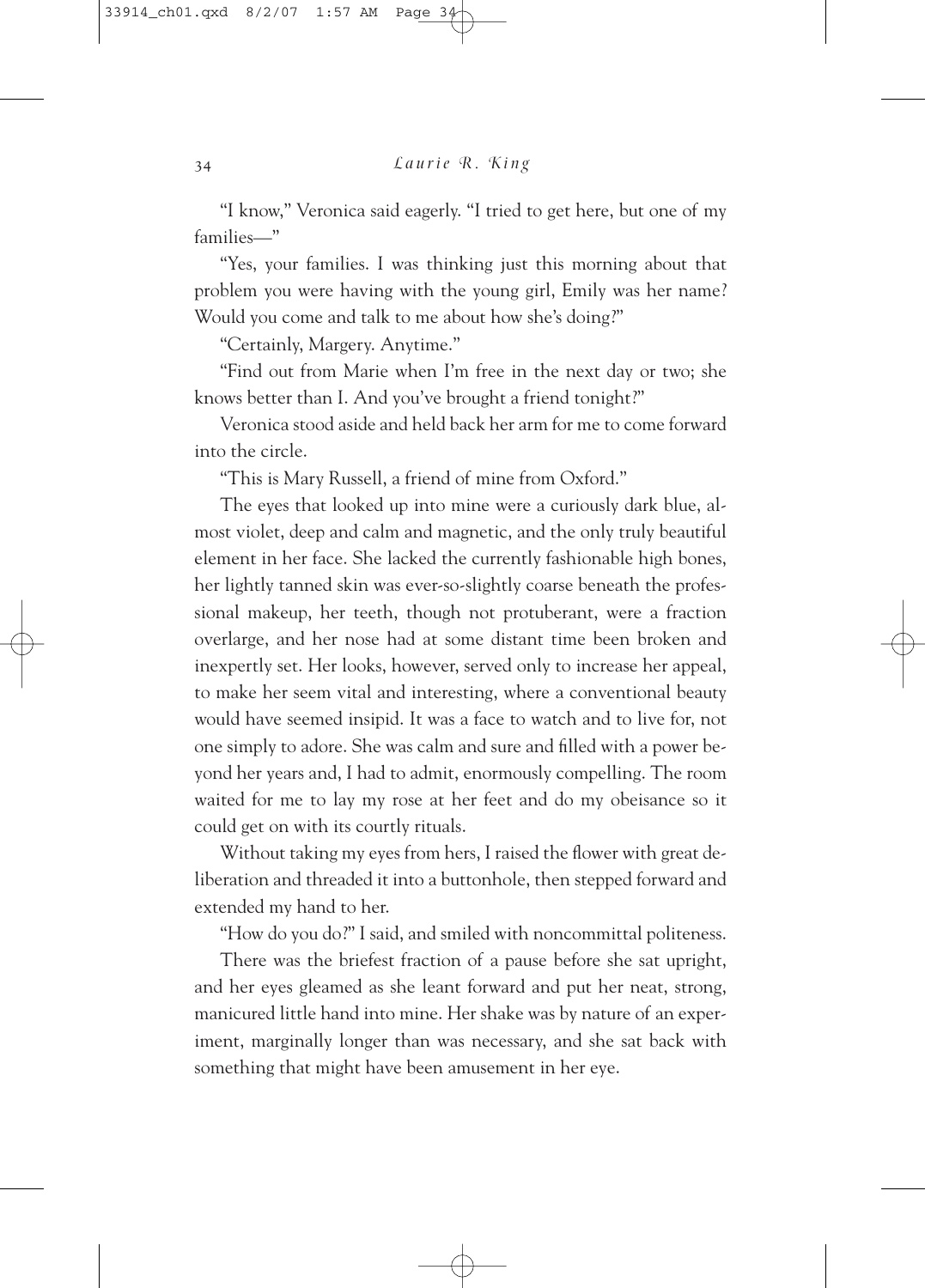"Welcome, Mary Russell. Thank you for coming."

"Oh, that's quite all right," I said blandly.

"I hope you enjoyed the service."

"It was interesting."

"Please help yourself to tea or one of the drinks, if you like."

"Thank you, I will," I said, not moving.

"I think we may be seeing something of you," she said suddenly, a sort of pronouncement.

"Do you?" I said politely, making it not quite a denial. Our eyes held for a long moment, and suddenly hers crinkled, though her mouth was still.

"Perhaps you might stay on a bit after my friends have left? I should like a word."

I inclined my head silently and went to sit in a corner, much amused at the skirmish. This one might be as much fun as Holmes.

The next hour would have been excruciatingly boring had it not been for the undercurrents and interplay that I found absolutely fascinating. She played this room with the same ease that she had played the hall, though to very different purpose. Before, her aim had been exhortation, inspiration, perhaps a bit of thought provocation. Here, she was acting as spiritual counsellor, mother confessor, and guiding light to this, her inner circle, drawing them out and drawing them together into a cohesive whole around herself.

Fourteen women (excluding myself), all of them young (the oldest was thirty-four or thirty-five), all reasonably attractive, all obviously wealthy, intelligent, and well-bred, and all of them with that ineffable but unmistakable air of women who had not sat still during the war. I found out later that of the women present, only two had done nothing more strenuous than knit for the soldiers, and one of those had been saddled with invalid parents. Nine had been VAD nurses at one time or other, three of them from 1915 until the end, nursing convoy after convoy of dying young men in France and southern England and the Mediterranean, sixteen-hour days of septic wounds and pus-soaked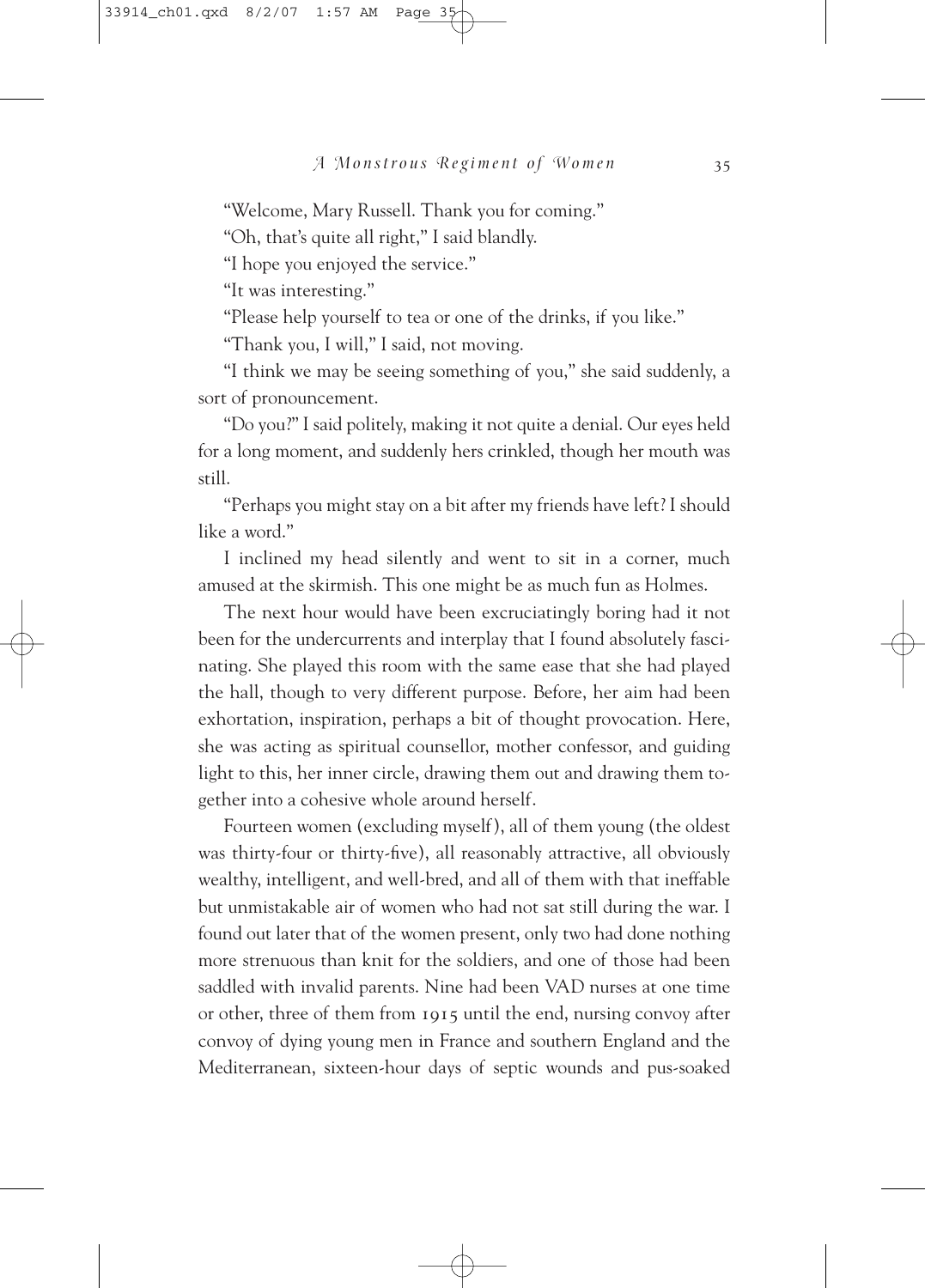bandages, a baptism of blood for carefully nurtured young ladies. Several had spent months as land girls, backbreaking peasant labour for women accustomed to jumping hunters across hedges rather than wrestling with a plough horse, twisting elaborate paper spills for the fireplace rather than planting potatoes in heavy soil. These were women who had lost brothers and fiancés in the mud of Ypres and Passchendale, who had seen childhood friends return armless, crippled, blind, destroyed, women who had joined their lovers in the glory of a right war, the pride and purity of serving their country at need, and been beaten down, one ideal at a time, until in the end they had been reduced merely to slogging on, unthinking. Fourteen blueblooded, strong, capable women, the kind of people who invariably made me feel gauche and clumsy, and all of them willing, eager even, to lay the inbred authority and absolute self-possession of their kind, along with the hard-earned maturity of the past years, at the feet of this woman as they had their flowers. She questioned them in turn, she listened with complete attention as each spoke, she elicited comments from specific individuals, and she gave judgement—suggestions, but with the authority of divine power behind her. Each received her share of words with gratitude, clutching them to her with the hunger of a child in a bread line, and when Childe finally stood to indicate that the evening was at an end, each went away with something of the same attitude of skulking off to a corner to gnaw. Finally, Veronica and I were left with her. I was still slumped into my chair, watching. Veronica turned to me.

"Mary, do you want to come back with me tonight? Or you could take a cab later  $\dots$ ?" The evening had done her a world of good, I would give Childe that. She was again calm and sure of herself, though she, too, had something of the crust-in-the-corner look to her that made me think she might rather be alone.

"No, Ronnie, I'll go along to my club later, if that's all right with you. They'll give me a room, and I keep clothes there. I'll send these things back tomorrow—or shall we meet for lunch?" I offered. It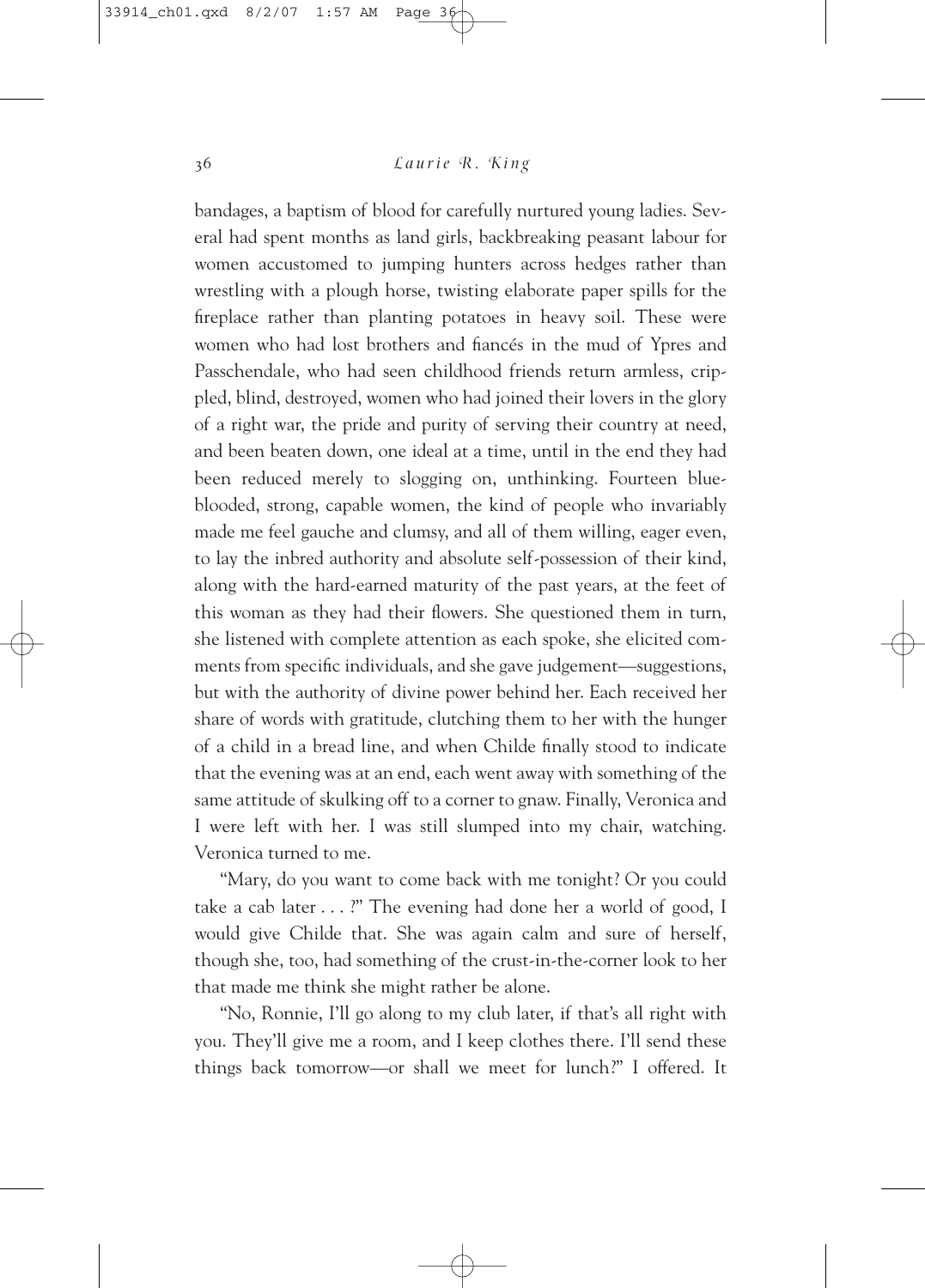amused me to ignore the woman standing in the background, as it had amused me in our earlier exchange to deny her the last word. I looked only at Veronica, but I was very aware of the other figure, and furthermore, I was conscious of her own awareness of, and amusement at, the undercurrents I was generating.

"Oh, yes, let's," Ronnie enthused. "Where?"

"The Elgin Marbles in the British Museum," I said decisively. "At midday. We can walk around to Tonio's from there. Does that suit?"

"I haven't been to the BM in donkey's years. That'll be fine. See you then." She took a deferential leave of Margery Childe and fluttered out.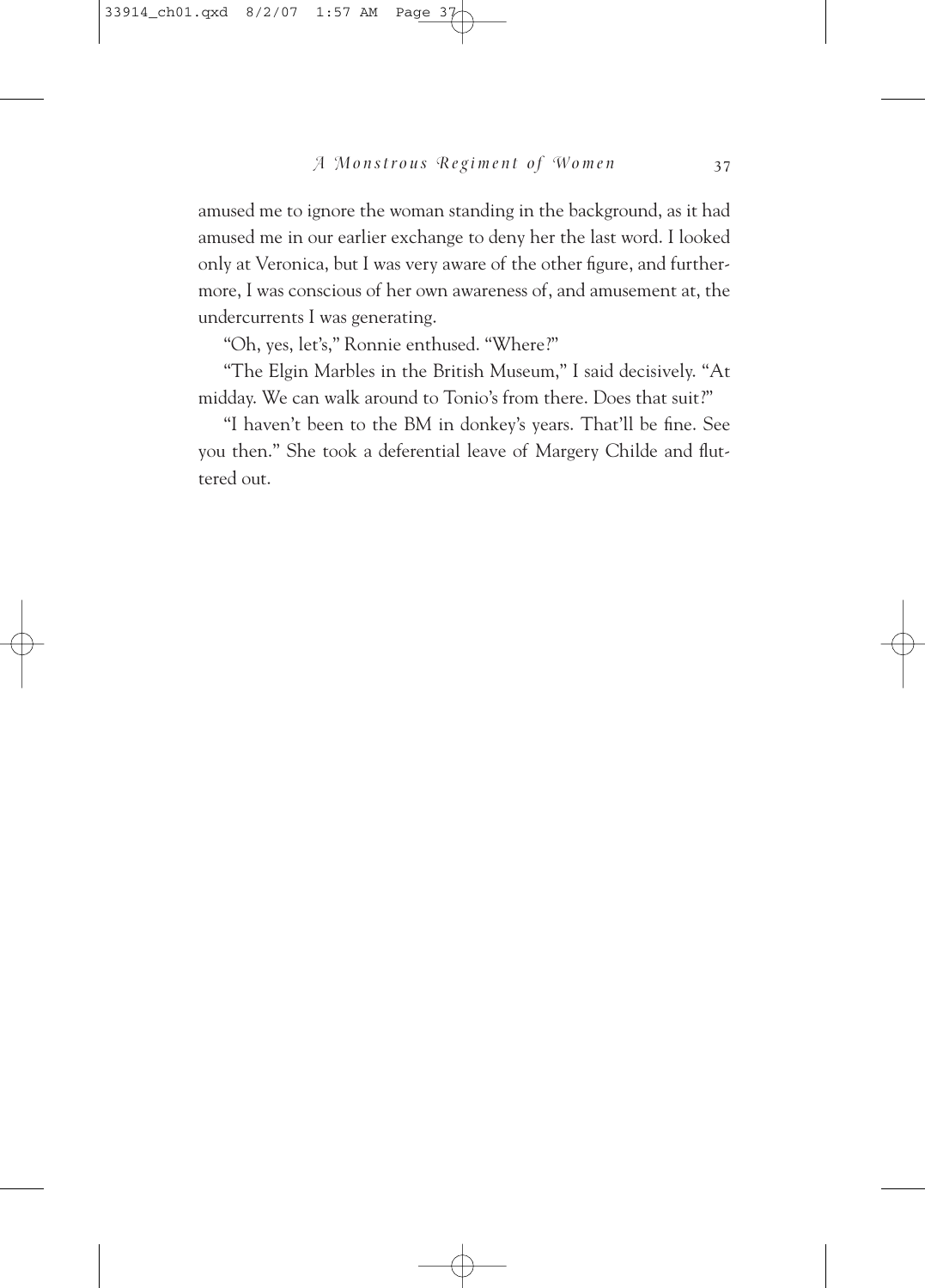

monday, 27 december

The female sex as a whole is slow in comprehension.  $-$ CYRIL OF ALEXANDRIA  $(376-444)$ 

THE DOOR CLOSED behind Veronica, and I was half-aware of her voice calling out to Marie and then fading down the corridor as I sat and allowed myself to be scrutinised, slowly, thoroughly, impassively. When the blonde woman finally turned away and kicked her shoes off under a low table, I let out the breath I hadn't realised I was holding and offered up thanks to Holmes' tutoring, badgering, and endless criticism that had brought me to the place where I might endure such scrutiny without flinching—at least not outwardly.

She padded silently across the thick carpet to the disorder of bottles and chose a glass, some ice, a large dollop from a gin bottle, and a generous splash of tonic. She half-turned to me with a question in her eyebrows, accepted my negative shake without comment, went to a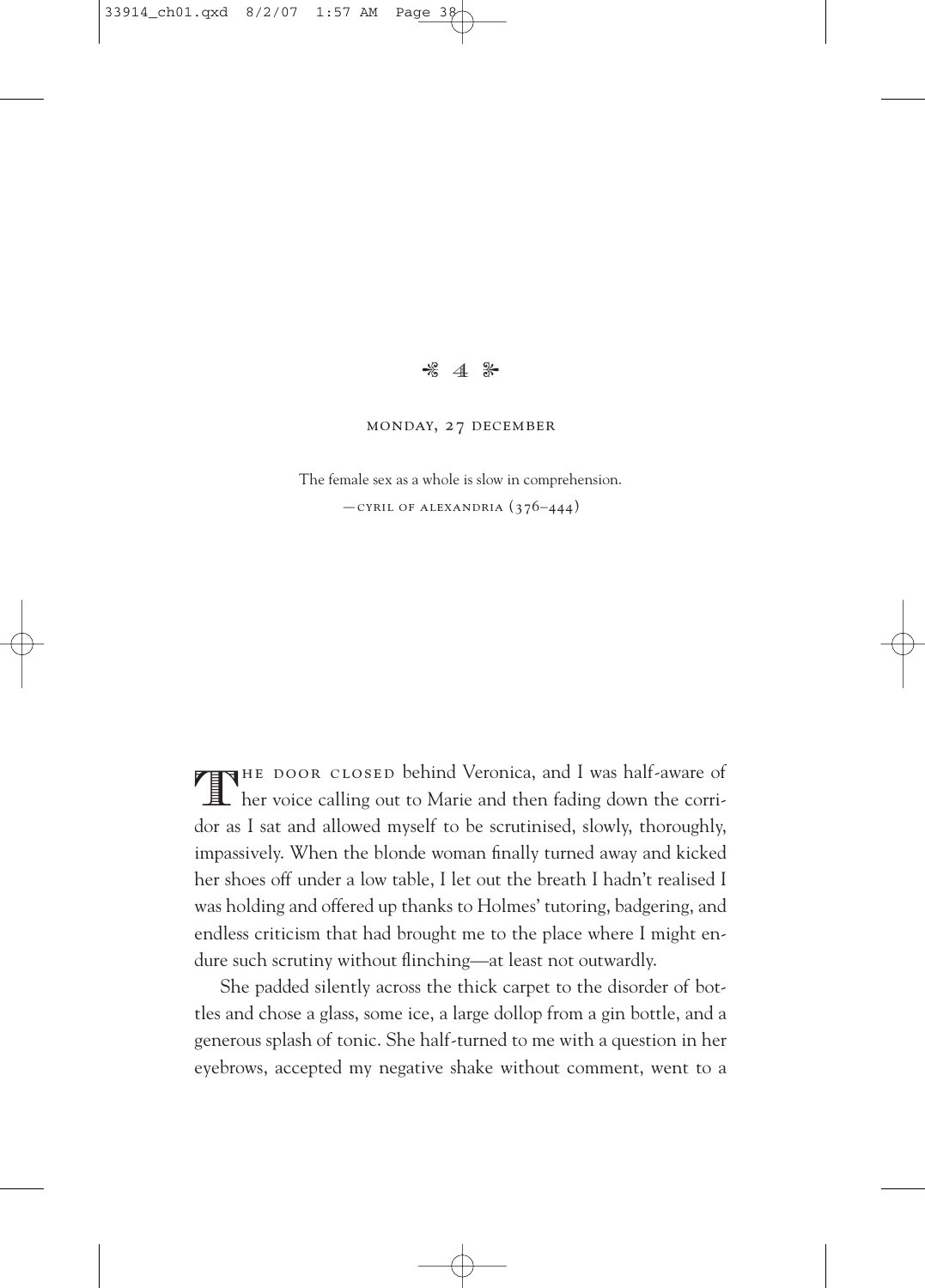drawer, took out a cigarette case and a matching enamelled matchbox, gathered up an ashtray, and came back to her chair, moving all the while with an unconscious feline grace—that of a small domestic tabby rather than anything more exotic or angular. She tucked her feet under her in the chair precisely like the cat in Mrs Hudson's kitchen, lit her cigarette, dropped the spent match into the ashtray balanced on the arm of the chair, and filled her lungs deeply before letting the smoke drift slowly from nose and mouth. The first swallow from the glass was equally savoured, and she shut her eyes for a long minute.

When she opened them, the magic had gone out of her, and she was just a small, tired, dishevelled woman in an expensive dress, with a much-needed drink and cigarette to hand. I revised my estimate of her age upward a few years, to nearly forty, and wondered if I ought to leave.

She looked at me again, not searchingly as before, but with the mild distraction of someone confronted by an unexpected and potentially problematic gift horse. When she spoke, it was in an ordinary voice, neither inspiring nor manipulating, as if she had decided to pack away her power from me. I wondered whether this was a deliberate strategy, putting on honesty when confronted by someone upon whom the normal techniques had proven ineffective, or if she had just, for some unknown reason of her own, decided to shed pretence. My perceptions were generally very good, and although it did not feel like deception, she did seem watchful. Hiding behind the truth, perhaps? Anticipation stirred.

Her first words matched her attitude, as if blunt honesty was both her natural response to the problem I represented and a deliberately chosen tactic.

"Why are you here, Mary Russell?"

"Veronica invited me. I will go if you wish."

She shook her head impatiently, dismissing both my offer and my response.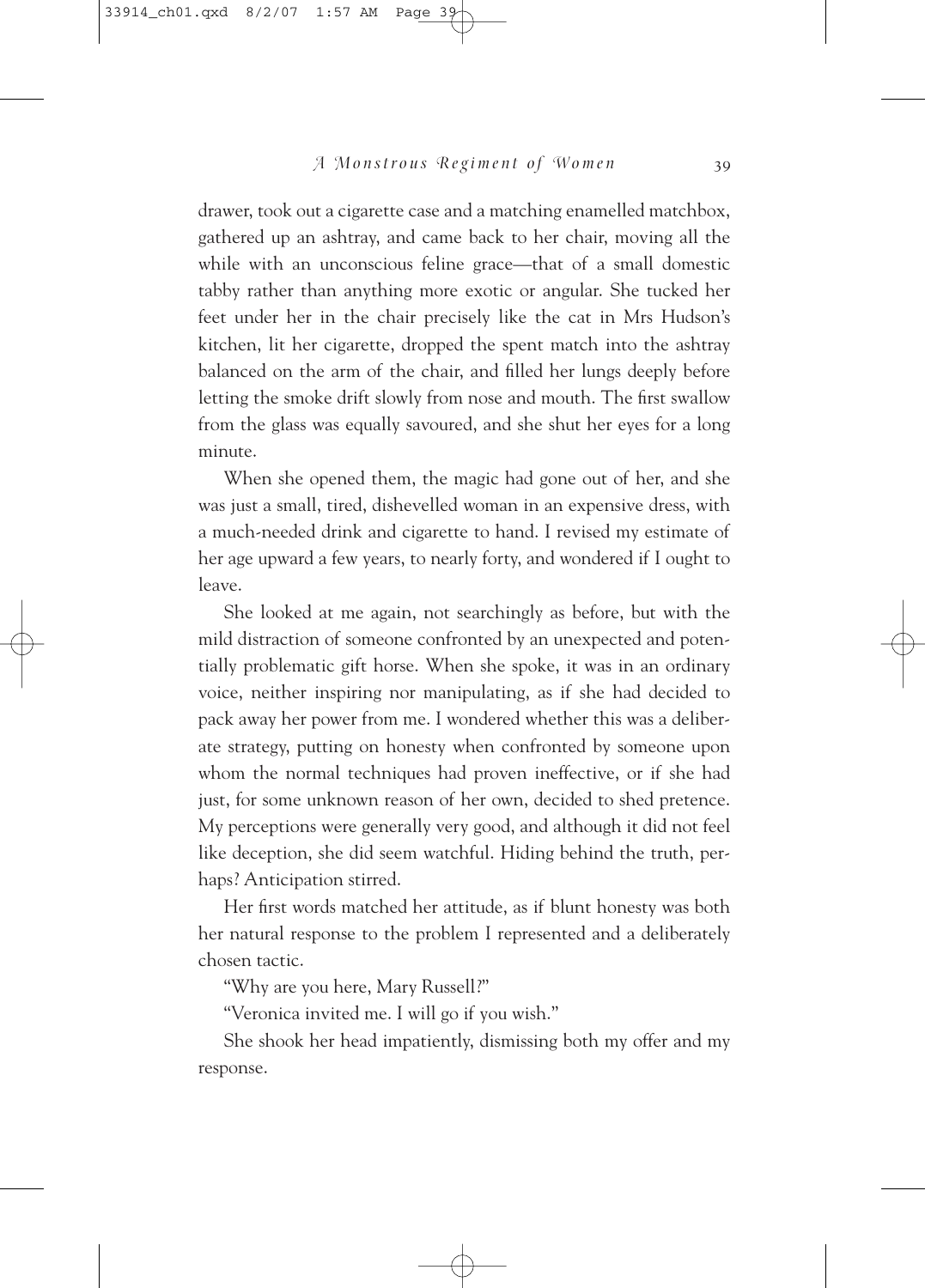"People come here for a reason, I have found," she said half to herself. "People come because they are in need, or because they have something to give. Some come because they want to hurt me. Why have you come?"

Somewhat unsettled, I cast around for an answer.

"I came because my friend needed me," I finally admitted, and she seemed more willing to accept that.

"Veronica, yes. How did you come to know her?"

"We were neighbours in lodgings in Oxford one year." I decided I did not need to tell her of the elaborate pranks we had joined forces on, opting for a dignified enterprise instead. "Ronnie organised a production of *Taming of the Shrew* for the wounded soldiers who were being housed in the colleges. She also hired a hall for a series of lectures and debates on the Vote"—no need to specify which Vote!—"and dragged me into it. She has a knack for getting others involved—but no doubt you've discovered that. Her enthusiasms are contagious, I suppose because they're based in her innate goodness. She even succeeded in getting me involved in one of the debates, and we became friends. I'm not really sure why." I was astonished, when I came to a halt, at how wordy I had been and how much of the truth I had given this stranger.

"The attraction of opposites, I see that. Veronica is softer and more generous than is good for her, which I doubt would be said about you. The hard and the soft, power and love, tug strongly at each other, do they not?"

It was said in a mode of casual conversation, and followed by a pull at her glass, but the devastating simplicity of her observations immediately raised my defences. However, it seemed that attack was not her intention, because she went on.

"That is the basis of our evening cycle of services, you might say." She reflected for a moment. "And of the daytime work, as well."

"A cycle?" I asked carefully.

"Ah, I see Veronica did not explain much about us."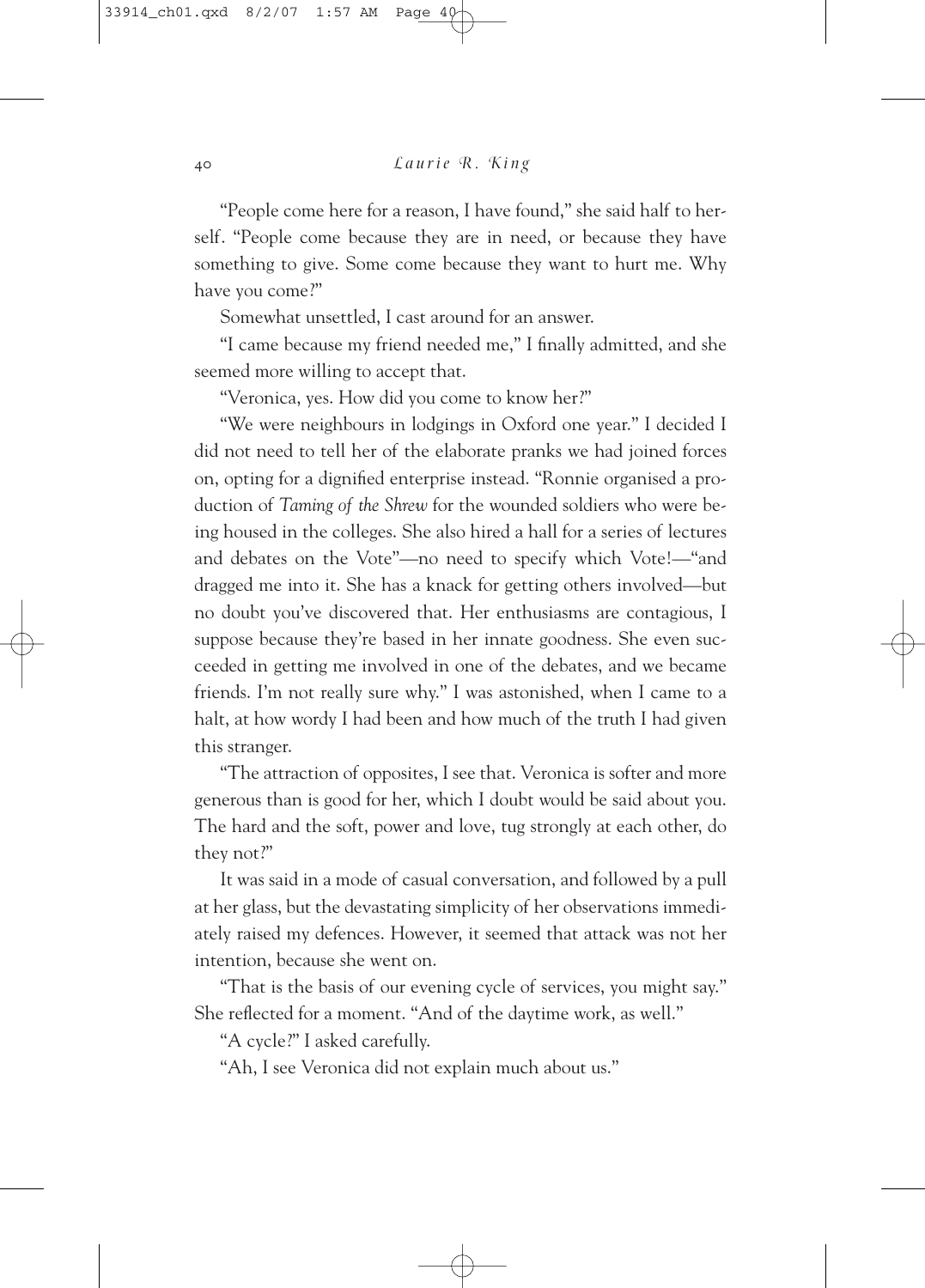"Nothing very coherent. A lot of talk about love and the rights of women."

She laughed, deep and rich.

"Dear Veronica, she is enthusiastic. Let me see if I can fill in the gaps." She paused to crush out the cigarette and immediately light another one, squinting through the smoke at me. "The evening services are what I suppose you might call our public events. Quite a few of our members came in originally out of curiosity, and stayed. Mondays, the topic is left general. I talk about any number of things; sometimes we have Bible readings, silent or guided prayer, even a discussion of some political issue currently in the news—I let the Spirit lead me, on Mondays, and it's usually a small, well-behaved group of friends, like tonight. Thursdays are different. Very different." She thought about Thursdays for a minute, and whatever her thoughts were, they turned her eyes dark and put a small smile on her full lips, and the magnetically beautiful woman I had seen earlier was there briefly. Then she reached down and flicked her cigarette over the ashtray and looked at me.

"Thursdays, I talk about love. It's a very popular night. We even see a fair number of men. And then on Saturdays, we talk about the other end of the spectrum: power. Sometimes Saturday meetings get quite political, and a lot of our hotter heads are given free rein. We don't get many men on Saturdays, and when we do, it's usually because they want a fight. Saturdays can get very exciting." She grinned.

"I can imagine," I said, calling to mind the shouts of the "quiet evening" I had witnessed. "And you have other activities, as well?"

"Oh heavens, the evening services are just the tip. Our goal, simply stated, is to touch everything concerned with the lives of women. Yes"—she laughed—"I know how it sounds, but one has to aim high. We have four areas we're concentrating on at the moment: literacy, health, safety, and political reform. Veronica is in charge of the reading program, in fact, and she's doing fine work. She has about eighty women at the moment learning to read and write."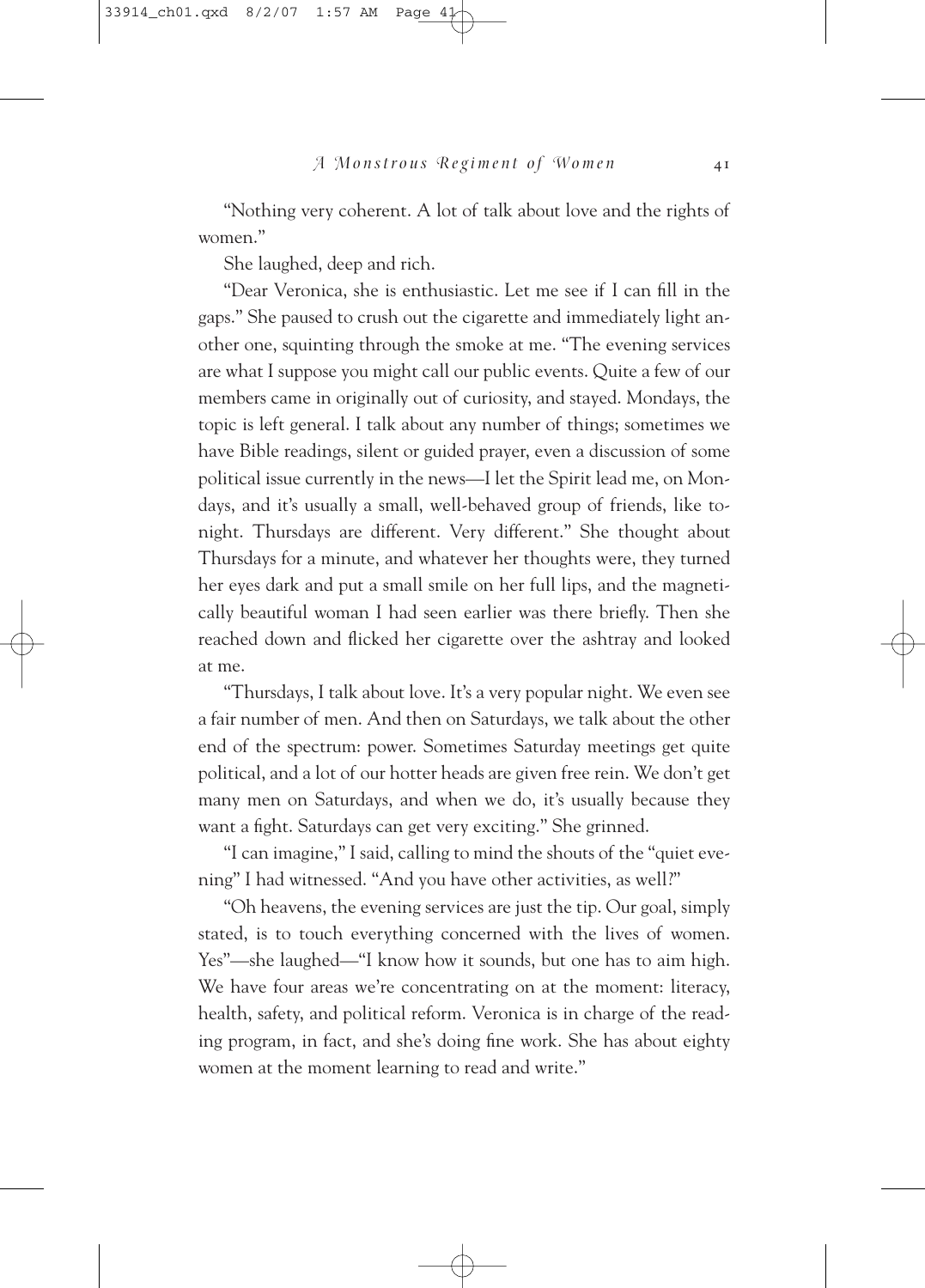"Teaching them all herself?" No wonder she was exhausted.

"No, no. All Temple members volunteer a certain amount of time every week to one or another of our projects. Veronica mostly coordinates them, though she, too, does her share of actual teaching. It's the same in each of the four areas. In the health program, for example, we have a doctor and several nurses who give time, but it's more a matter of identifying the women in the community who need help and putting them into touch with the right person. A woman with recurring lung infections will be seen by a doctor, but also by a building specialist who will look at her house to see if the ventilation might be improved. A woman with headaches from eyestrain will be given spectacles, and we'll see if we can find a way to put more light into her working area—laying on gas, perhaps, or even electrical lights. A woman ill from exhaustion and nerves who has eleven children will be educated about birth control and enrolled in our nutritional-supplements program along with her children."

"You haven't had any problems with the birth-control thing? Legally, I mean?"

"Once or twice. One of our members spent a week behind bars because of it, so we tend to give that information orally now rather than as pamphlets. Ridiculous, but there it is. It's getting easier, though. In fact, I understand that Dr Stopes—you know her, the *Married Love* woman?—intends to open a clinic here in London specialising in birth-control methods, sometime this spring. She's going to come speak to our members next month, if you're interested."

I grunted a noncommittal noise; I could just imagine Holmes' reaction.

"And safety?"

"That was a branch off the health program originally, though now it's almost as large and certainly causes more headaches for us. We run a shelter—for women and their children who are without a roof or in danger from the father. It is appalling how little help is available for a desperate woman who has no relations to turn to. Violent husbands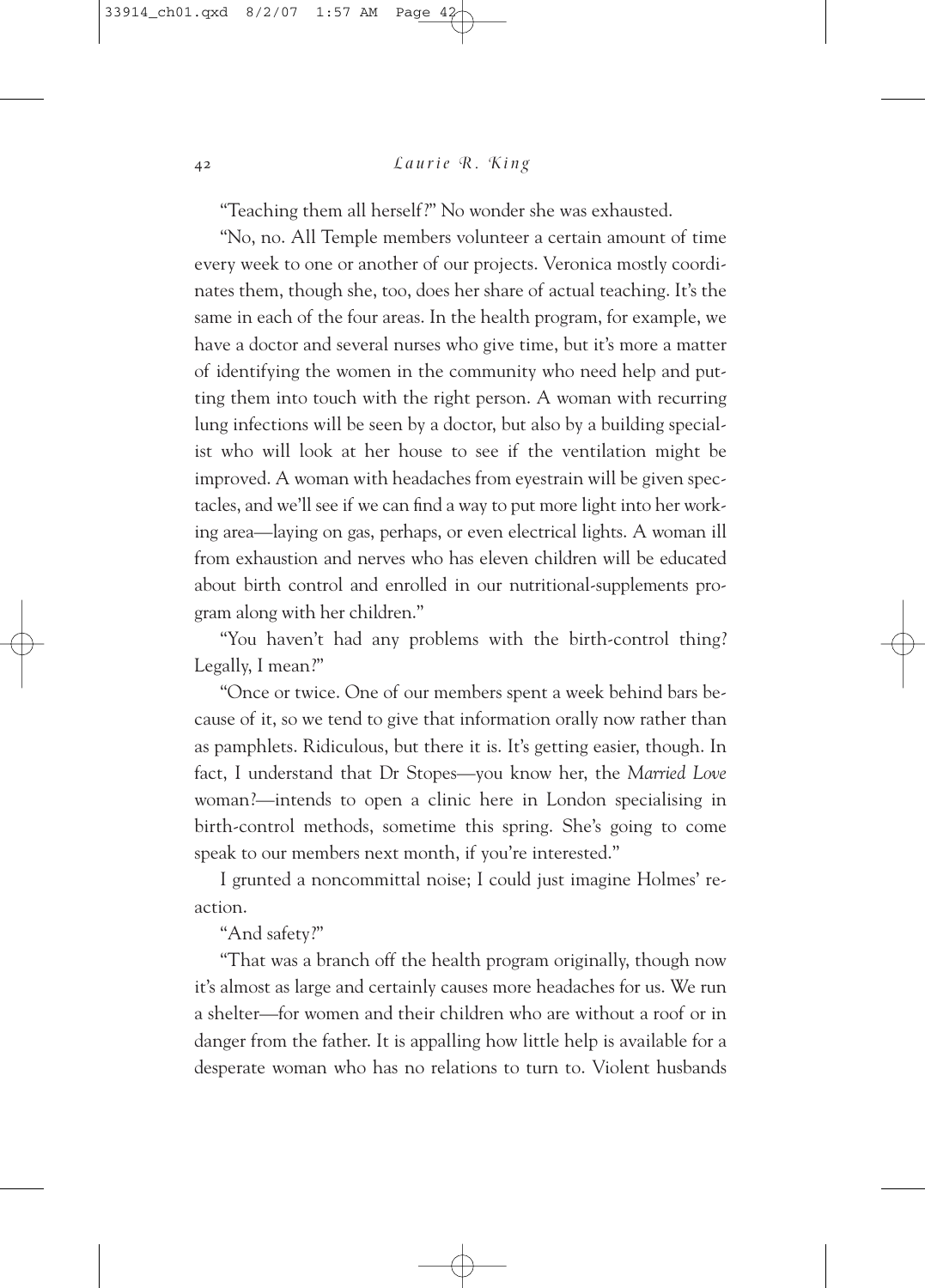don't count as a threat in the eyes of the law," she commented, her voice controlled but her eyes dark, this time with anger, and I was briefly aware of her once-broken nose. "So two years ago when one of our members left us two large adjoining terrace houses on the corner, we opened them as a shelter and let it be known that any woman, and her children, of course, who needs a warm, dry, safe place is welcome."

"I can imagine the headaches. I'm surprised you aren't overrun."

"We don't allow them to stay indefinitely. We help them find a job and someone to care for the small children, try to work something out with the husband—the shelter is not meant to be a permanent solution. There are still workhouses for that," she added with heavy irony, though the hardness of her face bespoke her opinion of the institution.

"Only women, then?"

"Only women. We occasionally get men, who think we're a soup kitchen, and we give them a meal and send them away. Men have other options. Women need the help of their sisters, and in fact, that to me is one of the most exciting things about what we're doing, when women of different classes meet and see that we share more similarities than differences, in spite of everything. We are on the edge of a revolution in the way women live in this society, and some of us want to ensure that the changes that are coming will apply to all women, rich and poor alike."

"Most of the women I saw here tonight, even in the service, seemed far from needy," I commented.

She refused to be baited, and smiled gently.

"My ministry is twofold. On the one hand are my poorer sisters, whose needs are immediate, even desperate, but relatively straightforward: spectacles, treatment for tuberculosis, warm clothing for their children. On the other hand are the women you saw tonight at the service, as well as those who refer to themselves as the 'Inner Circle' young women like yourself who grew into maturity during the War, when it was common to see women doing work that would have been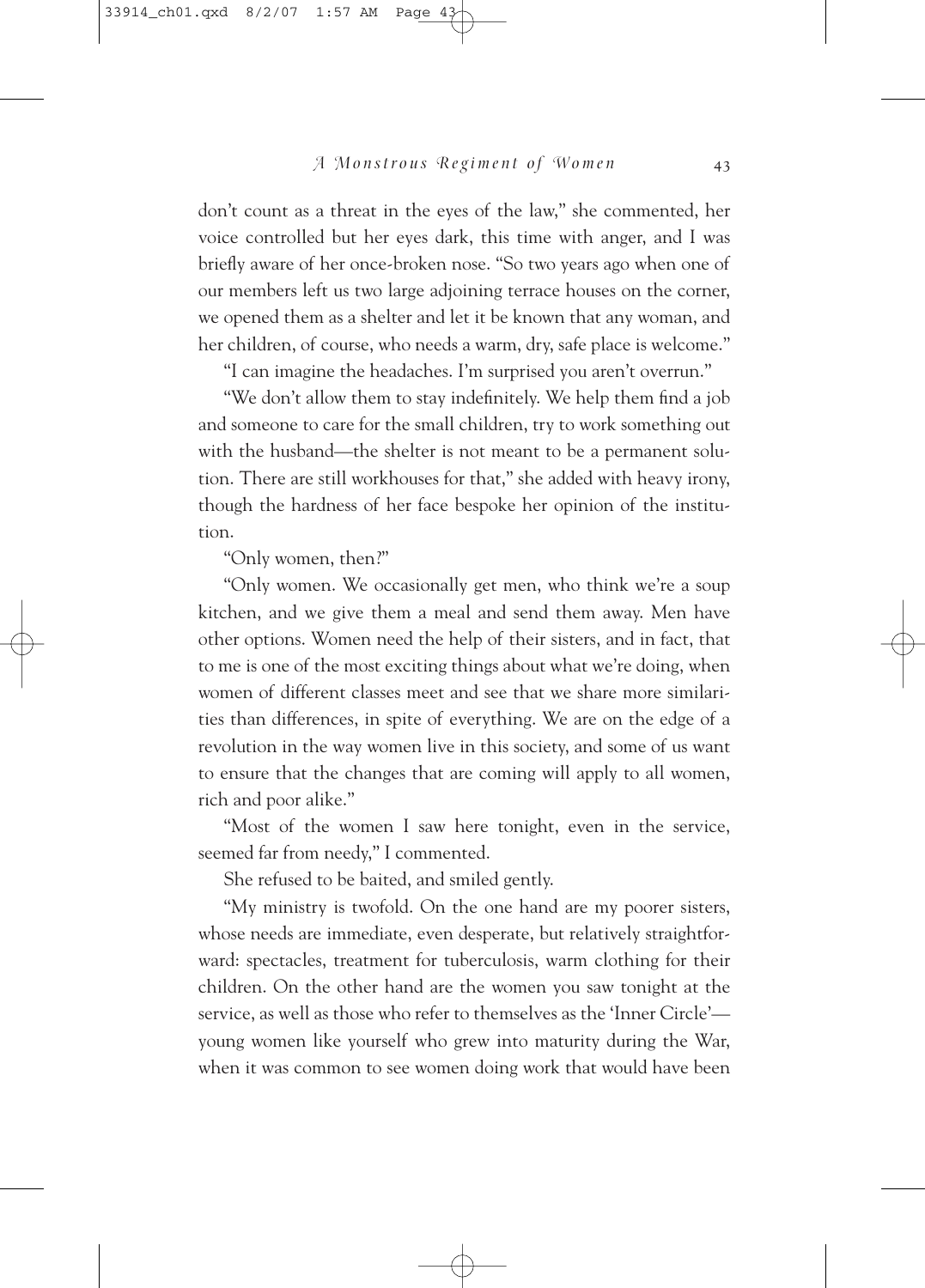unthinkable ten years before, as well as older women who were running the country five years ago and are now made to feel harridans and harpies for pushing men out of jobs. My task is to bring the two hands together." She did not literally clasp her own hands, but the speech had the odour of ink about it, and I suspected it was normally accompanied by the theatrical gesture.

"Poor little rich girls," I murmured.

"Their needs are real," she said sharply. "Their hunger is no less acute for being spiritual rather than physical. In some ways, it is greater, because there is no cause to point at, nothing to blame but themselves. An empty cupboard is an inescapable fact; an empty heart can only be inferred from the life lived."

"And you say they lead empty lives," I said. I was irritated at the cliché, particularly tonight, with the smell of London's bleakest districts still in my nostrils. I wanted to push her into spontaneity, even if it meant ignoring my own opinions and playing devil's advocate to the full. "I should doubt that most of the women in this parish would agree with you. Most of them would be very happy to trade their empty cupboards for the trials of education, physical ease, and leisure. It's hardly 1840 we're talking about, it is? Or even 1903. This is nearly 1921, and nobody I know is about to be forced back into whalebone corsets and hobble skirts. Why, half of the women here tonight can probably vote."

"The vote was a sop," she snapped. "Granting individual slaves their manumission after a lifetime of service doesn't alter the essential wrongness of the institution of slavery, nor does giving a small number of women the vote adequately compensate the entire sex for their wartime service—to say nothing of millenia of oppression. All the vote did was break up the underlying unity of feminists and allow the factions to disperse. We allowed ourselves to be misled by a sop," she repeated. This speech was more personal and had its glints of spontaneity, but it was still ready-made—careful words, though with an angry woman behind them.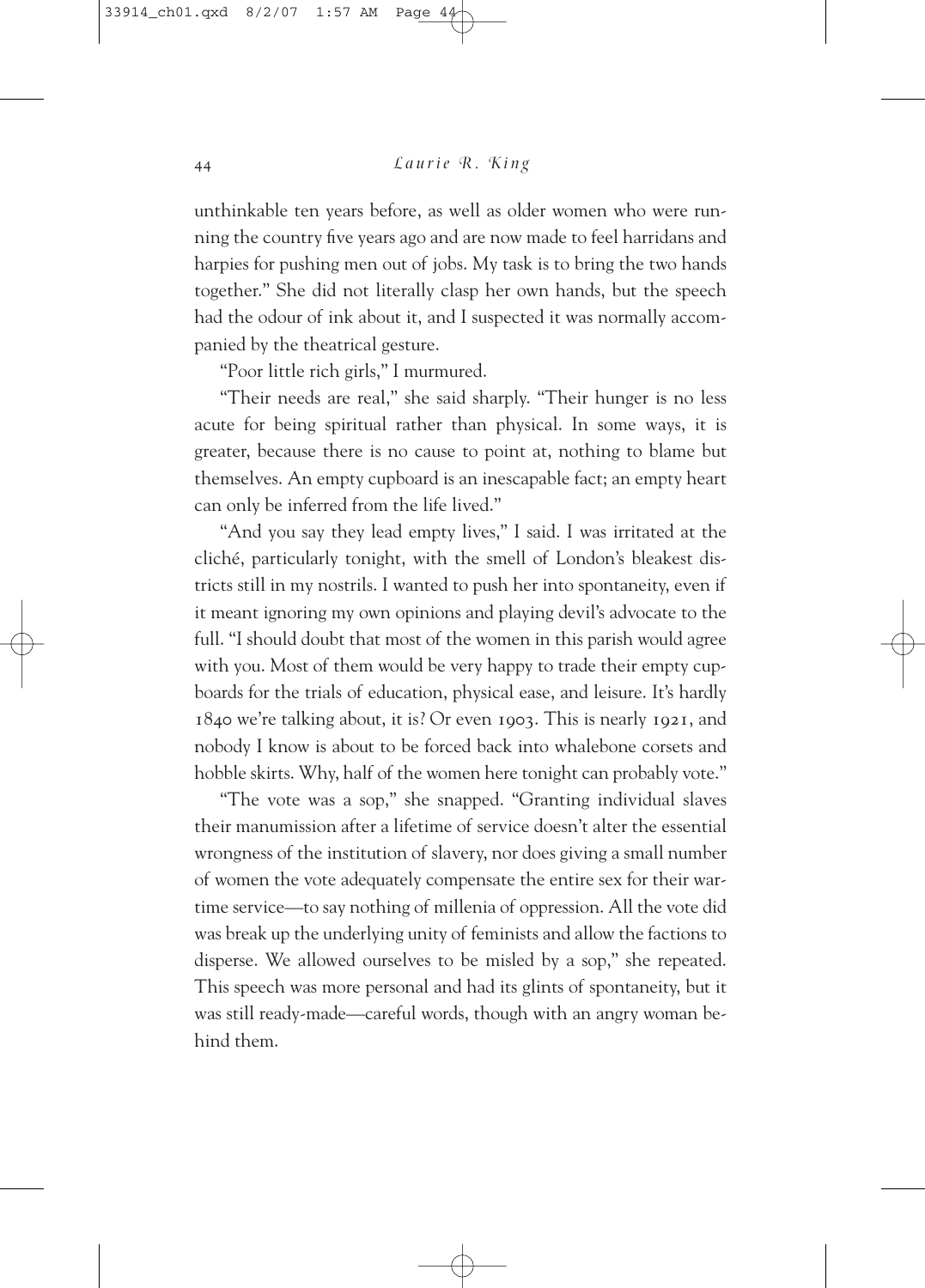"So you use these women; you put them to work on your various projects in order to make them feel useful," I said.

To my surprise, far from taking umbrage at my words, she subsided with a laugh and winked at me conspiratorially.

"Just think of the vast amount of energy out there waiting to be put to use." She chuckled. "And no man will touch it. No male politician dares."

"You have political ambitions, then?" The newspaper photograph came back to me. A donation, had it been? To a Lord Mayor?

"I have no ambitions...for myself."

"But for the church?"

"For the Temple, I will do what needs to be done. Part of that may involve my entering the political arena."

"Using the vast resources of energy available to you." I smiled.

"Representing a large number of people, yes."

"And their bank accounts," I noted, but she did not rise even to that gibe. Instead, she put on a face as bland as anything Holmes could come up with.

"If you mean the funds our members make available to the Temple, it is true, God has been very good in meeting our needs. Most members tithe; others donate what they can."

My near accusation bothered her not in the least, and I had the distinct impression that she had searched her own heart on this question and felt certain of the truth in her words. She waited calmly. Her drink was only half-gone—whatever her faults, drunkenness did not seem to be one of them. I changed the subject.

"I was interested in your reading of the text," I began. "Tell me, was that a personal interpretation of the Creation Story, or was it based on someone else's work?"

To my astonishment, after all I had asked and intimated in the last few minutes, this apparently innocuous question hit her hard. She sat up, as amazed as if Lady Macbeth had interrupted a peroration to give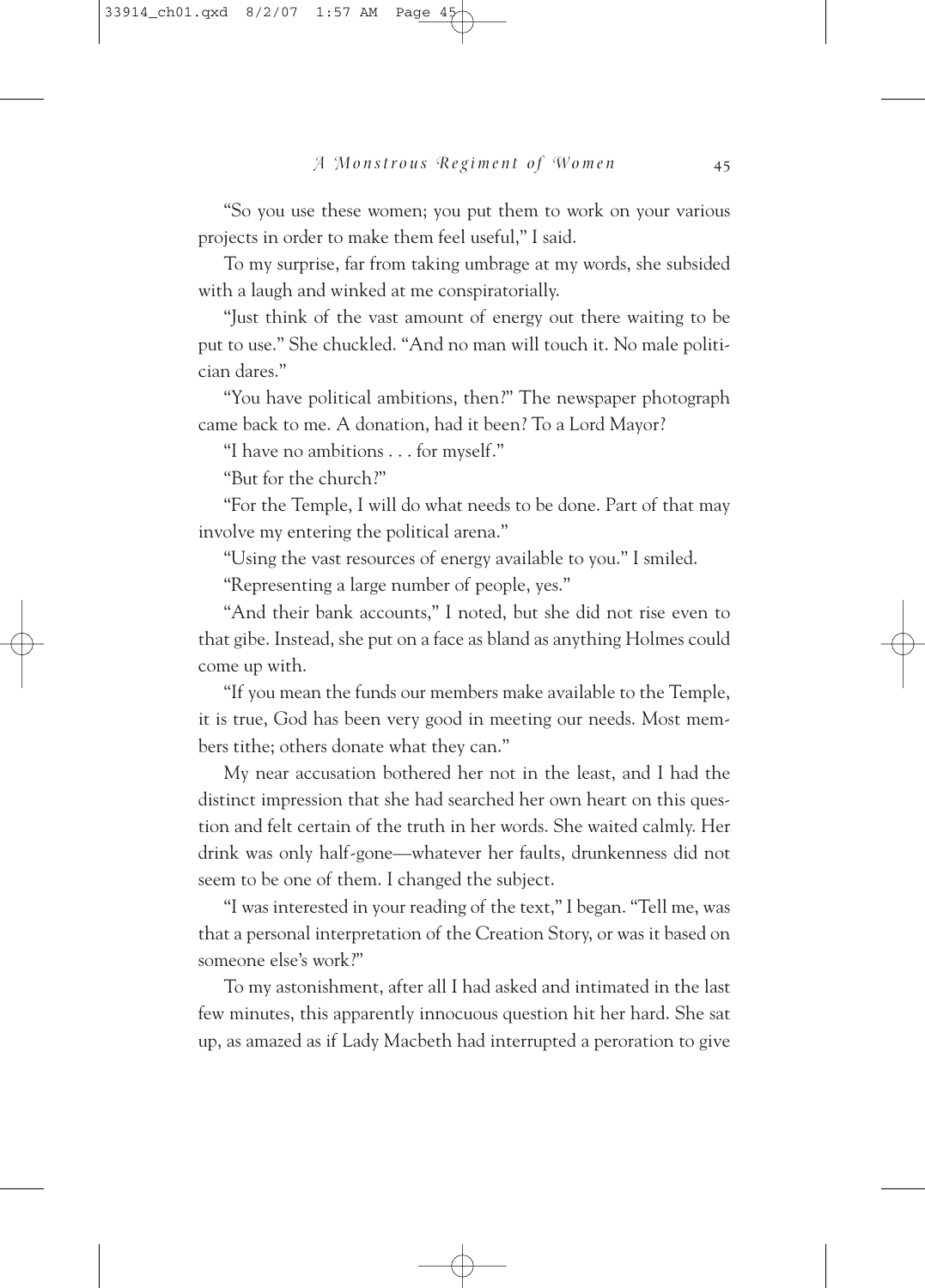a cake recipe, and watched me cautiously through narrowed eyes for a moment before an abrupt question was forced out.

"Miss Russell, what newspaper are you with?"

It was my turn to be astonished.

"Newspaper? Good heavens, is that what you thought?" I didn't know whether to laugh or to be offended—my only contacts with the profession had tended heavily towards the intrusive and ghoulish. It did, however, explain her odd façade of easy intimacy combined with formal speeches. She thought I was an undeclared journalist, using an unknowing acquaintance to get in and prise at The Real Margery Childe. I decided laughter was more called for, and so I laughed, apparently convincingly.

"No, Miss Childe, I'm not a reporter, or a journalist, or anything but a friend of Ronnie Beaconsfield."

"What do you do, then?"

I wondered briefly at the question, and realised that I didn't give off the same air of easy affluence that the rest of them had. It was a pleasing thought, that I was not recognisably of the leisured class.

"I'm at Oxford. I do informal tutoring, and a great deal of research."

"Into what?"

"Bible, mostly."

"I see. You read theology, then?"

"Theology and chemistry."

"An odd combination," she said, the usual reaction.

"Not terribly."

"No?"

"Chemistry involves the workings of the physical universe, theology those of the human universe. There are behaviour patterns common to both."

She had forgotten both cigarette and drink momentarily, and she seemed to be listening to some inner voice, head tipped.

"I see," she said again, but I thought she was not speaking of my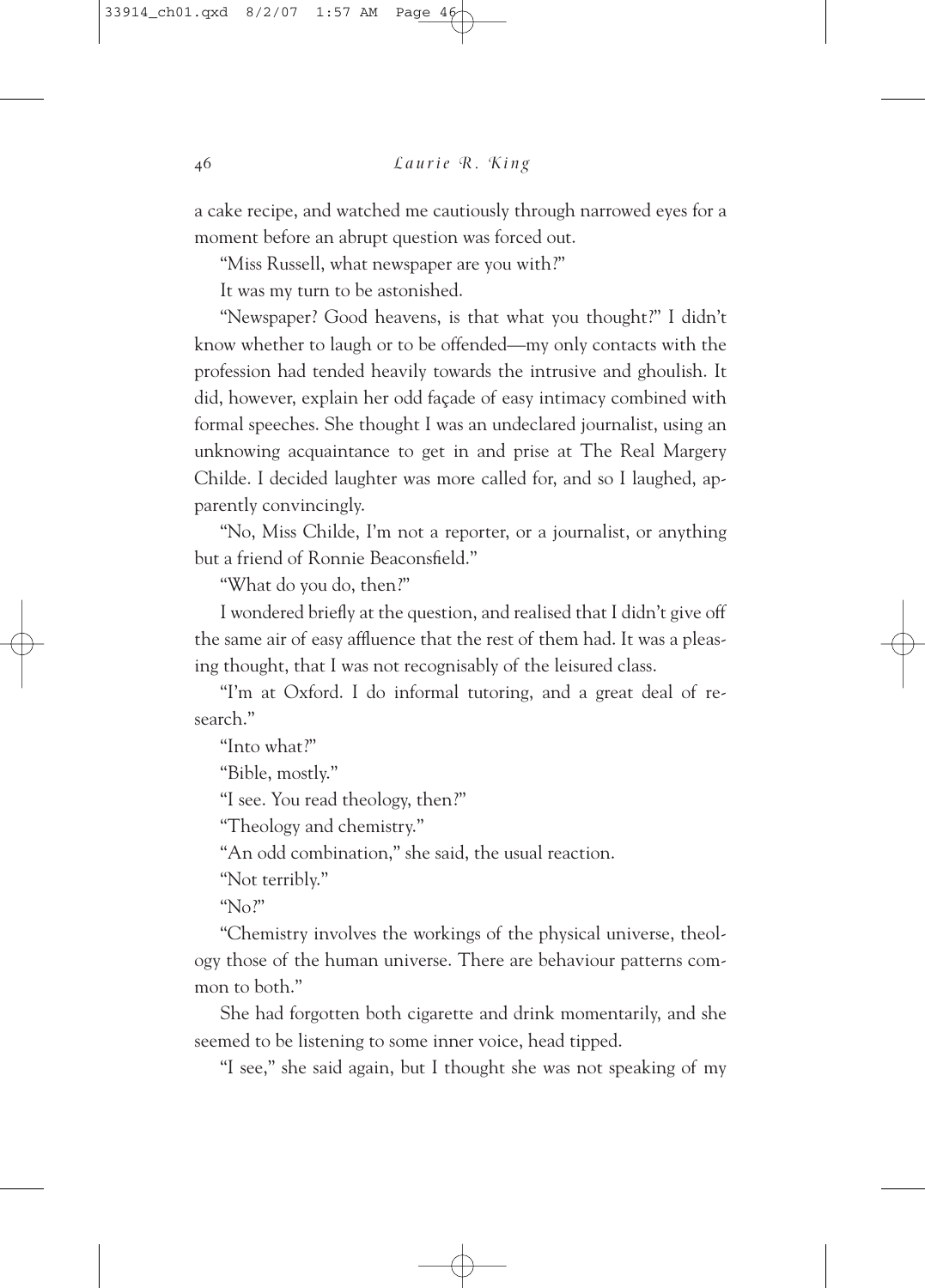last sentence. "Yes, I begin to understand. You were interested in the way I read the stories of the Creation of woman. How might you read them?"

"In a very similar fashion, though I imagine we reached the point by rather different means."

"The means does not matter if the result is the same," she said dismissively, reaching down to rub the ash from the tip of her cigarette.

"You are wrong." She looked up, startled more by the edge in my voice than the blunt words themselves. She could not have known that to my mind sloppiness in textual analysis was absolutely unforgivable, far worse than the deliberate falsification of results from a slipshod chemical experiment. I forced a smile to take the sting out of my words, then tried to explain.

"Interpreting the Bible without training is a bit like finding a specific address in a foreign city with neither map nor knowledge of the language. You might stumble across the right answer, but in the meantime you've put yourself at the mercy of every ignoramus in town, with no way of telling the savant from the fool. Finding your way through the English Bible, you're entirely under the tyranny of the translators."

"Oh, for subtle distinctions perhaps. . . ."

"And blatant mistranslations, and deliberate obliteration of the original meaning."

"For example?" she asked sceptically.

"Deuteronomy thirty-two verse eighteen," I said with satisfaction. One single verb in this passage had occupied me and the librarians of the Bodleian for the better part of a month, and its exegesis was one cornerstone of the paper I had just finished and was due to present in a month's time. I was very proud of this verse. It took her only a moment to pull the words from her memory.

"Of the Rock that begot thee thou art unmindful, and thou hast forgotten God that formed thee." She sounded slightly puzzled. The passage was hardly controversial, being merely a segment of Moses' final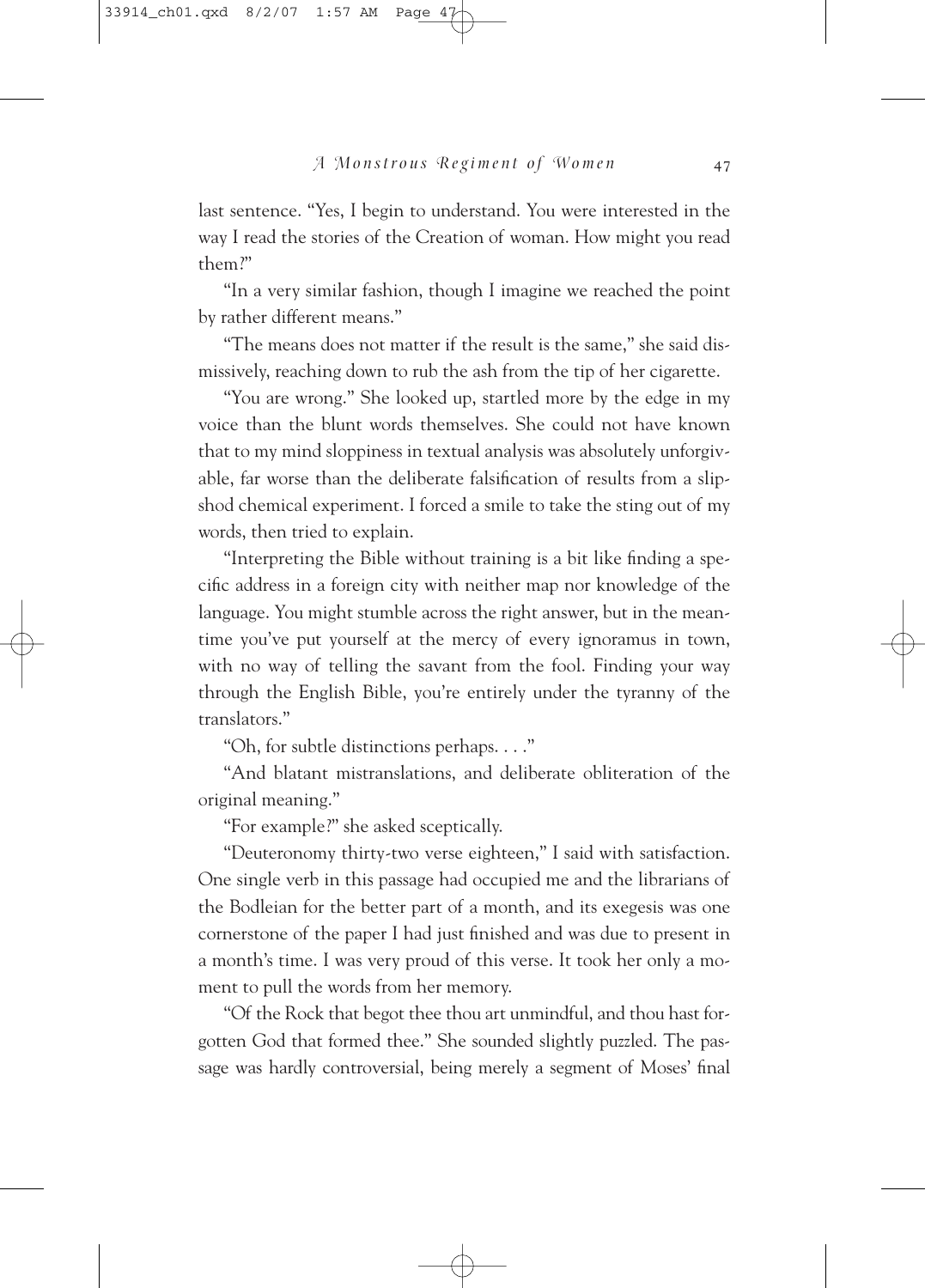exhortation to his wayward people, reminding them to turn from pagan practices, back to the Rock that was their God.

"That's not what it says," I told her. "Oh, it's what the Authorised translation says, but it's not what the original says. The final phrase, 'formed thee,' is nowhere in the Hebrew. The verb used is *hul*, which means 'to twist.' Elsewhere, it is used of the movement in a dance, or, as it is here, in childbirth. The verse ought to be translated, 'You have forgotten the Rock that begot you; you have forgotten the God who writhed in the effort of giving birth to you.' The purpose of the verse is to remind the people of the intimacy of God's parenthood, using both the male and the female forms."

Well, I thought as I watched her face, if the hardened academics react to my paper with even a fraction of her response, it will prove a memorable gathering.

She came out of her chair like a scalded cat, moved across the room, and pounced on a drawer, emerging with a worn volume of soft white leather. She flipped expertly to the place and stared at the words as if she'd expected them to have changed. They had not. She turned and thrust the open book at me accusingly.

"But that's ...That means . . ."

"Yes," I said wryly, pleased with the effect my idea had on her. "That means that an entire vocabulary of imagery relating to the maternal side of God has been deliberately obscured." I watched her try to sort it out, and then I put it into a phrase I would definitely not use in the presentation in Oxford: "God the Mother, hidden for centuries."

She looked down at the book in her hands as if the ground beneath her feet had, in the blink of an eye, become treacherously soft and unstable. She turned carefully to the drawer, riffled the gold-edged India paper speculatively, and put her Bible away. She returned to her chair a troubled woman and lit another cigarette.

"Is there more of this kind of thing?"

"Considerably more."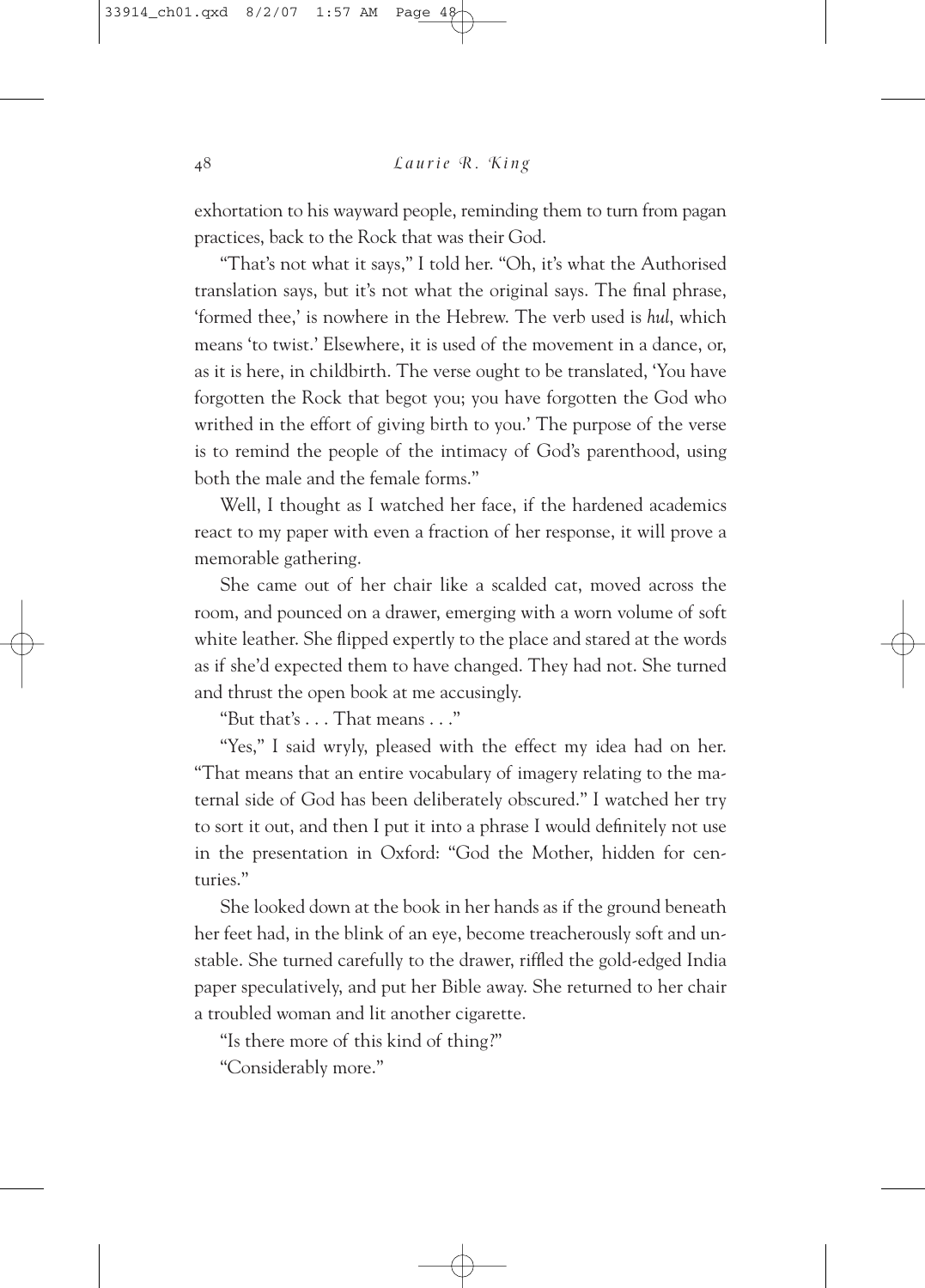She smoked in silence and squinted through the smoke. "Yes, I see," she said yet again, her eyes far away. In a minute, she jumped up again and began a prowl around the perimeter of the room, and so strong was the image of cat that I should not have been greatly surprised had she leapt up on the sideboard and threaded her way between the bottles. She came back to her chair and stabbed out her cigarette.

"I see now why you've come. You have come to teach me." I felt my eyebrow go up in a movement that was pure Holmes. "Could you teach me . . . to read the original, I mean?" she demanded urgently, as if ready to roll up her silken sleeves at that hour and begin.

"Neither Hebrew nor Greek is terribly difficult to learn," I said noncommittally, then added, "given time."

"You must show me this 'God the Mother.' Why don't I know about this?" Before I could answer, she went on. "It makes all the difference. There is more, you said?"

"It's no fluke. Once you're looking for it, it's everywhere. Job thirtyeight, Psalm twenty-two, Isaiah sixty-six, Hosea eleven, Isaiah fortytwo. And, of course, the Genesis passages you cited tonight." That gave her pause.

"Yes, of course. But I never thought . . ." And there was the essence of it, I knew. She had absorbed the words, had hammered a few of them into a shape that suited her purpose, but it had never occurred to her to question the underlying themes, to look for patterns other than those handed down over the centuries, patterns that did not include the uncomfortable idea of the motherhood of the Divine. This woman was no deep thinker; the life of the intellect was foreign to her, and whatever her prayers and contemplations were, they were not analytical. Nonetheless, she was like a substance in a beaker, ripe for the transformation of a catalysing agent. And I had just dropped the first measure of that reagent into her quick, hungry mind. Time to stand back.

As if she had heard my thoughts, she raised her hand to stop me from withdrawing, then dropped it with a rueful smile.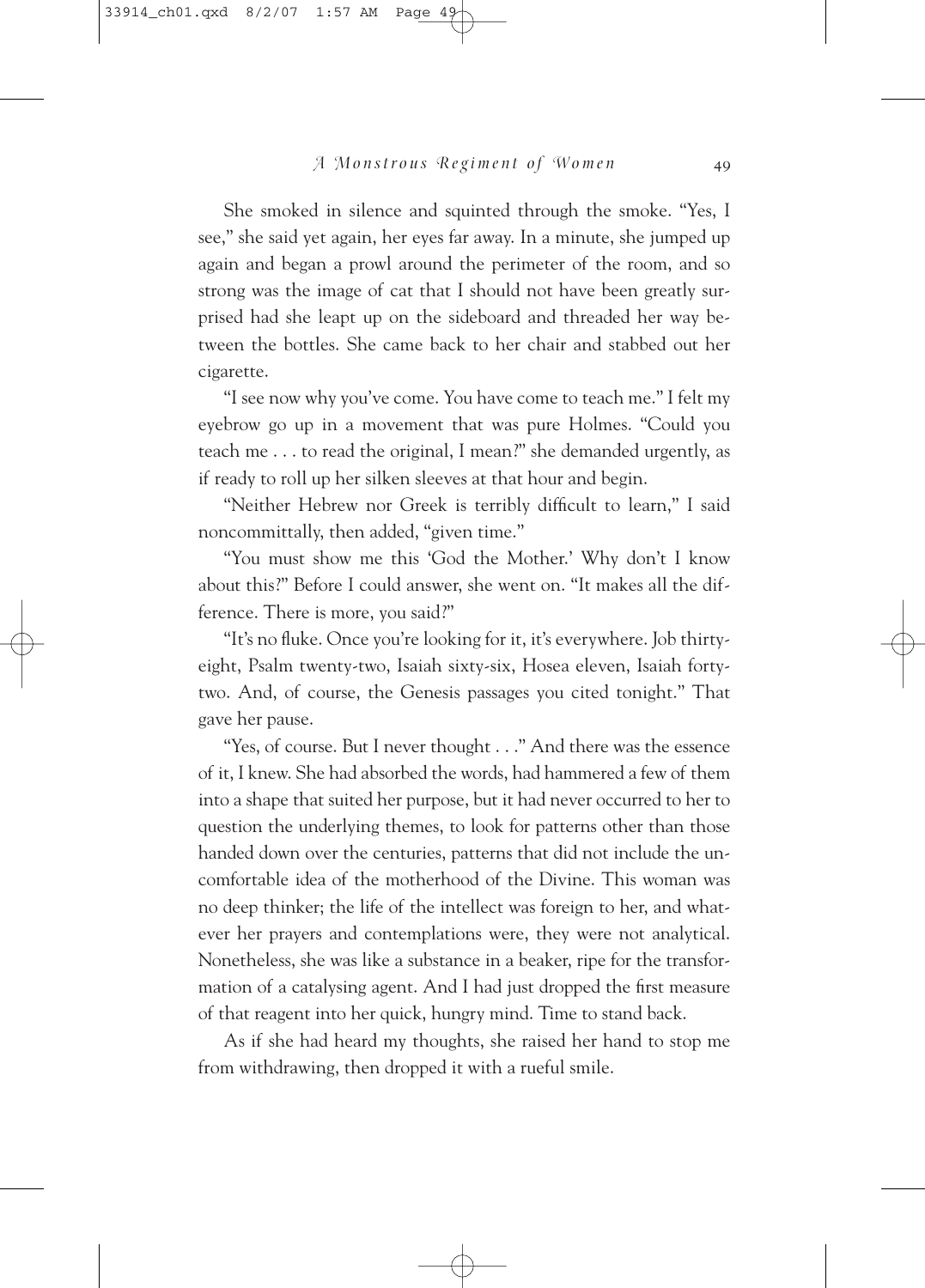"I'm sorry, I get too excited about things and want to have it all, now. You have your own work to do." The smile became wistful. "All the same, I'd appreciate any help you might give me. If there are any books . . . You can see how important it could be to me, though I realise you haven't the time to wait around here and be my tutor."

I protested that I should be happy to help and that the term's responsibilities had not yet taken hold, and only when the words had left my mouth did I realise that her humility had trapped me as her authority could not, and her expressions of gratitude at my offer had an edge of triumph. Reluctantly, disarmed, I gave her my wry smile, and she laughed.

"I like you, Mary Russell. Please, do come and teach me. I think I shall learn a great deal from you. Even if it isn't about Hebrew or theology."

I laughed then, and she rose and pulled her shoes out from under the chairside table, and we walked through the now-silent maze to the entrance. She talked easily, mostly about flowers and the fact that she no longer had time for gardening, saying possibly that was why her friends (her followers) plied her with roses, though it still made her uncomfortable to accept them.

She was friendly and relaxed and self-deprecating, but I could not feel entirely at ease with her. Precisely what it was about her that I found unsettling, I could not pin down. Partly, it was the childlike size of her, which made me tower awkwardly in my ill-fitting clothes. Partly, it was the way she walked so very close, her shoulder occasionally brushing my sleeve, so that I breathed in her not-unattractive aroma of sweat and hot silk and some subtle and musky perfume. Partly, it was the awareness of how easily she had found a weakness in my ready defences and made me agree to help her. Mostly, though, it was an intangible, a low, pulsing wave of fascination and discomfiture that continued, even now, to radiate from her like some fabulous tropical flower whose heavenly fragrance mesmerises the insects on which it feeds.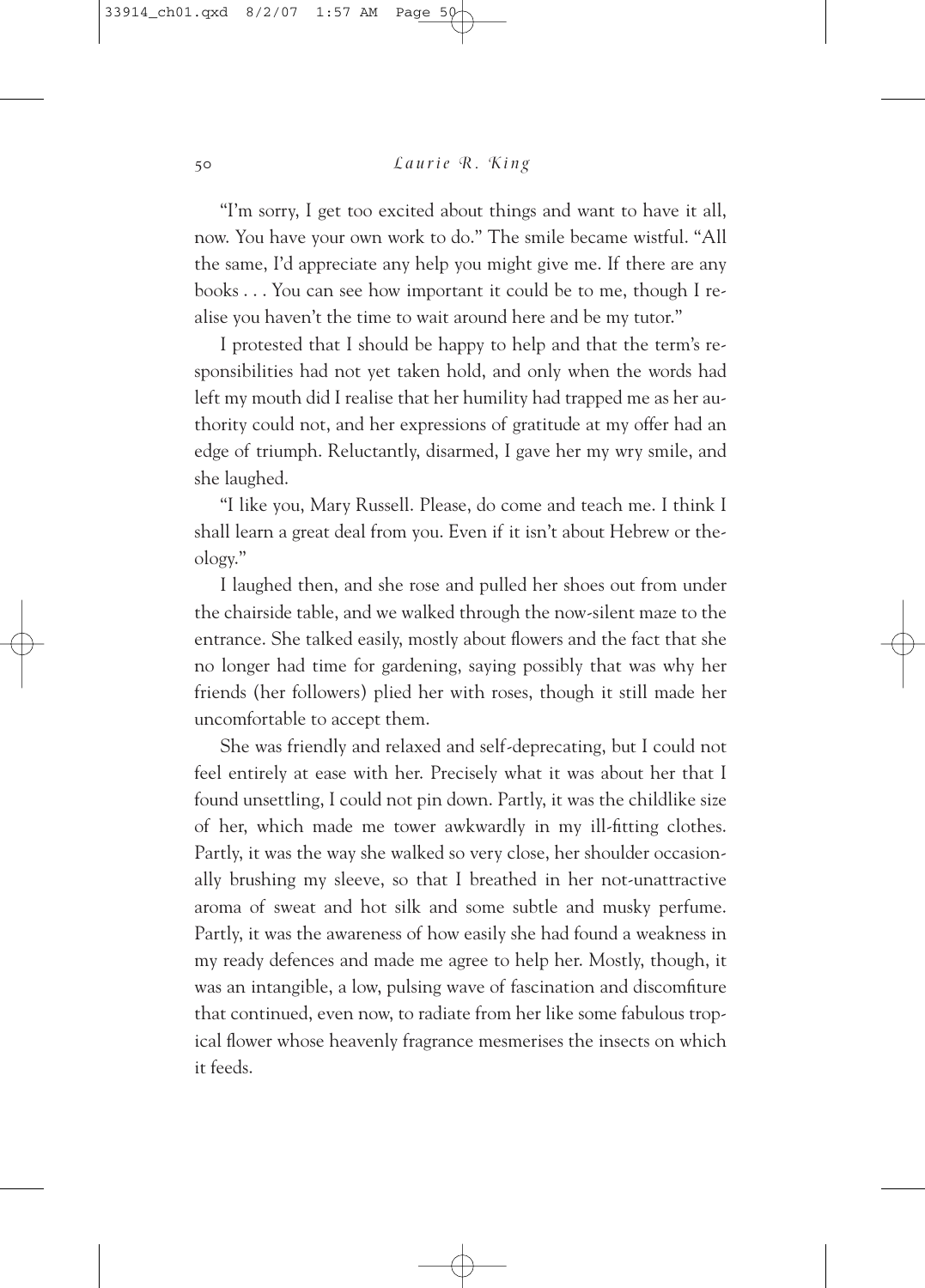It was with relief that I wished her a good night. However, the relief was tempered by a certain wistful regret, and by the awareness that I had not entirely escaped the trap after all.

THTHE IMPASSIVE DOOR guard got up from his chair and his **I** vellow-back novel to unlock the wide door for me. It was raining still, and though the street was well lit, it was quite deserted.

I hesitated for a moment, half-tempted to telephone for a cab, but the image of Margery Childe as a carnivorous plant and a waft of disapproval from the guard came together, and I realised that despite the wet, I wanted to be out of the building, away from the provocative scent and into the clean shock of the night. I pulled my thin borrowed coat up around my neck, settled my hat low over my spectacles, and set out resolutely towards the brighter lights at the end of the street.

Halfway there, the cloy had rinsed away. The rain had also gained both my shoulder blades and the inside of my shoes, and I was occupied with mordant thoughts about the English climate and ambiguous thoughts about the woman I had left, when a surreptitious movement from inside the unlit doorway I was passing brought me whirling around in a crouch. A tall, indistinct figure loomed up, darkness in a dark place, with a pale slash the only indication of its face. It whispered at me, a sly and salacious hiss that oozed suggestively into the night, barely above the sound of the rain.

"Pretty young ladies like you have no business on the streets at this time of night."

I froze, but before the first immediate *frisson* of shock could pass on into gooseflesh, I straightened and began to laugh in relief.

"Holmes! Good God, what on earth are you doing here?"

He gathered his dark garments around him and stepped into the dim light, looking for all the world like some Byronic version of a vampire. (Thirty years before, I thought briefly, he'd have been run in, or strung up, for Jack the Ripper.) His face was largely in the shadow of